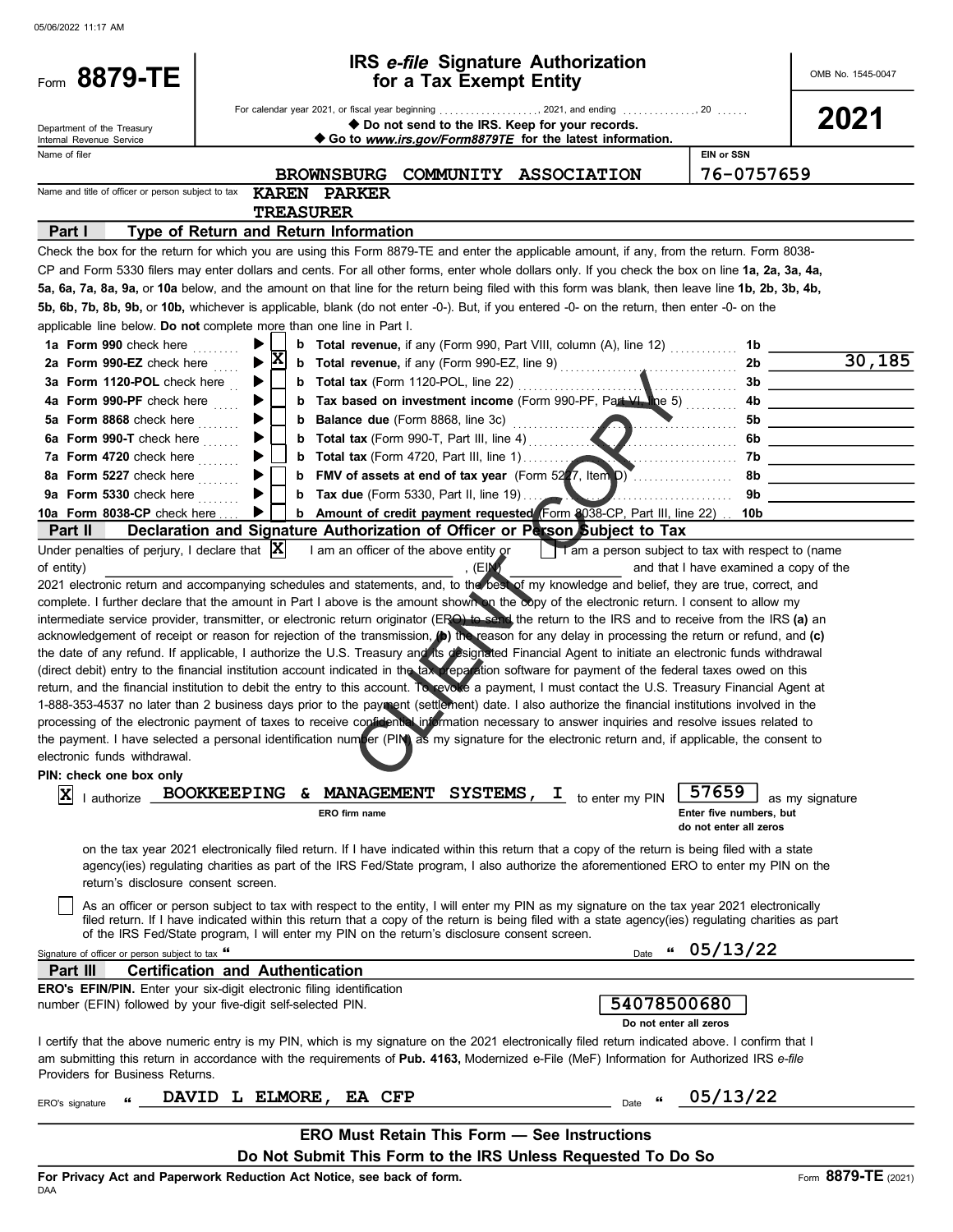| 05/06/2022 11:17 AM<br><b>Short Form</b><br>OMB No. 1545-0047<br>$_{\text{F} \text{orm}}$ 990-EZ<br>Return of Organization Exempt From Income Tax<br>2021<br>Under section 501(c), 527, or 4947(a)(1) of the Internal Revenue Code (except private foundations)<br><b>Open to Public</b><br>◆ Do not enter social security numbers on this form, as it may be made public.<br><b>Inspection</b><br>Department of the Treasury<br>♦ Go to www.irs.gov/Form990EZ for instructions and the latest information.<br>Internal Revenue Service<br>For the 2021 calendar year, or tax year beginning<br>, and ending<br>в<br>Check if applicable:<br>C Name of organization<br>D Employer identification number<br>Address change<br>76-0757659<br>Name change<br>BROWNSBURG COMMUNITY ASSOCIATION<br>Number and street (or P.O. box if mail is not delivered to street address)<br>Initial return<br>Room/suite<br>E Telephone number<br>540-348-1453<br>PO BOX 82<br>Final return/terminated<br>City or town, state or province, country, and ZIP or foreign postal code<br>Amended return<br>F Group Exemption<br>VA 24415-0082<br><b>BROWNSBURG</b><br>Application pending<br>Number $\blacklozenge$<br>$H$ Check $\blacklozenge \fbox{$\mathbf{X}$}$ if the organization is not<br>$\mathbf{X}$ Cash<br>Accrual Other (specify) $\blacklozenge$<br><b>Accounting Method:</b><br>G<br>Website: $\triangleleft$ WWW.BROWNSBURGMUSEUM.ORG<br>required to attach Schedule B<br>Tax-exempt status (check only one) $ \mathbf{X}$ 501(c)(3)<br>(Form 990).<br>527<br>$501(c)$ (<br><b>拳</b> (insert no.)<br>4947(a)(1) or<br>$\mathbf{X}$ Corporation<br>Trust<br>Other<br>Association<br>Form of organization:<br>Add lines 5b, 6c, and 7b to line 9 to determine gross receipts. If gross receipts are \$200,000 or more, or if total assets<br>35,333<br>(Part II, column (B)) are \$500,000 or more, file Form 990 instead of Form 990-EZ<br>$\bullet$ s<br>Revenue, Expenses, and Changes in Net Assets or Fund Balances (see the instructions for Part I)<br>Part I<br>$\overline{\mathbf{x}}$<br>Check if the organization used Schedule O to respond to any question in this Part I<br>20,600<br>Contributions, gifts, grants, and similar amounts received<br>$\mathbf 1$<br>Program service revenue including government fees and contracts<br>$\mathbf{2}$<br>2<br>1,160<br>3<br>Membership dues and assessments<br>3<br>5,377<br>4<br>4<br>380<br>Gross amount from sale of assets other than inventory<br>5а<br>5a<br>5 <sub>b</sub><br>Less: cost or other basis and sales expenses<br>b<br>380<br>Gain or (loss) from sale of assets other than inventory (subtract line 5b from line 5a)<br>5c<br>c<br>Gaming and fundraising events:<br>6<br>Gross income from gaming (attach Schedule G if greater than<br>a<br>6a<br>Revenue<br>\$15,000<br><b>b</b> Gross income from fundraising events (not including \$<br>of contributions<br>from fundraising events reported on line 1) (attach Schedule G if the<br>6,036<br>sum of such gross income and contributions exceeds \$15,000)<br>6b<br>.<br>4,500<br>c Less: direct expenses from gaming and fundra sing events<br>6c<br>Net income or (loss) from gaming and fundraising everyts (add lines 6a and 6b and subtract<br>d<br>1,536<br>6d<br>1,777<br>7а<br>648<br>Less: cost of goods sold<br>b<br>1,129<br>7c<br>8<br>Other revenue (describe in Schedule O) [[11] All and the contract of the schedule O and the contract of the contract of the contract of the contract of the contract of the contract of the contract of the contract of the co<br>8<br>30, 185<br>9<br>9<br>1,187<br>10<br>10<br>11<br>Benefits paid to or for members <b>contained a container and a container a container and container a</b><br>11<br>12<br>Salaries, other compensation, and employee benefits [11] content to content the compensation and employee benefits [11] content to content the content of the content of the content of the content of the content of the cont<br>12<br>Expenses<br>385<br>13<br>13<br>1,705<br>14<br>Occupancy, rent, utilities, and maintenance contained and according to the main contained and according to the<br>14<br>498<br>15<br>15<br>10,006<br>16<br>16<br>13,781<br>17<br>17<br>16,404<br>18<br>18<br>Assets<br>Net assets or fund balances at beginning of year (from line 27, column (A)) (must agree with<br>19<br>294,453<br>end-of-year figure reported on prior year's return)<br>19<br>18,025<br>20<br>$\frac{5}{2}$<br>20<br>21 |    |  |         |
|-----------------------------------------------------------------------------------------------------------------------------------------------------------------------------------------------------------------------------------------------------------------------------------------------------------------------------------------------------------------------------------------------------------------------------------------------------------------------------------------------------------------------------------------------------------------------------------------------------------------------------------------------------------------------------------------------------------------------------------------------------------------------------------------------------------------------------------------------------------------------------------------------------------------------------------------------------------------------------------------------------------------------------------------------------------------------------------------------------------------------------------------------------------------------------------------------------------------------------------------------------------------------------------------------------------------------------------------------------------------------------------------------------------------------------------------------------------------------------------------------------------------------------------------------------------------------------------------------------------------------------------------------------------------------------------------------------------------------------------------------------------------------------------------------------------------------------------------------------------------------------------------------------------------------------------------------------------------------------------------------------------------------------------------------------------------------------------------------------------------------------------------------------------------------------------------------------------------------------------------------------------------------------------------------------------------------------------------------------------------------------------------------------------------------------------------------------------------------------------------------------------------------------------------------------------------------------------------------------------------------------------------------------------------------------------------------------------------------------------------------------------------------------------------------------------------------------------------------------------------------------------------------------------------------------------------------------------------------------------------------------------------------------------------------------------------------------------------------------------------------------------------------------------------------------------------------------------------------------------------------------------------------------------------------------------------------------------------------------------------------------------------------------------------------------------------------------------------------------------------------------------------------------------------------------------------------------------------------------------------------------------------------------------------------------------------------------------------------------------------------------------------------------------------------------------------------------------------------------------------------------------------------------------------------------------------------------------------------------------------------------------------------------------------------------------------------------------------------------------------------------------------------------------------------------------------------------------------------------------------------------------------------------------------------------------------------------------------------------------------------------------------------------------------------------------------------------------------------------------------------------------------------------------------|----|--|---------|
|                                                                                                                                                                                                                                                                                                                                                                                                                                                                                                                                                                                                                                                                                                                                                                                                                                                                                                                                                                                                                                                                                                                                                                                                                                                                                                                                                                                                                                                                                                                                                                                                                                                                                                                                                                                                                                                                                                                                                                                                                                                                                                                                                                                                                                                                                                                                                                                                                                                                                                                                                                                                                                                                                                                                                                                                                                                                                                                                                                                                                                                                                                                                                                                                                                                                                                                                                                                                                                                                                                                                                                                                                                                                                                                                                                                                                                                                                                                                                                                                                                                                                                                                                                                                                                                                                                                                                                                                                                                                                                                                         |    |  |         |
|                                                                                                                                                                                                                                                                                                                                                                                                                                                                                                                                                                                                                                                                                                                                                                                                                                                                                                                                                                                                                                                                                                                                                                                                                                                                                                                                                                                                                                                                                                                                                                                                                                                                                                                                                                                                                                                                                                                                                                                                                                                                                                                                                                                                                                                                                                                                                                                                                                                                                                                                                                                                                                                                                                                                                                                                                                                                                                                                                                                                                                                                                                                                                                                                                                                                                                                                                                                                                                                                                                                                                                                                                                                                                                                                                                                                                                                                                                                                                                                                                                                                                                                                                                                                                                                                                                                                                                                                                                                                                                                                         |    |  |         |
|                                                                                                                                                                                                                                                                                                                                                                                                                                                                                                                                                                                                                                                                                                                                                                                                                                                                                                                                                                                                                                                                                                                                                                                                                                                                                                                                                                                                                                                                                                                                                                                                                                                                                                                                                                                                                                                                                                                                                                                                                                                                                                                                                                                                                                                                                                                                                                                                                                                                                                                                                                                                                                                                                                                                                                                                                                                                                                                                                                                                                                                                                                                                                                                                                                                                                                                                                                                                                                                                                                                                                                                                                                                                                                                                                                                                                                                                                                                                                                                                                                                                                                                                                                                                                                                                                                                                                                                                                                                                                                                                         |    |  |         |
|                                                                                                                                                                                                                                                                                                                                                                                                                                                                                                                                                                                                                                                                                                                                                                                                                                                                                                                                                                                                                                                                                                                                                                                                                                                                                                                                                                                                                                                                                                                                                                                                                                                                                                                                                                                                                                                                                                                                                                                                                                                                                                                                                                                                                                                                                                                                                                                                                                                                                                                                                                                                                                                                                                                                                                                                                                                                                                                                                                                                                                                                                                                                                                                                                                                                                                                                                                                                                                                                                                                                                                                                                                                                                                                                                                                                                                                                                                                                                                                                                                                                                                                                                                                                                                                                                                                                                                                                                                                                                                                                         |    |  |         |
|                                                                                                                                                                                                                                                                                                                                                                                                                                                                                                                                                                                                                                                                                                                                                                                                                                                                                                                                                                                                                                                                                                                                                                                                                                                                                                                                                                                                                                                                                                                                                                                                                                                                                                                                                                                                                                                                                                                                                                                                                                                                                                                                                                                                                                                                                                                                                                                                                                                                                                                                                                                                                                                                                                                                                                                                                                                                                                                                                                                                                                                                                                                                                                                                                                                                                                                                                                                                                                                                                                                                                                                                                                                                                                                                                                                                                                                                                                                                                                                                                                                                                                                                                                                                                                                                                                                                                                                                                                                                                                                                         |    |  |         |
|                                                                                                                                                                                                                                                                                                                                                                                                                                                                                                                                                                                                                                                                                                                                                                                                                                                                                                                                                                                                                                                                                                                                                                                                                                                                                                                                                                                                                                                                                                                                                                                                                                                                                                                                                                                                                                                                                                                                                                                                                                                                                                                                                                                                                                                                                                                                                                                                                                                                                                                                                                                                                                                                                                                                                                                                                                                                                                                                                                                                                                                                                                                                                                                                                                                                                                                                                                                                                                                                                                                                                                                                                                                                                                                                                                                                                                                                                                                                                                                                                                                                                                                                                                                                                                                                                                                                                                                                                                                                                                                                         |    |  |         |
|                                                                                                                                                                                                                                                                                                                                                                                                                                                                                                                                                                                                                                                                                                                                                                                                                                                                                                                                                                                                                                                                                                                                                                                                                                                                                                                                                                                                                                                                                                                                                                                                                                                                                                                                                                                                                                                                                                                                                                                                                                                                                                                                                                                                                                                                                                                                                                                                                                                                                                                                                                                                                                                                                                                                                                                                                                                                                                                                                                                                                                                                                                                                                                                                                                                                                                                                                                                                                                                                                                                                                                                                                                                                                                                                                                                                                                                                                                                                                                                                                                                                                                                                                                                                                                                                                                                                                                                                                                                                                                                                         |    |  |         |
|                                                                                                                                                                                                                                                                                                                                                                                                                                                                                                                                                                                                                                                                                                                                                                                                                                                                                                                                                                                                                                                                                                                                                                                                                                                                                                                                                                                                                                                                                                                                                                                                                                                                                                                                                                                                                                                                                                                                                                                                                                                                                                                                                                                                                                                                                                                                                                                                                                                                                                                                                                                                                                                                                                                                                                                                                                                                                                                                                                                                                                                                                                                                                                                                                                                                                                                                                                                                                                                                                                                                                                                                                                                                                                                                                                                                                                                                                                                                                                                                                                                                                                                                                                                                                                                                                                                                                                                                                                                                                                                                         |    |  |         |
|                                                                                                                                                                                                                                                                                                                                                                                                                                                                                                                                                                                                                                                                                                                                                                                                                                                                                                                                                                                                                                                                                                                                                                                                                                                                                                                                                                                                                                                                                                                                                                                                                                                                                                                                                                                                                                                                                                                                                                                                                                                                                                                                                                                                                                                                                                                                                                                                                                                                                                                                                                                                                                                                                                                                                                                                                                                                                                                                                                                                                                                                                                                                                                                                                                                                                                                                                                                                                                                                                                                                                                                                                                                                                                                                                                                                                                                                                                                                                                                                                                                                                                                                                                                                                                                                                                                                                                                                                                                                                                                                         |    |  |         |
|                                                                                                                                                                                                                                                                                                                                                                                                                                                                                                                                                                                                                                                                                                                                                                                                                                                                                                                                                                                                                                                                                                                                                                                                                                                                                                                                                                                                                                                                                                                                                                                                                                                                                                                                                                                                                                                                                                                                                                                                                                                                                                                                                                                                                                                                                                                                                                                                                                                                                                                                                                                                                                                                                                                                                                                                                                                                                                                                                                                                                                                                                                                                                                                                                                                                                                                                                                                                                                                                                                                                                                                                                                                                                                                                                                                                                                                                                                                                                                                                                                                                                                                                                                                                                                                                                                                                                                                                                                                                                                                                         |    |  |         |
|                                                                                                                                                                                                                                                                                                                                                                                                                                                                                                                                                                                                                                                                                                                                                                                                                                                                                                                                                                                                                                                                                                                                                                                                                                                                                                                                                                                                                                                                                                                                                                                                                                                                                                                                                                                                                                                                                                                                                                                                                                                                                                                                                                                                                                                                                                                                                                                                                                                                                                                                                                                                                                                                                                                                                                                                                                                                                                                                                                                                                                                                                                                                                                                                                                                                                                                                                                                                                                                                                                                                                                                                                                                                                                                                                                                                                                                                                                                                                                                                                                                                                                                                                                                                                                                                                                                                                                                                                                                                                                                                         |    |  |         |
|                                                                                                                                                                                                                                                                                                                                                                                                                                                                                                                                                                                                                                                                                                                                                                                                                                                                                                                                                                                                                                                                                                                                                                                                                                                                                                                                                                                                                                                                                                                                                                                                                                                                                                                                                                                                                                                                                                                                                                                                                                                                                                                                                                                                                                                                                                                                                                                                                                                                                                                                                                                                                                                                                                                                                                                                                                                                                                                                                                                                                                                                                                                                                                                                                                                                                                                                                                                                                                                                                                                                                                                                                                                                                                                                                                                                                                                                                                                                                                                                                                                                                                                                                                                                                                                                                                                                                                                                                                                                                                                                         |    |  |         |
|                                                                                                                                                                                                                                                                                                                                                                                                                                                                                                                                                                                                                                                                                                                                                                                                                                                                                                                                                                                                                                                                                                                                                                                                                                                                                                                                                                                                                                                                                                                                                                                                                                                                                                                                                                                                                                                                                                                                                                                                                                                                                                                                                                                                                                                                                                                                                                                                                                                                                                                                                                                                                                                                                                                                                                                                                                                                                                                                                                                                                                                                                                                                                                                                                                                                                                                                                                                                                                                                                                                                                                                                                                                                                                                                                                                                                                                                                                                                                                                                                                                                                                                                                                                                                                                                                                                                                                                                                                                                                                                                         |    |  |         |
|                                                                                                                                                                                                                                                                                                                                                                                                                                                                                                                                                                                                                                                                                                                                                                                                                                                                                                                                                                                                                                                                                                                                                                                                                                                                                                                                                                                                                                                                                                                                                                                                                                                                                                                                                                                                                                                                                                                                                                                                                                                                                                                                                                                                                                                                                                                                                                                                                                                                                                                                                                                                                                                                                                                                                                                                                                                                                                                                                                                                                                                                                                                                                                                                                                                                                                                                                                                                                                                                                                                                                                                                                                                                                                                                                                                                                                                                                                                                                                                                                                                                                                                                                                                                                                                                                                                                                                                                                                                                                                                                         |    |  |         |
|                                                                                                                                                                                                                                                                                                                                                                                                                                                                                                                                                                                                                                                                                                                                                                                                                                                                                                                                                                                                                                                                                                                                                                                                                                                                                                                                                                                                                                                                                                                                                                                                                                                                                                                                                                                                                                                                                                                                                                                                                                                                                                                                                                                                                                                                                                                                                                                                                                                                                                                                                                                                                                                                                                                                                                                                                                                                                                                                                                                                                                                                                                                                                                                                                                                                                                                                                                                                                                                                                                                                                                                                                                                                                                                                                                                                                                                                                                                                                                                                                                                                                                                                                                                                                                                                                                                                                                                                                                                                                                                                         |    |  |         |
|                                                                                                                                                                                                                                                                                                                                                                                                                                                                                                                                                                                                                                                                                                                                                                                                                                                                                                                                                                                                                                                                                                                                                                                                                                                                                                                                                                                                                                                                                                                                                                                                                                                                                                                                                                                                                                                                                                                                                                                                                                                                                                                                                                                                                                                                                                                                                                                                                                                                                                                                                                                                                                                                                                                                                                                                                                                                                                                                                                                                                                                                                                                                                                                                                                                                                                                                                                                                                                                                                                                                                                                                                                                                                                                                                                                                                                                                                                                                                                                                                                                                                                                                                                                                                                                                                                                                                                                                                                                                                                                                         |    |  |         |
|                                                                                                                                                                                                                                                                                                                                                                                                                                                                                                                                                                                                                                                                                                                                                                                                                                                                                                                                                                                                                                                                                                                                                                                                                                                                                                                                                                                                                                                                                                                                                                                                                                                                                                                                                                                                                                                                                                                                                                                                                                                                                                                                                                                                                                                                                                                                                                                                                                                                                                                                                                                                                                                                                                                                                                                                                                                                                                                                                                                                                                                                                                                                                                                                                                                                                                                                                                                                                                                                                                                                                                                                                                                                                                                                                                                                                                                                                                                                                                                                                                                                                                                                                                                                                                                                                                                                                                                                                                                                                                                                         |    |  |         |
|                                                                                                                                                                                                                                                                                                                                                                                                                                                                                                                                                                                                                                                                                                                                                                                                                                                                                                                                                                                                                                                                                                                                                                                                                                                                                                                                                                                                                                                                                                                                                                                                                                                                                                                                                                                                                                                                                                                                                                                                                                                                                                                                                                                                                                                                                                                                                                                                                                                                                                                                                                                                                                                                                                                                                                                                                                                                                                                                                                                                                                                                                                                                                                                                                                                                                                                                                                                                                                                                                                                                                                                                                                                                                                                                                                                                                                                                                                                                                                                                                                                                                                                                                                                                                                                                                                                                                                                                                                                                                                                                         |    |  |         |
|                                                                                                                                                                                                                                                                                                                                                                                                                                                                                                                                                                                                                                                                                                                                                                                                                                                                                                                                                                                                                                                                                                                                                                                                                                                                                                                                                                                                                                                                                                                                                                                                                                                                                                                                                                                                                                                                                                                                                                                                                                                                                                                                                                                                                                                                                                                                                                                                                                                                                                                                                                                                                                                                                                                                                                                                                                                                                                                                                                                                                                                                                                                                                                                                                                                                                                                                                                                                                                                                                                                                                                                                                                                                                                                                                                                                                                                                                                                                                                                                                                                                                                                                                                                                                                                                                                                                                                                                                                                                                                                                         |    |  |         |
|                                                                                                                                                                                                                                                                                                                                                                                                                                                                                                                                                                                                                                                                                                                                                                                                                                                                                                                                                                                                                                                                                                                                                                                                                                                                                                                                                                                                                                                                                                                                                                                                                                                                                                                                                                                                                                                                                                                                                                                                                                                                                                                                                                                                                                                                                                                                                                                                                                                                                                                                                                                                                                                                                                                                                                                                                                                                                                                                                                                                                                                                                                                                                                                                                                                                                                                                                                                                                                                                                                                                                                                                                                                                                                                                                                                                                                                                                                                                                                                                                                                                                                                                                                                                                                                                                                                                                                                                                                                                                                                                         |    |  |         |
|                                                                                                                                                                                                                                                                                                                                                                                                                                                                                                                                                                                                                                                                                                                                                                                                                                                                                                                                                                                                                                                                                                                                                                                                                                                                                                                                                                                                                                                                                                                                                                                                                                                                                                                                                                                                                                                                                                                                                                                                                                                                                                                                                                                                                                                                                                                                                                                                                                                                                                                                                                                                                                                                                                                                                                                                                                                                                                                                                                                                                                                                                                                                                                                                                                                                                                                                                                                                                                                                                                                                                                                                                                                                                                                                                                                                                                                                                                                                                                                                                                                                                                                                                                                                                                                                                                                                                                                                                                                                                                                                         |    |  |         |
|                                                                                                                                                                                                                                                                                                                                                                                                                                                                                                                                                                                                                                                                                                                                                                                                                                                                                                                                                                                                                                                                                                                                                                                                                                                                                                                                                                                                                                                                                                                                                                                                                                                                                                                                                                                                                                                                                                                                                                                                                                                                                                                                                                                                                                                                                                                                                                                                                                                                                                                                                                                                                                                                                                                                                                                                                                                                                                                                                                                                                                                                                                                                                                                                                                                                                                                                                                                                                                                                                                                                                                                                                                                                                                                                                                                                                                                                                                                                                                                                                                                                                                                                                                                                                                                                                                                                                                                                                                                                                                                                         |    |  |         |
|                                                                                                                                                                                                                                                                                                                                                                                                                                                                                                                                                                                                                                                                                                                                                                                                                                                                                                                                                                                                                                                                                                                                                                                                                                                                                                                                                                                                                                                                                                                                                                                                                                                                                                                                                                                                                                                                                                                                                                                                                                                                                                                                                                                                                                                                                                                                                                                                                                                                                                                                                                                                                                                                                                                                                                                                                                                                                                                                                                                                                                                                                                                                                                                                                                                                                                                                                                                                                                                                                                                                                                                                                                                                                                                                                                                                                                                                                                                                                                                                                                                                                                                                                                                                                                                                                                                                                                                                                                                                                                                                         |    |  |         |
|                                                                                                                                                                                                                                                                                                                                                                                                                                                                                                                                                                                                                                                                                                                                                                                                                                                                                                                                                                                                                                                                                                                                                                                                                                                                                                                                                                                                                                                                                                                                                                                                                                                                                                                                                                                                                                                                                                                                                                                                                                                                                                                                                                                                                                                                                                                                                                                                                                                                                                                                                                                                                                                                                                                                                                                                                                                                                                                                                                                                                                                                                                                                                                                                                                                                                                                                                                                                                                                                                                                                                                                                                                                                                                                                                                                                                                                                                                                                                                                                                                                                                                                                                                                                                                                                                                                                                                                                                                                                                                                                         |    |  |         |
|                                                                                                                                                                                                                                                                                                                                                                                                                                                                                                                                                                                                                                                                                                                                                                                                                                                                                                                                                                                                                                                                                                                                                                                                                                                                                                                                                                                                                                                                                                                                                                                                                                                                                                                                                                                                                                                                                                                                                                                                                                                                                                                                                                                                                                                                                                                                                                                                                                                                                                                                                                                                                                                                                                                                                                                                                                                                                                                                                                                                                                                                                                                                                                                                                                                                                                                                                                                                                                                                                                                                                                                                                                                                                                                                                                                                                                                                                                                                                                                                                                                                                                                                                                                                                                                                                                                                                                                                                                                                                                                                         |    |  |         |
|                                                                                                                                                                                                                                                                                                                                                                                                                                                                                                                                                                                                                                                                                                                                                                                                                                                                                                                                                                                                                                                                                                                                                                                                                                                                                                                                                                                                                                                                                                                                                                                                                                                                                                                                                                                                                                                                                                                                                                                                                                                                                                                                                                                                                                                                                                                                                                                                                                                                                                                                                                                                                                                                                                                                                                                                                                                                                                                                                                                                                                                                                                                                                                                                                                                                                                                                                                                                                                                                                                                                                                                                                                                                                                                                                                                                                                                                                                                                                                                                                                                                                                                                                                                                                                                                                                                                                                                                                                                                                                                                         |    |  |         |
|                                                                                                                                                                                                                                                                                                                                                                                                                                                                                                                                                                                                                                                                                                                                                                                                                                                                                                                                                                                                                                                                                                                                                                                                                                                                                                                                                                                                                                                                                                                                                                                                                                                                                                                                                                                                                                                                                                                                                                                                                                                                                                                                                                                                                                                                                                                                                                                                                                                                                                                                                                                                                                                                                                                                                                                                                                                                                                                                                                                                                                                                                                                                                                                                                                                                                                                                                                                                                                                                                                                                                                                                                                                                                                                                                                                                                                                                                                                                                                                                                                                                                                                                                                                                                                                                                                                                                                                                                                                                                                                                         |    |  |         |
|                                                                                                                                                                                                                                                                                                                                                                                                                                                                                                                                                                                                                                                                                                                                                                                                                                                                                                                                                                                                                                                                                                                                                                                                                                                                                                                                                                                                                                                                                                                                                                                                                                                                                                                                                                                                                                                                                                                                                                                                                                                                                                                                                                                                                                                                                                                                                                                                                                                                                                                                                                                                                                                                                                                                                                                                                                                                                                                                                                                                                                                                                                                                                                                                                                                                                                                                                                                                                                                                                                                                                                                                                                                                                                                                                                                                                                                                                                                                                                                                                                                                                                                                                                                                                                                                                                                                                                                                                                                                                                                                         |    |  |         |
|                                                                                                                                                                                                                                                                                                                                                                                                                                                                                                                                                                                                                                                                                                                                                                                                                                                                                                                                                                                                                                                                                                                                                                                                                                                                                                                                                                                                                                                                                                                                                                                                                                                                                                                                                                                                                                                                                                                                                                                                                                                                                                                                                                                                                                                                                                                                                                                                                                                                                                                                                                                                                                                                                                                                                                                                                                                                                                                                                                                                                                                                                                                                                                                                                                                                                                                                                                                                                                                                                                                                                                                                                                                                                                                                                                                                                                                                                                                                                                                                                                                                                                                                                                                                                                                                                                                                                                                                                                                                                                                                         |    |  |         |
|                                                                                                                                                                                                                                                                                                                                                                                                                                                                                                                                                                                                                                                                                                                                                                                                                                                                                                                                                                                                                                                                                                                                                                                                                                                                                                                                                                                                                                                                                                                                                                                                                                                                                                                                                                                                                                                                                                                                                                                                                                                                                                                                                                                                                                                                                                                                                                                                                                                                                                                                                                                                                                                                                                                                                                                                                                                                                                                                                                                                                                                                                                                                                                                                                                                                                                                                                                                                                                                                                                                                                                                                                                                                                                                                                                                                                                                                                                                                                                                                                                                                                                                                                                                                                                                                                                                                                                                                                                                                                                                                         |    |  |         |
|                                                                                                                                                                                                                                                                                                                                                                                                                                                                                                                                                                                                                                                                                                                                                                                                                                                                                                                                                                                                                                                                                                                                                                                                                                                                                                                                                                                                                                                                                                                                                                                                                                                                                                                                                                                                                                                                                                                                                                                                                                                                                                                                                                                                                                                                                                                                                                                                                                                                                                                                                                                                                                                                                                                                                                                                                                                                                                                                                                                                                                                                                                                                                                                                                                                                                                                                                                                                                                                                                                                                                                                                                                                                                                                                                                                                                                                                                                                                                                                                                                                                                                                                                                                                                                                                                                                                                                                                                                                                                                                                         |    |  |         |
|                                                                                                                                                                                                                                                                                                                                                                                                                                                                                                                                                                                                                                                                                                                                                                                                                                                                                                                                                                                                                                                                                                                                                                                                                                                                                                                                                                                                                                                                                                                                                                                                                                                                                                                                                                                                                                                                                                                                                                                                                                                                                                                                                                                                                                                                                                                                                                                                                                                                                                                                                                                                                                                                                                                                                                                                                                                                                                                                                                                                                                                                                                                                                                                                                                                                                                                                                                                                                                                                                                                                                                                                                                                                                                                                                                                                                                                                                                                                                                                                                                                                                                                                                                                                                                                                                                                                                                                                                                                                                                                                         |    |  |         |
|                                                                                                                                                                                                                                                                                                                                                                                                                                                                                                                                                                                                                                                                                                                                                                                                                                                                                                                                                                                                                                                                                                                                                                                                                                                                                                                                                                                                                                                                                                                                                                                                                                                                                                                                                                                                                                                                                                                                                                                                                                                                                                                                                                                                                                                                                                                                                                                                                                                                                                                                                                                                                                                                                                                                                                                                                                                                                                                                                                                                                                                                                                                                                                                                                                                                                                                                                                                                                                                                                                                                                                                                                                                                                                                                                                                                                                                                                                                                                                                                                                                                                                                                                                                                                                                                                                                                                                                                                                                                                                                                         |    |  |         |
|                                                                                                                                                                                                                                                                                                                                                                                                                                                                                                                                                                                                                                                                                                                                                                                                                                                                                                                                                                                                                                                                                                                                                                                                                                                                                                                                                                                                                                                                                                                                                                                                                                                                                                                                                                                                                                                                                                                                                                                                                                                                                                                                                                                                                                                                                                                                                                                                                                                                                                                                                                                                                                                                                                                                                                                                                                                                                                                                                                                                                                                                                                                                                                                                                                                                                                                                                                                                                                                                                                                                                                                                                                                                                                                                                                                                                                                                                                                                                                                                                                                                                                                                                                                                                                                                                                                                                                                                                                                                                                                                         |    |  |         |
|                                                                                                                                                                                                                                                                                                                                                                                                                                                                                                                                                                                                                                                                                                                                                                                                                                                                                                                                                                                                                                                                                                                                                                                                                                                                                                                                                                                                                                                                                                                                                                                                                                                                                                                                                                                                                                                                                                                                                                                                                                                                                                                                                                                                                                                                                                                                                                                                                                                                                                                                                                                                                                                                                                                                                                                                                                                                                                                                                                                                                                                                                                                                                                                                                                                                                                                                                                                                                                                                                                                                                                                                                                                                                                                                                                                                                                                                                                                                                                                                                                                                                                                                                                                                                                                                                                                                                                                                                                                                                                                                         |    |  |         |
|                                                                                                                                                                                                                                                                                                                                                                                                                                                                                                                                                                                                                                                                                                                                                                                                                                                                                                                                                                                                                                                                                                                                                                                                                                                                                                                                                                                                                                                                                                                                                                                                                                                                                                                                                                                                                                                                                                                                                                                                                                                                                                                                                                                                                                                                                                                                                                                                                                                                                                                                                                                                                                                                                                                                                                                                                                                                                                                                                                                                                                                                                                                                                                                                                                                                                                                                                                                                                                                                                                                                                                                                                                                                                                                                                                                                                                                                                                                                                                                                                                                                                                                                                                                                                                                                                                                                                                                                                                                                                                                                         |    |  |         |
|                                                                                                                                                                                                                                                                                                                                                                                                                                                                                                                                                                                                                                                                                                                                                                                                                                                                                                                                                                                                                                                                                                                                                                                                                                                                                                                                                                                                                                                                                                                                                                                                                                                                                                                                                                                                                                                                                                                                                                                                                                                                                                                                                                                                                                                                                                                                                                                                                                                                                                                                                                                                                                                                                                                                                                                                                                                                                                                                                                                                                                                                                                                                                                                                                                                                                                                                                                                                                                                                                                                                                                                                                                                                                                                                                                                                                                                                                                                                                                                                                                                                                                                                                                                                                                                                                                                                                                                                                                                                                                                                         |    |  |         |
|                                                                                                                                                                                                                                                                                                                                                                                                                                                                                                                                                                                                                                                                                                                                                                                                                                                                                                                                                                                                                                                                                                                                                                                                                                                                                                                                                                                                                                                                                                                                                                                                                                                                                                                                                                                                                                                                                                                                                                                                                                                                                                                                                                                                                                                                                                                                                                                                                                                                                                                                                                                                                                                                                                                                                                                                                                                                                                                                                                                                                                                                                                                                                                                                                                                                                                                                                                                                                                                                                                                                                                                                                                                                                                                                                                                                                                                                                                                                                                                                                                                                                                                                                                                                                                                                                                                                                                                                                                                                                                                                         |    |  |         |
|                                                                                                                                                                                                                                                                                                                                                                                                                                                                                                                                                                                                                                                                                                                                                                                                                                                                                                                                                                                                                                                                                                                                                                                                                                                                                                                                                                                                                                                                                                                                                                                                                                                                                                                                                                                                                                                                                                                                                                                                                                                                                                                                                                                                                                                                                                                                                                                                                                                                                                                                                                                                                                                                                                                                                                                                                                                                                                                                                                                                                                                                                                                                                                                                                                                                                                                                                                                                                                                                                                                                                                                                                                                                                                                                                                                                                                                                                                                                                                                                                                                                                                                                                                                                                                                                                                                                                                                                                                                                                                                                         |    |  |         |
|                                                                                                                                                                                                                                                                                                                                                                                                                                                                                                                                                                                                                                                                                                                                                                                                                                                                                                                                                                                                                                                                                                                                                                                                                                                                                                                                                                                                                                                                                                                                                                                                                                                                                                                                                                                                                                                                                                                                                                                                                                                                                                                                                                                                                                                                                                                                                                                                                                                                                                                                                                                                                                                                                                                                                                                                                                                                                                                                                                                                                                                                                                                                                                                                                                                                                                                                                                                                                                                                                                                                                                                                                                                                                                                                                                                                                                                                                                                                                                                                                                                                                                                                                                                                                                                                                                                                                                                                                                                                                                                                         |    |  |         |
|                                                                                                                                                                                                                                                                                                                                                                                                                                                                                                                                                                                                                                                                                                                                                                                                                                                                                                                                                                                                                                                                                                                                                                                                                                                                                                                                                                                                                                                                                                                                                                                                                                                                                                                                                                                                                                                                                                                                                                                                                                                                                                                                                                                                                                                                                                                                                                                                                                                                                                                                                                                                                                                                                                                                                                                                                                                                                                                                                                                                                                                                                                                                                                                                                                                                                                                                                                                                                                                                                                                                                                                                                                                                                                                                                                                                                                                                                                                                                                                                                                                                                                                                                                                                                                                                                                                                                                                                                                                                                                                                         |    |  |         |
|                                                                                                                                                                                                                                                                                                                                                                                                                                                                                                                                                                                                                                                                                                                                                                                                                                                                                                                                                                                                                                                                                                                                                                                                                                                                                                                                                                                                                                                                                                                                                                                                                                                                                                                                                                                                                                                                                                                                                                                                                                                                                                                                                                                                                                                                                                                                                                                                                                                                                                                                                                                                                                                                                                                                                                                                                                                                                                                                                                                                                                                                                                                                                                                                                                                                                                                                                                                                                                                                                                                                                                                                                                                                                                                                                                                                                                                                                                                                                                                                                                                                                                                                                                                                                                                                                                                                                                                                                                                                                                                                         |    |  |         |
|                                                                                                                                                                                                                                                                                                                                                                                                                                                                                                                                                                                                                                                                                                                                                                                                                                                                                                                                                                                                                                                                                                                                                                                                                                                                                                                                                                                                                                                                                                                                                                                                                                                                                                                                                                                                                                                                                                                                                                                                                                                                                                                                                                                                                                                                                                                                                                                                                                                                                                                                                                                                                                                                                                                                                                                                                                                                                                                                                                                                                                                                                                                                                                                                                                                                                                                                                                                                                                                                                                                                                                                                                                                                                                                                                                                                                                                                                                                                                                                                                                                                                                                                                                                                                                                                                                                                                                                                                                                                                                                                         |    |  |         |
|                                                                                                                                                                                                                                                                                                                                                                                                                                                                                                                                                                                                                                                                                                                                                                                                                                                                                                                                                                                                                                                                                                                                                                                                                                                                                                                                                                                                                                                                                                                                                                                                                                                                                                                                                                                                                                                                                                                                                                                                                                                                                                                                                                                                                                                                                                                                                                                                                                                                                                                                                                                                                                                                                                                                                                                                                                                                                                                                                                                                                                                                                                                                                                                                                                                                                                                                                                                                                                                                                                                                                                                                                                                                                                                                                                                                                                                                                                                                                                                                                                                                                                                                                                                                                                                                                                                                                                                                                                                                                                                                         |    |  |         |
|                                                                                                                                                                                                                                                                                                                                                                                                                                                                                                                                                                                                                                                                                                                                                                                                                                                                                                                                                                                                                                                                                                                                                                                                                                                                                                                                                                                                                                                                                                                                                                                                                                                                                                                                                                                                                                                                                                                                                                                                                                                                                                                                                                                                                                                                                                                                                                                                                                                                                                                                                                                                                                                                                                                                                                                                                                                                                                                                                                                                                                                                                                                                                                                                                                                                                                                                                                                                                                                                                                                                                                                                                                                                                                                                                                                                                                                                                                                                                                                                                                                                                                                                                                                                                                                                                                                                                                                                                                                                                                                                         |    |  |         |
|                                                                                                                                                                                                                                                                                                                                                                                                                                                                                                                                                                                                                                                                                                                                                                                                                                                                                                                                                                                                                                                                                                                                                                                                                                                                                                                                                                                                                                                                                                                                                                                                                                                                                                                                                                                                                                                                                                                                                                                                                                                                                                                                                                                                                                                                                                                                                                                                                                                                                                                                                                                                                                                                                                                                                                                                                                                                                                                                                                                                                                                                                                                                                                                                                                                                                                                                                                                                                                                                                                                                                                                                                                                                                                                                                                                                                                                                                                                                                                                                                                                                                                                                                                                                                                                                                                                                                                                                                                                                                                                                         |    |  |         |
|                                                                                                                                                                                                                                                                                                                                                                                                                                                                                                                                                                                                                                                                                                                                                                                                                                                                                                                                                                                                                                                                                                                                                                                                                                                                                                                                                                                                                                                                                                                                                                                                                                                                                                                                                                                                                                                                                                                                                                                                                                                                                                                                                                                                                                                                                                                                                                                                                                                                                                                                                                                                                                                                                                                                                                                                                                                                                                                                                                                                                                                                                                                                                                                                                                                                                                                                                                                                                                                                                                                                                                                                                                                                                                                                                                                                                                                                                                                                                                                                                                                                                                                                                                                                                                                                                                                                                                                                                                                                                                                                         |    |  |         |
|                                                                                                                                                                                                                                                                                                                                                                                                                                                                                                                                                                                                                                                                                                                                                                                                                                                                                                                                                                                                                                                                                                                                                                                                                                                                                                                                                                                                                                                                                                                                                                                                                                                                                                                                                                                                                                                                                                                                                                                                                                                                                                                                                                                                                                                                                                                                                                                                                                                                                                                                                                                                                                                                                                                                                                                                                                                                                                                                                                                                                                                                                                                                                                                                                                                                                                                                                                                                                                                                                                                                                                                                                                                                                                                                                                                                                                                                                                                                                                                                                                                                                                                                                                                                                                                                                                                                                                                                                                                                                                                                         |    |  |         |
|                                                                                                                                                                                                                                                                                                                                                                                                                                                                                                                                                                                                                                                                                                                                                                                                                                                                                                                                                                                                                                                                                                                                                                                                                                                                                                                                                                                                                                                                                                                                                                                                                                                                                                                                                                                                                                                                                                                                                                                                                                                                                                                                                                                                                                                                                                                                                                                                                                                                                                                                                                                                                                                                                                                                                                                                                                                                                                                                                                                                                                                                                                                                                                                                                                                                                                                                                                                                                                                                                                                                                                                                                                                                                                                                                                                                                                                                                                                                                                                                                                                                                                                                                                                                                                                                                                                                                                                                                                                                                                                                         |    |  |         |
|                                                                                                                                                                                                                                                                                                                                                                                                                                                                                                                                                                                                                                                                                                                                                                                                                                                                                                                                                                                                                                                                                                                                                                                                                                                                                                                                                                                                                                                                                                                                                                                                                                                                                                                                                                                                                                                                                                                                                                                                                                                                                                                                                                                                                                                                                                                                                                                                                                                                                                                                                                                                                                                                                                                                                                                                                                                                                                                                                                                                                                                                                                                                                                                                                                                                                                                                                                                                                                                                                                                                                                                                                                                                                                                                                                                                                                                                                                                                                                                                                                                                                                                                                                                                                                                                                                                                                                                                                                                                                                                                         | 21 |  | 328,882 |

For Paperwork Reduction Act Notice, see the separate instructions.

Form 990-EZ (2021)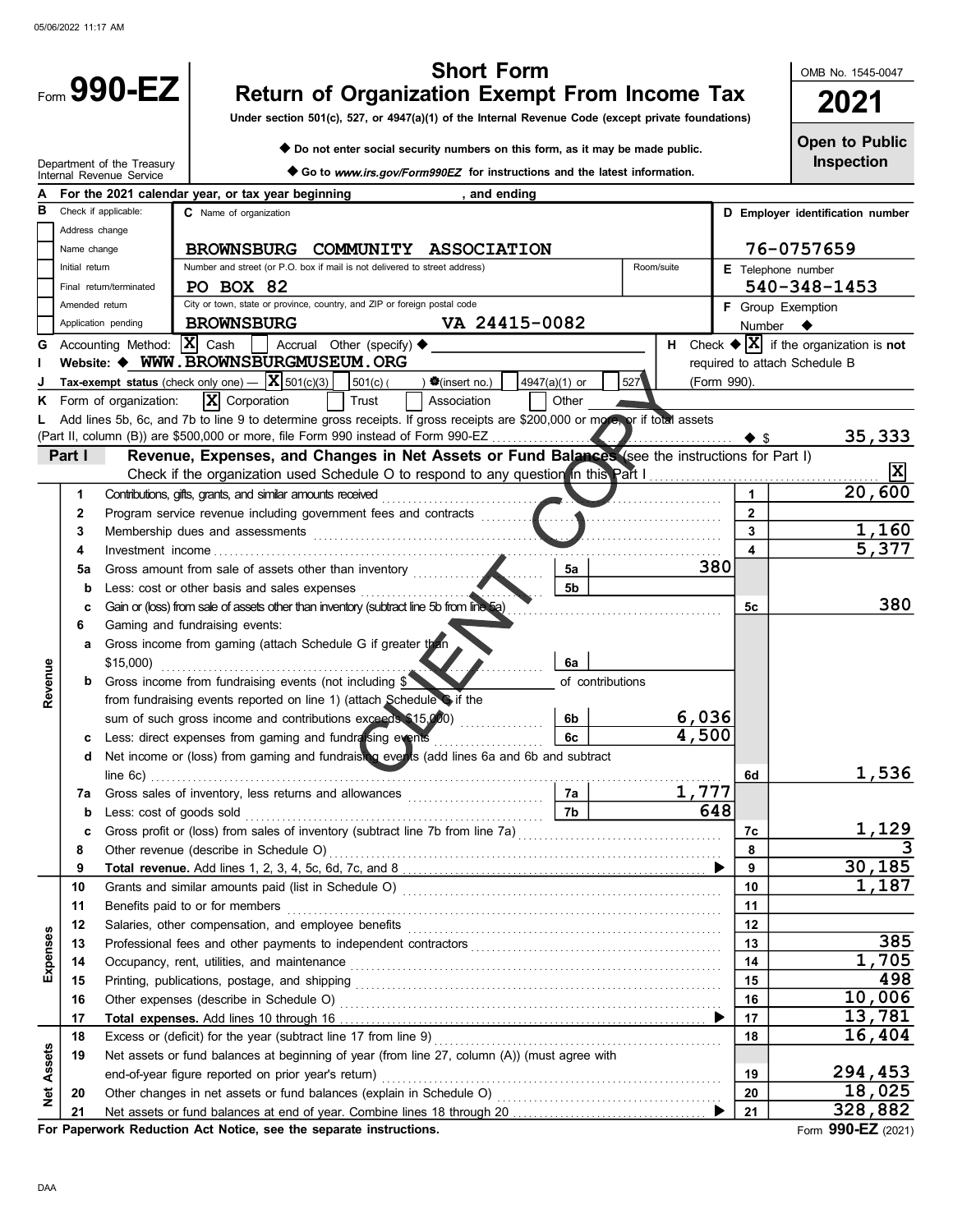| Form 990-EZ (2021)<br>BROWNSBURG COMMUNITY ASSOCIATION<br><b>Balance Sheets</b> (see the instructions for Part II)<br>Part II                                                                                                         |                                                           |                     |                                                                      |                                               |            |                                                                                                                    |
|---------------------------------------------------------------------------------------------------------------------------------------------------------------------------------------------------------------------------------------|-----------------------------------------------------------|---------------------|----------------------------------------------------------------------|-----------------------------------------------|------------|--------------------------------------------------------------------------------------------------------------------|
| Check if the organization used Schedule O to respond to any question in this Part II.                                                                                                                                                 |                                                           |                     |                                                                      |                                               |            | $\mathbf{x}$                                                                                                       |
|                                                                                                                                                                                                                                       |                                                           |                     |                                                                      | (A) Beginning of year<br>$\boxed{209,485}$ 22 |            | (B) End of year<br>246,498                                                                                         |
| 23 Land and buildings <b>constant and analyzing and analyzing and analyzing and analyzing analyzing and analyzing analyzing and analyzing and analyzing and analyzing and analyzing and analyzing and analyzing and analyzing an</b>  |                                                           |                     |                                                                      | $\overline{O}$<br>$84,968$ 24                 | 23         | 82,566                                                                                                             |
| 25 Total assets                                                                                                                                                                                                                       |                                                           |                     |                                                                      | 294, 453                                      | 25         | 329,064                                                                                                            |
| 26 Total liabilities (describe in Schedule O)<br>27 Net assets or fund balances (line 27 of column (B) must agree with line 21).                                                                                                      |                                                           |                     |                                                                      | 01<br>294, 453                                | 26<br>27   | 182<br>328,882                                                                                                     |
| Statement of Program Service Accomplishments (see the instructions for Part III)<br>Part III                                                                                                                                          |                                                           |                     |                                                                      |                                               |            |                                                                                                                    |
| Check if the organization used Schedule O to respond to any question in this Part III<br>What is the organization's primary exempt purpose?                                                                                           |                                                           |                     |                                                                      | $\mathbf{x}$                                  |            | <b>Expenses</b><br>(Required for section                                                                           |
| SEE SCHEDULE O                                                                                                                                                                                                                        |                                                           |                     |                                                                      |                                               |            | $501(c)(3)$ and $501(c)(4)$                                                                                        |
| Describe the organization's program service accomplishments for each of its three largest program services,<br>as measured by expenses. In a clear and concise manner, describe the services provided, the number of                  |                                                           |                     |                                                                      |                                               |            | organizations; optional for<br>others.)                                                                            |
| persons benefited, and other relevant information for each program title.<br>28<br>TO PROMOTE A SENSE OF COMMUNITY SPIRIT IN THE BROWNSBURG AREA BY                                                                                   |                                                           |                     |                                                                      |                                               |            |                                                                                                                    |
| PROTECTING, ENHANCING AND PRESERVING THE QUALITY OF LIFE.                                                                                                                                                                             |                                                           |                     |                                                                      |                                               |            |                                                                                                                    |
|                                                                                                                                                                                                                                       | 1,187) If this amount includes foreign grants, check here |                     |                                                                      |                                               | 28a        | 8,976                                                                                                              |
| (Grants \$<br>29                                                                                                                                                                                                                      |                                                           |                     |                                                                      |                                               |            |                                                                                                                    |
|                                                                                                                                                                                                                                       |                                                           |                     |                                                                      |                                               |            |                                                                                                                    |
| (Grants \$                                                                                                                                                                                                                            | If this amount includes foreign grants, check here        |                     |                                                                      |                                               | 29a        |                                                                                                                    |
|                                                                                                                                                                                                                                       |                                                           |                     |                                                                      |                                               |            |                                                                                                                    |
|                                                                                                                                                                                                                                       |                                                           |                     |                                                                      |                                               |            |                                                                                                                    |
|                                                                                                                                                                                                                                       |                                                           |                     |                                                                      |                                               |            |                                                                                                                    |
| (Grants \$                                                                                                                                                                                                                            | If this amount includes foreign grants,                   |                     | heck here                                                            |                                               | 30a        |                                                                                                                    |
| (Grants \$                                                                                                                                                                                                                            | ) If this amount includes foreign grants, check here      |                     |                                                                      |                                               | <b>31a</b> |                                                                                                                    |
| 30<br>31 Other program services (describe in Schedule O)<br>32 Total program service expenses (add lines 28a through 31a)                                                                                                             |                                                           |                     |                                                                      |                                               | 32         | 8,976                                                                                                              |
| List of Officers, Directors, Trustees, and Key Employees (let each one even if not compensated — see the instructions for Part IV)<br>Check if the organization used Schedule O to respond to any question in this Part IV<br>Part IV |                                                           |                     |                                                                      |                                               |            |                                                                                                                    |
| (a) Name and title                                                                                                                                                                                                                    |                                                           | week<br>to position | (c) Reportable<br>compensation<br>(Forms W-2/1099-MISC/<br>1099-NEC) | deferred compensation                         |            | (d) Health benefits,<br>contributions to employee (e) Estimated amount of<br>penefit plans, and other compensation |
| <b>KAREN PARKER</b>                                                                                                                                                                                                                   |                                                           |                     | (if not paid, enter -0-)                                             |                                               |            |                                                                                                                    |
| <b>TREASURER</b>                                                                                                                                                                                                                      | 4.00                                                      |                     |                                                                      |                                               |            | Ω<br>∩                                                                                                             |
| CRAIG BROWN                                                                                                                                                                                                                           |                                                           |                     | ∩                                                                    |                                               |            | O<br><sup>n</sup>                                                                                                  |
| <b>PRESIDENT</b><br><b>JULIE FOX</b>                                                                                                                                                                                                  | 0.00                                                      |                     |                                                                      |                                               |            |                                                                                                                    |
| VICE PRESIDENT                                                                                                                                                                                                                        | 1.00                                                      |                     | ∩                                                                    |                                               |            | $\Omega$<br>∩                                                                                                      |
| LEAH BEARD<br><b>SECRETARY</b>                                                                                                                                                                                                        | 0.00                                                      |                     | ∩                                                                    |                                               |            | $\Omega$                                                                                                           |
| CHRIS BEARD                                                                                                                                                                                                                           |                                                           |                     |                                                                      |                                               |            |                                                                                                                    |
| <b>DIRECTOR</b><br>J. R. RIFE                                                                                                                                                                                                         | 0.00                                                      |                     | ∩                                                                    |                                               |            | O                                                                                                                  |
| <b>DIRECTOR</b>                                                                                                                                                                                                                       | 0.00                                                      |                     | ∩                                                                    |                                               |            | $\Omega$                                                                                                           |
| <b>JENNIFER SASSER</b><br><b>DIRECTOR</b>                                                                                                                                                                                             | 0.00                                                      |                     | ∩                                                                    |                                               |            | O                                                                                                                  |
| JOHN PEDERSON                                                                                                                                                                                                                         |                                                           |                     |                                                                      |                                               |            |                                                                                                                    |
| <b>DIRECTOR</b><br><b>BRUCE PATTERSON</b>                                                                                                                                                                                             | 0.00                                                      |                     | O                                                                    |                                               |            | $\Omega$                                                                                                           |
| <b>DIRECTOR</b>                                                                                                                                                                                                                       | 1.00                                                      |                     |                                                                      |                                               |            |                                                                                                                    |
| <b>JOHN SIEGFRIED</b>                                                                                                                                                                                                                 |                                                           |                     | 0                                                                    |                                               |            | Ω                                                                                                                  |
| <b>DIRECTOR</b><br>HARRY SHANNON                                                                                                                                                                                                      | 1.00                                                      |                     |                                                                      |                                               |            |                                                                                                                    |
| <b>DIRECTOR</b>                                                                                                                                                                                                                       | 1.00                                                      |                     | O                                                                    |                                               |            | O                                                                                                                  |
| DICK BARNES<br><b>DIRECTOR</b>                                                                                                                                                                                                        | 0.00                                                      |                     | ∩                                                                    |                                               |            | 0                                                                                                                  |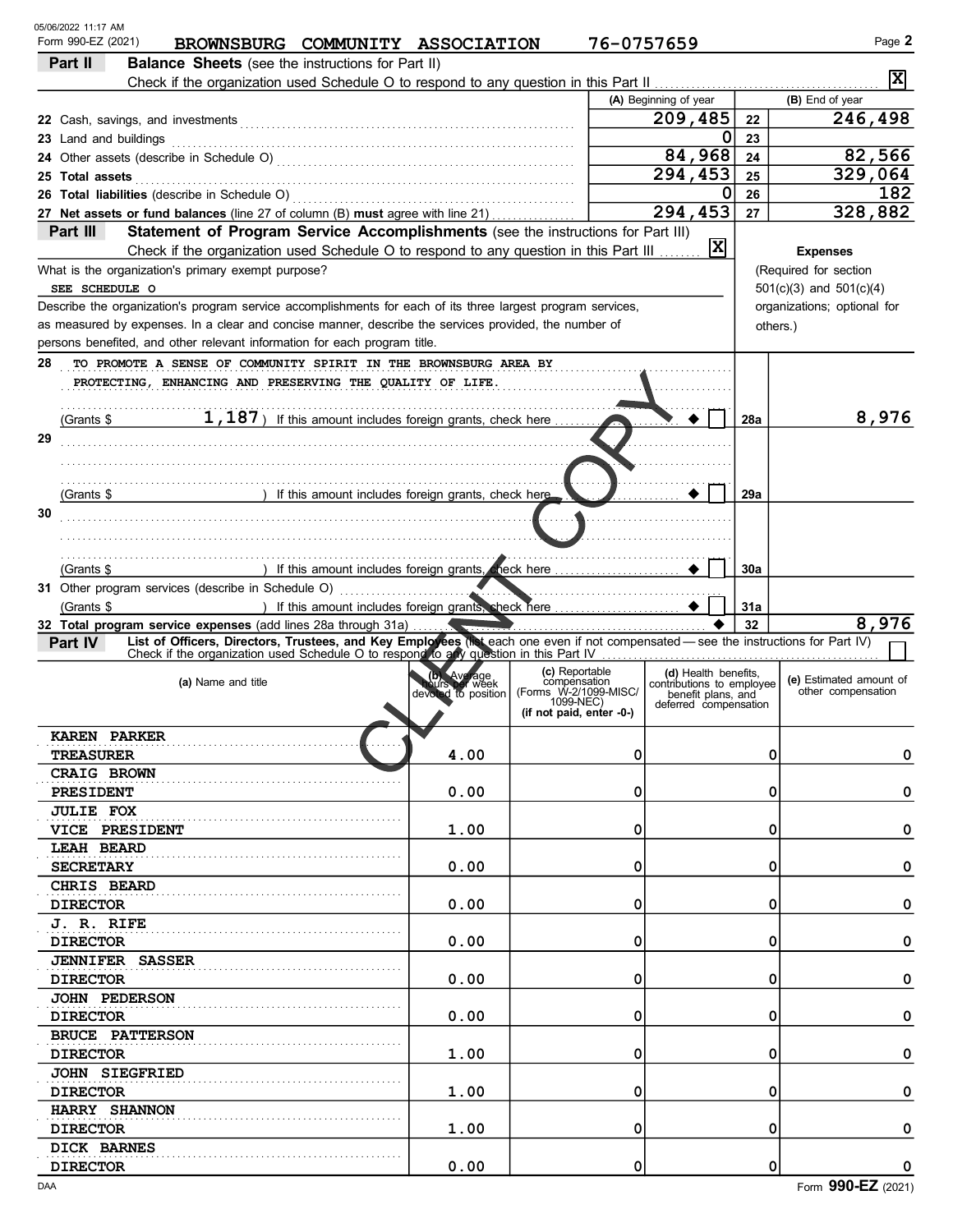|    | 05/06/2022 11:17 AM                                                                                                                                                                                                                  |              |                   |
|----|--------------------------------------------------------------------------------------------------------------------------------------------------------------------------------------------------------------------------------------|--------------|-------------------|
|    | Form 990-EZ (2021)<br>76-0757659<br>BROWNSBURG COMMUNITY ASSOCIATION<br>Part V<br>Other Information (Note the Schedule A and personal benefit contract statement requirements in the                                                 |              | Page 3            |
|    | instructions for Part V.) Check if the organization used Schedule O to respond to any question in this Part V                                                                                                                        |              | Yes<br>No         |
| 33 | Did the organization engage in any significant activity not previously reported to the IRS? If "Yes," provide a                                                                                                                      |              |                   |
|    |                                                                                                                                                                                                                                      | 33           | X                 |
| 34 | Were any significant changes made to the organizing or governing documents? If "Yes," attach a conformed<br>copy of the amended documents if they reflect a change to the organization's name. Otherwise, explain the                |              |                   |
|    | change on Schedule O. See instructions<br>35a Did the organization have unrelated business gross income of \$1,000 or more during the year from business                                                                             | 34           | X                 |
|    | activities (such as those reported on lines 2, 6a, and 7a, among others)?                                                                                                                                                            | <b>35a</b>   | X                 |
|    | b If "Yes" to line 35a, has the organization filed a Form 990-T for the year? If "No," provide an explanation in Schedule O                                                                                                          | 35b          |                   |
|    | c Was the organization a section $501(c)(4)$ , $501(c)(5)$ , or $501(c)(6)$ organization subject to section 6033(e) notice,<br>reporting, and proxy tax requirements during the year? If "Yes," complete Schedule C, Part III        | 35c          | X                 |
| 36 | Did the organization undergo a liquidation, dissolution, termination, or significant disposition of net assets                                                                                                                       |              |                   |
|    | during the year? If "Yes," complete applicable parts of Schedule N<br>37a Enter amount of political expenditures, direct or indirect, as described in the instructions $\bullet$ 37a                                                 | 36           | X                 |
|    | Did the organization file Form 1120-POL for this year?                                                                                                                                                                               | 37b          |                   |
|    | 38a Did the organization borrow from, or make any loans to, any officer, director, trustee, or key employee; or were<br>any such loans made in a prior year and still outstanding at the end of the tax year covered by this fetural | <b>38a</b>   | X                 |
|    | <b>b</b> If "Yes," complete Schedule L, Part II, and enter the total amount involved<br>38b                                                                                                                                          |              |                   |
| 39 | Section 501(c)(7) organizations. Enter:<br>Initiation fees and capital contributions included on line 9<br>39a                                                                                                                       |              |                   |
|    | 39b<br>Gross receipts, included on line 9, for public use of club facilities                                                                                                                                                         |              |                   |
|    | 40a Section 501(c)(3) organizations. Enter amount of tax imposed on the organization during the year under:<br>; section 4955 $\blacklozenge$<br>section 4911 $\blacklozenge$<br>; section 4912 ♦                                    |              |                   |
|    | <b>b</b> Section 501(c)(3), 501(c)(4), and 501(c)(29) organizations. Did the organization engage in 2ny section 4958                                                                                                                 |              |                   |
|    | excess benefit transaction during the year, or did it engage in an excess benefit transaction in a prior year                                                                                                                        |              |                   |
|    | that has not been reported on any of its prior Forms 990 or 990-EZ? If "Yes" complete Schedule L, Part I<br>c Section 501(c)(3), 501(c)(4), and 501(c)(29) organizations. Enter amount of tax imposed                                | 40b          | X                 |
|    | on organization managers or disqualified persons during the year under sections 4912,                                                                                                                                                |              |                   |
|    | 4955, and 4958<br>d Section 501(c)(3), 501(c)(4), and 501(c)(29) organizations. Enter amount of tax on line                                                                                                                          |              |                   |
|    | 40c reimbursed by the organization                                                                                                                                                                                                   |              |                   |
|    | e All organizations. At any time during the tax year, was the organization a party to a prohibited tax shelter<br>transaction? If "Yes," complete Form 8886-T                                                                        | 40e          | X                 |
| 41 | List the states with which a copy of this return is filed NONE                                                                                                                                                                       |              |                   |
|    | 42a The organization's books are in care of ♦ KAREN PARKER<br>Telephone no. $\blacklozenge$<br>PO BOX 82                                                                                                                             | 540-348-1453 |                   |
|    | $ZIP + 4$ ♦<br>Located at $\blacklozenge$ BROWNSBURG<br>VA                                                                                                                                                                           | 24415        |                   |
|    | <b>b</b> At any time during the calendar year, did the organization have an interest in or a signature or other authority over                                                                                                       |              | Yes<br>No<br>X    |
|    | a financial account in a foreign country (such as a bank account, securities account, or other financial account)?<br>If "Yes," enter the name of the foreign country ♦                                                              | l 42b        |                   |
|    | See the instructions for exceptions and filing requirements for FinCEN Form 114, Report of Foreign Bank and<br>Financial Accounts (FBAR).                                                                                            |              |                   |
|    | c At any time during the calendar year, did the organization maintain an office outside the United States?                                                                                                                           | 42c          | X                 |
|    | If "Yes," enter the name of the foreign country ♦                                                                                                                                                                                    |              |                   |
| 43 | and enter the amount of tax-exempt interest received or accrued during the tax year<br>43                                                                                                                                            |              |                   |
|    |                                                                                                                                                                                                                                      |              | No<br>Yes         |
|    | 44a Did the organization maintain any donor advised funds during the year? If "Yes," Form 990 must be<br>completed instead of Form 990-EZ                                                                                            | 44a          | X                 |
|    | Did the organization operate one or more hospital facilities during the year? If "Yes," Form 990 must be                                                                                                                             |              |                   |
|    | completed instead of Form 990-EZ<br>Did the organization receive any payments for indoor tanning services during the year?                                                                                                           | 44b<br>44c   | X<br>$\mathbf{x}$ |
|    | d If "Yes" to line 44c, has the organization filed a Form 720 to report these payments? If "No," provide an                                                                                                                          |              |                   |
|    |                                                                                                                                                                                                                                      | 44d          |                   |
|    | 45a Did the organization have a controlled entity within the meaning of section 512(b)(13)?<br><b>b</b> Did the organization receive any payment from or engage in any transaction with a controlled entity within the               | 45a          | $\mathbf{x}$      |
|    | meaning of section 512(b)(13)? If "Yes," Form 990 and Schedule R may need to be completed instead of                                                                                                                                 |              |                   |
|    |                                                                                                                                                                                                                                      | 45b          | $\mathbf x$       |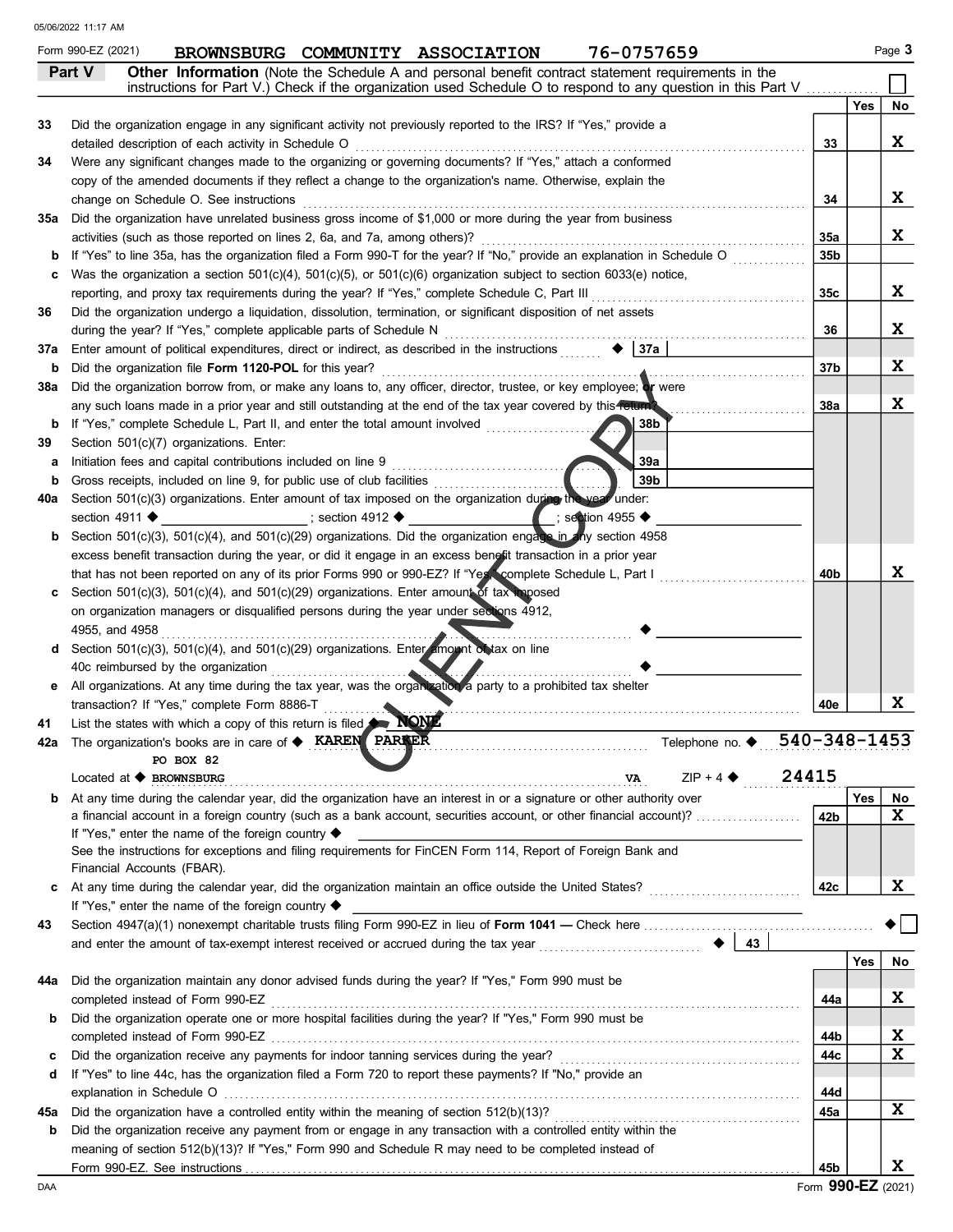| 05/06/2022 11:17 AM<br>46<br><b>Part VI</b> | Form 990-EZ (2021)<br>BROWNSBURG COMMUNITY ASSOCIATION<br>Did the organization engage, directly or indirectly, in political campaign activities on behalf of or in opposition                                                                               |                               |                                                                                                                             |                                                                                                  |                                               |      |                            |
|---------------------------------------------|-------------------------------------------------------------------------------------------------------------------------------------------------------------------------------------------------------------------------------------------------------------|-------------------------------|-----------------------------------------------------------------------------------------------------------------------------|--------------------------------------------------------------------------------------------------|-----------------------------------------------|------|----------------------------|
|                                             |                                                                                                                                                                                                                                                             |                               |                                                                                                                             |                                                                                                  |                                               |      |                            |
|                                             |                                                                                                                                                                                                                                                             |                               |                                                                                                                             |                                                                                                  |                                               |      |                            |
|                                             |                                                                                                                                                                                                                                                             |                               |                                                                                                                             | 76-0757659                                                                                       |                                               |      | Page 4<br>Yes<br>No        |
|                                             |                                                                                                                                                                                                                                                             |                               |                                                                                                                             |                                                                                                  |                                               |      |                            |
|                                             | Section 501(c)(3) Organizations Only                                                                                                                                                                                                                        |                               |                                                                                                                             |                                                                                                  | 46                                            |      | X                          |
|                                             | All section 501(c)(3) organizations must answer questions 47–49b and 52, and complete the tables for lines<br>50 and 51.                                                                                                                                    |                               |                                                                                                                             |                                                                                                  |                                               |      |                            |
|                                             |                                                                                                                                                                                                                                                             |                               |                                                                                                                             |                                                                                                  |                                               |      | Yes<br>No                  |
| 47                                          | Did the organization engage in lobbying activities or have a section 501(h) election in effect during the tax<br>year? If "Yes," complete Schedule C, Part II                                                                                               |                               |                                                                                                                             |                                                                                                  | 47                                            |      | $\mathbf x$                |
| 48<br>49а                                   | Is the organization a school as described in section $170(b)(1)(A)(ii)$ ? If "Yes," complete Schedule E                                                                                                                                                     |                               |                                                                                                                             |                                                                                                  | 48<br>49a                                     |      | $\mathbf x$<br>$\mathbf x$ |
| b                                           | If "Yes," was the related organization a section 527 organization?                                                                                                                                                                                          |                               |                                                                                                                             |                                                                                                  | 49b                                           |      |                            |
| 50                                          | Complete this table for the organization's five highest compensated employees (other than officers, directors, trustees, and key<br>employees) who each received more than \$100,000 of compensation from the organization. If there is none, enter "None." |                               |                                                                                                                             |                                                                                                  |                                               |      |                            |
|                                             | (a) Name and title of each employee                                                                                                                                                                                                                         | (b) Average<br>hours per week | (c) Reportable<br>compensation<br>devoted to position (Forms W-2/1099-MISC)<br>1099-NEC)<br><b>(if not paid, enter -0-)</b> | (d) Health benefits.<br>contributions to employee<br>benefit plans, and<br>deferred compensation | (e) Estimated amount of<br>other compensation |      |                            |
| <b>NONE</b>                                 |                                                                                                                                                                                                                                                             |                               |                                                                                                                             |                                                                                                  |                                               |      |                            |
|                                             |                                                                                                                                                                                                                                                             |                               |                                                                                                                             |                                                                                                  |                                               |      |                            |
|                                             |                                                                                                                                                                                                                                                             |                               |                                                                                                                             |                                                                                                  |                                               |      |                            |
|                                             |                                                                                                                                                                                                                                                             |                               |                                                                                                                             |                                                                                                  |                                               |      |                            |
|                                             |                                                                                                                                                                                                                                                             |                               |                                                                                                                             |                                                                                                  |                                               |      |                            |
| 51                                          | Total number of other employees paid over \$100,000<br>Complete this table for the organization's five highest compensated independent contractors who each received more than                                                                              |                               |                                                                                                                             |                                                                                                  |                                               |      |                            |
|                                             | \$100,000 of compensation from the organization. If there is none, enter "None."                                                                                                                                                                            |                               |                                                                                                                             |                                                                                                  |                                               |      |                            |
|                                             | (a) Name and business address of each independent contract                                                                                                                                                                                                  |                               |                                                                                                                             | (b) Type of service                                                                              | (c) Compensation                              |      |                            |
| <b>NONE</b>                                 |                                                                                                                                                                                                                                                             |                               |                                                                                                                             |                                                                                                  |                                               |      |                            |
|                                             |                                                                                                                                                                                                                                                             |                               |                                                                                                                             |                                                                                                  |                                               |      |                            |
|                                             |                                                                                                                                                                                                                                                             |                               |                                                                                                                             |                                                                                                  |                                               |      |                            |
|                                             |                                                                                                                                                                                                                                                             |                               |                                                                                                                             |                                                                                                  |                                               |      |                            |
|                                             |                                                                                                                                                                                                                                                             |                               |                                                                                                                             |                                                                                                  |                                               |      |                            |
|                                             | d Total number of other independent contractors each receiving over \$100,000                                                                                                                                                                               |                               | ▶                                                                                                                           |                                                                                                  |                                               |      |                            |
| 52                                          | Did the organization complete Schedule A? Note: All section 501(c)(3) organizations must attach a                                                                                                                                                           |                               |                                                                                                                             |                                                                                                  |                                               |      |                            |
|                                             | completed Schedule A<br>Under penalties of perjury, I declare that I have examined this return, including accompanying schedules and statements, and to the best of my knowledge and belief, it is                                                          |                               |                                                                                                                             |                                                                                                  | $\boxed{\mathbf{X}}$ Yes $\boxed{\ }$<br>▶    |      | No                         |
|                                             | true, correct, and complete. Declaration of preparer (other than officer) is based on all information of which preparer has any knowledge.                                                                                                                  |                               |                                                                                                                             |                                                                                                  |                                               |      |                            |
| Sign<br>Here                                | Signature of officer<br><b>KAREN PARKER</b>                                                                                                                                                                                                                 |                               | <b>TREASURER</b>                                                                                                            | Date                                                                                             |                                               |      |                            |
|                                             | Type or print name and title                                                                                                                                                                                                                                |                               |                                                                                                                             |                                                                                                  |                                               |      |                            |
| Paid                                        | Print/Type preparer's name<br>DAVID L ELMORE, EA CFP                                                                                                                                                                                                        | Preparer's signature          |                                                                                                                             | Date<br>  05/06/22                                                                               | Check  <br>self-employed P00000680            | PTIN |                            |
|                                             | Preparer   Firm's name "<br>BOOKKEEPING & MANAGEMENT SYSTEMS,                                                                                                                                                                                               | DAVID L ELMORE, EA CFP        | INC.                                                                                                                        | Firm's EIN <sup>66</sup>                                                                         | 54-1429171                                    |      |                            |
|                                             | Use Only $\sqrt{\frac{1}{1 + \frac{1}{1 + \frac{1}{1 + \cdots}}}}$ address "<br>230 S WAYNE AVE<br>WAYNESBORO, VA 22980                                                                                                                                     |                               |                                                                                                                             |                                                                                                  | Phone no. 540-943-4193                        |      |                            |
|                                             | May the IRS discuss this return with the preparer shown above? See instructions                                                                                                                                                                             |                               |                                                                                                                             |                                                                                                  | $\blacktriangleright \blacksquare$ Yes        |      | No<br>Form 990-EZ (2021)   |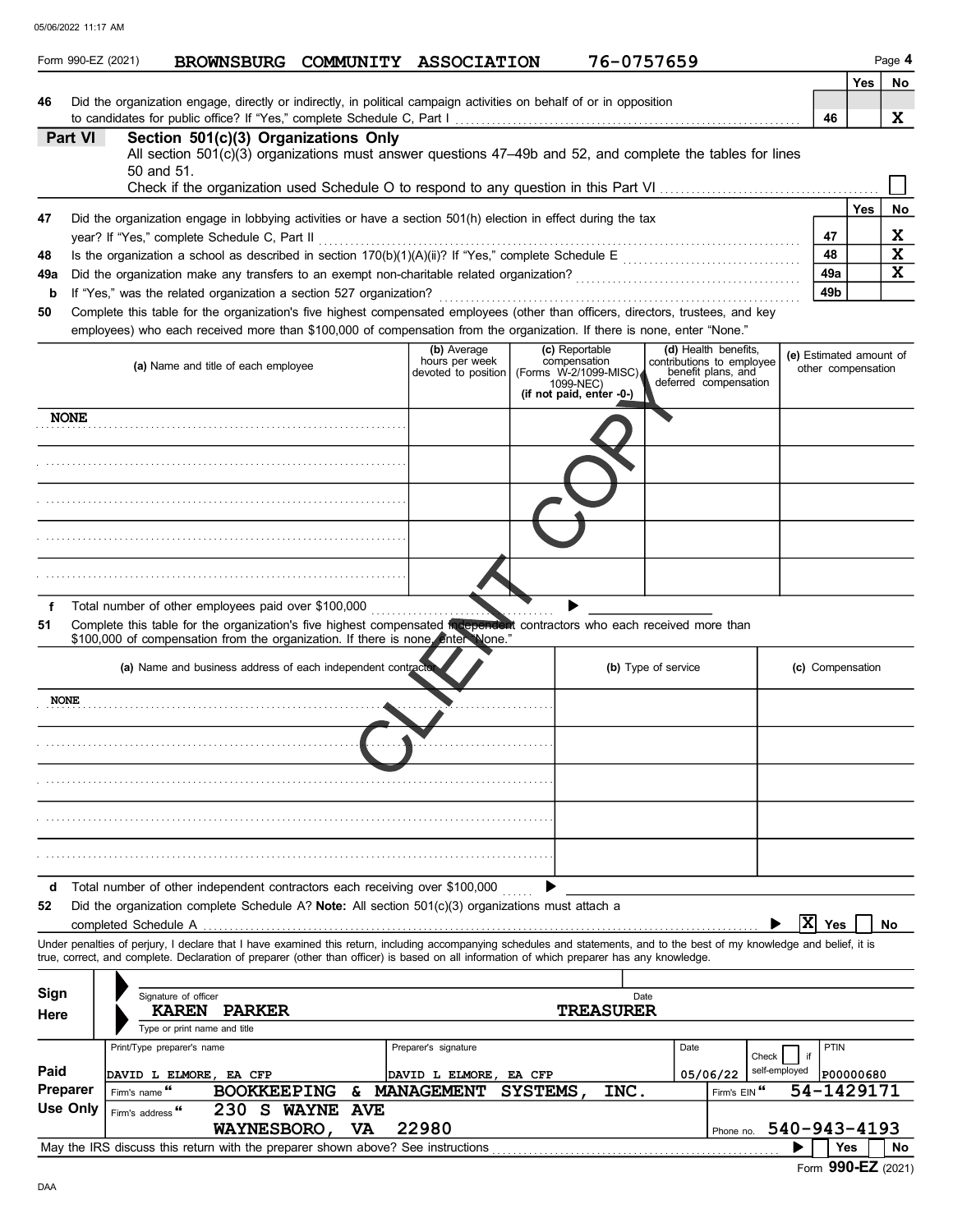| 05/06/2022 11:17 AM<br>Form 990-EZ (2021)<br>BROWNSBURG COMMUNITY ASSOCIATION<br><b>Balance Sheets</b> (see the instructions for Part II)<br>Part II                                                                                                                                              |                    |                                                                                | 76-0757659                                                                                       |                         |                                               | Page 2 |
|---------------------------------------------------------------------------------------------------------------------------------------------------------------------------------------------------------------------------------------------------------------------------------------------------|--------------------|--------------------------------------------------------------------------------|--------------------------------------------------------------------------------------------------|-------------------------|-----------------------------------------------|--------|
|                                                                                                                                                                                                                                                                                                   |                    |                                                                                | (A) Beginning of year                                                                            |                         | (B) End of year                               |        |
|                                                                                                                                                                                                                                                                                                   |                    |                                                                                | 0                                                                                                | $0 \vert 22$<br>23      |                                               |        |
|                                                                                                                                                                                                                                                                                                   |                    |                                                                                | 0                                                                                                | 24                      |                                               |        |
| 25 Total assets                                                                                                                                                                                                                                                                                   |                    |                                                                                | 0                                                                                                | 25                      |                                               |        |
| 26 Total liabilities (describe in Schedule O)<br>27 Net assets or fund balances (line 27 of column (B) must agree with line 21)                                                                                                                                                                   |                    |                                                                                | 0                                                                                                | 26<br>$\overline{0}$ 27 |                                               |        |
| Statement of Program Service Accomplishments (see the instructions for Part III)<br>Part III                                                                                                                                                                                                      |                    |                                                                                |                                                                                                  |                         |                                               |        |
| Check if the organization used Schedule O to respond to any question in this Part III<br>What is the organization's primary exempt purpose?                                                                                                                                                       |                    |                                                                                |                                                                                                  |                         | <b>Expenses</b><br>(Required for section      |        |
|                                                                                                                                                                                                                                                                                                   |                    |                                                                                |                                                                                                  |                         | $501(c)(3)$ and $501(c)(4)$                   |        |
| Describe the organization's program service accomplishments for each of its three largest program services,<br>as measured by expenses. In a clear and concise manner, describe the services provided, the number of<br>persons benefited, and other relevant information for each program title. |                    |                                                                                |                                                                                                  |                         | organizations; optional for<br>others.)       |        |
| 28                                                                                                                                                                                                                                                                                                |                    |                                                                                |                                                                                                  |                         |                                               |        |
|                                                                                                                                                                                                                                                                                                   |                    |                                                                                |                                                                                                  |                         |                                               |        |
| If this amount includes foreign grants, check here<br>(Grants \$                                                                                                                                                                                                                                  |                    |                                                                                | ◆                                                                                                | 28a                     |                                               |        |
| 29                                                                                                                                                                                                                                                                                                |                    |                                                                                |                                                                                                  |                         |                                               |        |
|                                                                                                                                                                                                                                                                                                   |                    |                                                                                |                                                                                                  |                         |                                               |        |
| If this amount includes foreign grants, check here<br>(Grants \$                                                                                                                                                                                                                                  |                    |                                                                                |                                                                                                  | 29a                     |                                               |        |
| 30                                                                                                                                                                                                                                                                                                |                    |                                                                                |                                                                                                  |                         |                                               |        |
|                                                                                                                                                                                                                                                                                                   |                    |                                                                                |                                                                                                  |                         |                                               |        |
| .<br>If this amount includes foreign grants,<br>(Grants \$                                                                                                                                                                                                                                        |                    | .<br>ieck here                                                                 |                                                                                                  | 30a                     |                                               |        |
| 31 Other program services (describe in Schedule O)                                                                                                                                                                                                                                                |                    |                                                                                |                                                                                                  |                         |                                               |        |
| ) If this amount includes foreign grants, check here<br>(Grants \$                                                                                                                                                                                                                                |                    |                                                                                |                                                                                                  | 31a                     |                                               |        |
| 32 Total program service expenses (add lines 28a through 31a)<br><b>Part IV</b>                                                                                                                                                                                                                   |                    |                                                                                |                                                                                                  | 32                      |                                               |        |
| List of Officers, Directors, Trustees, and Key Employees (k) each one even if not compensated — see the instructions for Part IV)<br>Check if the organization used Schedule O to respond to any question in this Part IV                                                                         |                    | (c) Reportable                                                                 |                                                                                                  |                         |                                               |        |
| (a) Name and title                                                                                                                                                                                                                                                                                | week<br>ზ position | compensation<br>(Forms W-2/1099-MISC/<br>1099-NEC)<br>(if not paid, enter -0-) | (d) Health benefits,<br>contributions to employee<br>benefit plans, and<br>deferred compensation |                         | (e) Estimated amount of<br>other compensation |        |
| NANCY HAHN                                                                                                                                                                                                                                                                                        |                    |                                                                                |                                                                                                  |                         |                                               |        |
| <b>DIRECTOR</b><br>NANCY ARMSTRONG                                                                                                                                                                                                                                                                | 0.00               |                                                                                |                                                                                                  | $\Omega$                |                                               |        |
| <b>DIRECTOR</b>                                                                                                                                                                                                                                                                                   | 0.00               |                                                                                |                                                                                                  | $\Omega$                |                                               |        |
| DAVID WADE                                                                                                                                                                                                                                                                                        |                    |                                                                                |                                                                                                  | $\Omega$                |                                               |        |
| <b>DIRECTOR</b><br>PAUL HAHN                                                                                                                                                                                                                                                                      | 0.00               |                                                                                |                                                                                                  |                         |                                               |        |
| <b>DIRECTOR</b>                                                                                                                                                                                                                                                                                   | 0.00               |                                                                                |                                                                                                  | $\Omega$                |                                               |        |
| KAREN SIEGFRIED<br><b>DIRECTOR</b>                                                                                                                                                                                                                                                                | 0.00               |                                                                                |                                                                                                  | $\Omega$                |                                               |        |
| ISABELLE CHEWNING                                                                                                                                                                                                                                                                                 |                    |                                                                                |                                                                                                  |                         |                                               |        |
| <b>DIRECTOR</b>                                                                                                                                                                                                                                                                                   | 2.00               |                                                                                |                                                                                                  | $\Omega$                |                                               |        |
| JIM ZIMMERMAN<br><b>DIRECTOR</b>                                                                                                                                                                                                                                                                  | 0.00               |                                                                                |                                                                                                  | $\Omega$                |                                               |        |
|                                                                                                                                                                                                                                                                                                   |                    |                                                                                |                                                                                                  |                         |                                               |        |
|                                                                                                                                                                                                                                                                                                   |                    |                                                                                |                                                                                                  |                         |                                               |        |
|                                                                                                                                                                                                                                                                                                   |                    |                                                                                |                                                                                                  |                         |                                               |        |
|                                                                                                                                                                                                                                                                                                   |                    |                                                                                |                                                                                                  |                         |                                               |        |
|                                                                                                                                                                                                                                                                                                   |                    |                                                                                |                                                                                                  |                         |                                               |        |
|                                                                                                                                                                                                                                                                                                   |                    |                                                                                |                                                                                                  |                         |                                               |        |
|                                                                                                                                                                                                                                                                                                   |                    |                                                                                |                                                                                                  |                         |                                               |        |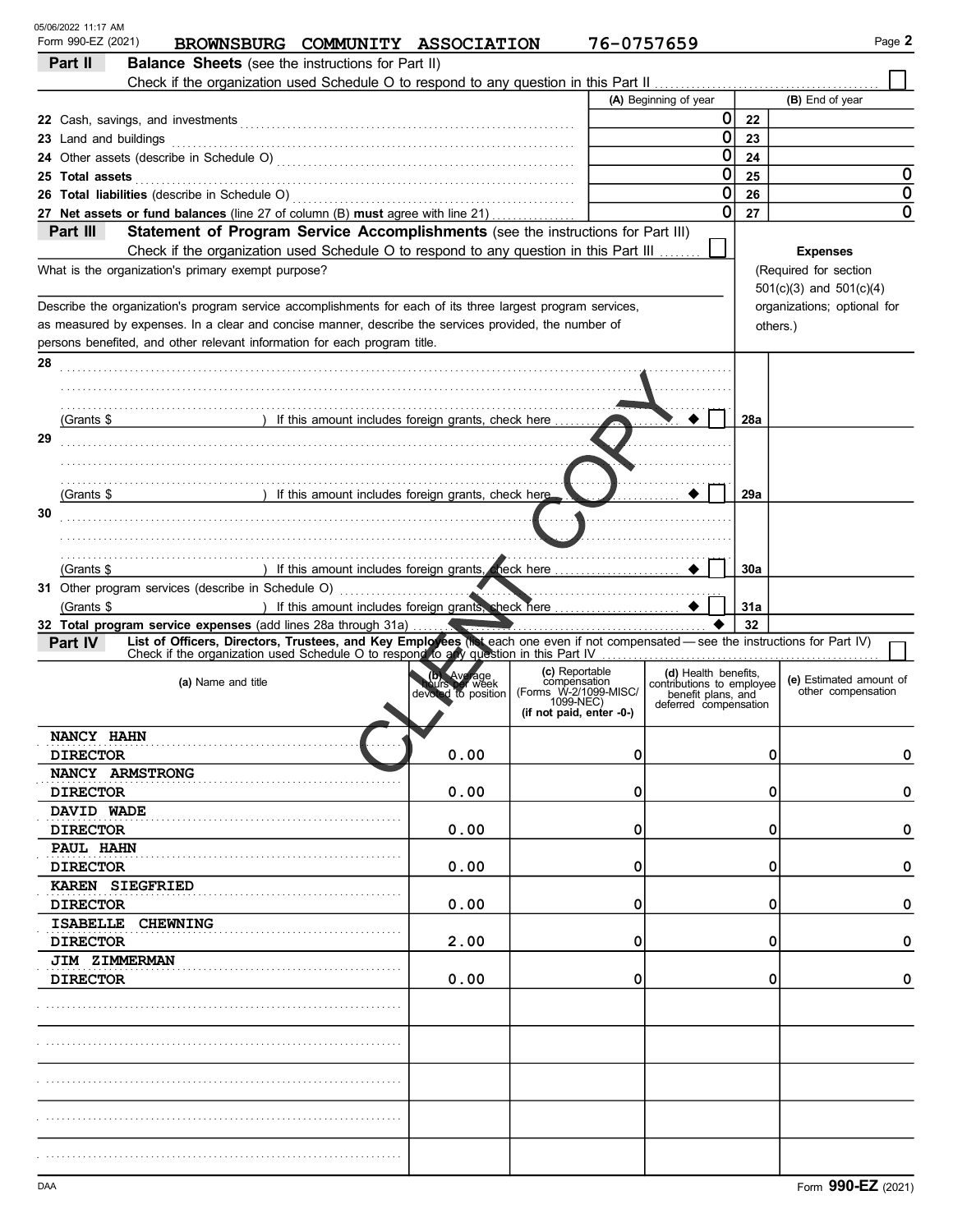| UUIUUI LULLE III.II                   |                                                            |                                                                                                                                                                                                                                                                       |                                                                   |                                                         |                                              |                                                       |
|---------------------------------------|------------------------------------------------------------|-----------------------------------------------------------------------------------------------------------------------------------------------------------------------------------------------------------------------------------------------------------------------|-------------------------------------------------------------------|---------------------------------------------------------|----------------------------------------------|-------------------------------------------------------|
| <b>SCHEDULE A</b>                     |                                                            | <b>Public Charity Status and Public Support</b>                                                                                                                                                                                                                       |                                                                   |                                                         |                                              | OMB No. 1545-0047                                     |
| (Form 990)                            |                                                            | Complete if the organization is a section $501(c)(3)$ organization or a section $4947(a)(1)$ nonexempt charitable trust.                                                                                                                                              |                                                                   |                                                         |                                              | 2021                                                  |
| Department of the Treasury            |                                                            | ♦ Attach to Form 990 or Form 990-EZ.                                                                                                                                                                                                                                  |                                                                   |                                                         |                                              | Open to Public                                        |
| Internal Revenue Service              |                                                            | ♦ Go to www.irs.gov/Form990 for instructions and the latest information.                                                                                                                                                                                              |                                                                   |                                                         |                                              | Inspection                                            |
| Name of the organization              |                                                            | BROWNSBURG COMMUNITY ASSOCIATION                                                                                                                                                                                                                                      |                                                                   |                                                         | Employer identification number<br>76-0757659 |                                                       |
| Part I                                |                                                            | <b>Reason for Public Charity Status.</b> (All organizations must complete this part.) See instructions.                                                                                                                                                               |                                                                   |                                                         |                                              |                                                       |
|                                       |                                                            | The organization is not a private foundation because it is: (For lines 1 through 12, check only one box.)                                                                                                                                                             |                                                                   |                                                         |                                              |                                                       |
| 1                                     |                                                            | A church, convention of churches, or association of churches described in <b>section 170(b)(1)(A)(i).</b>                                                                                                                                                             |                                                                   |                                                         |                                              |                                                       |
| 2<br>3                                |                                                            | A school described in section 170(b)(1)(A)(ii). (Attach Schedule E (Form 990).)<br>A hospital or a cooperative hospital service organization described in section 170(b)(1)(A)(iii).                                                                                  |                                                                   |                                                         |                                              |                                                       |
| 4                                     |                                                            | A medical research organization operated in conjunction with a hospital described in section 170(b)(1)(A)(iii). Enter the hospital's name,                                                                                                                            |                                                                   |                                                         |                                              |                                                       |
| city, and state:                      |                                                            |                                                                                                                                                                                                                                                                       |                                                                   |                                                         |                                              |                                                       |
| $5^{\circ}$                           | section 170(b)(1)(A)(iv). (Complete Part II.)              | An organization operated for the benefit of a college or university owned or operated by a governmental unit described in                                                                                                                                             |                                                                   |                                                         |                                              |                                                       |
| 6                                     |                                                            | A federal, state, or local government or governmental unit described in section 170(b)(1)(A)(v).                                                                                                                                                                      |                                                                   |                                                         |                                              |                                                       |
| $\overline{7}$                        | described in section 170(b)(1)(A)(vi). (Complete Part II.) | An organization that normally receives a substantial part of its support from a governmental unit or tom the general public                                                                                                                                           |                                                                   |                                                         |                                              |                                                       |
| 8                                     |                                                            | A community trust described in section 170(b)(1)(A)(vi). (Complete Part II.)                                                                                                                                                                                          |                                                                   |                                                         |                                              |                                                       |
| 9<br>university:                      |                                                            | An agricultural research organization described in section 170(b)(1)(A)(ix) operated in conunction with a land-grant college<br>or university or a non-land-grant college of agriculture (see instructions). Enter the name, city, and state of the college or        |                                                                   |                                                         |                                              |                                                       |
| 10 $ \mathbf{X} $                     |                                                            | An organization that normally receives (1) more than 33 1/3% of its support from contributions, membership fees, and gross                                                                                                                                            |                                                                   |                                                         |                                              |                                                       |
|                                       |                                                            | receipts from activities related to its exempt functions, subject to certain exceptions, and (2) no more than 331/3% of its<br>support from gross investment income and unrelated business taxable income (ess section 511 tax) from businesses                       |                                                                   |                                                         |                                              |                                                       |
|                                       |                                                            | acquired by the organization after June 30, 1975. See section 509(a)(2). (Complete Part III.)                                                                                                                                                                         |                                                                   |                                                         |                                              |                                                       |
| 11                                    |                                                            | An organization organized and operated exclusively to test for public safety. See section 509(a)(4).                                                                                                                                                                  |                                                                   |                                                         |                                              |                                                       |
| 12 <sup>1</sup>                       |                                                            | An organization organized and operated exclusively for the benefit of, to perform the functions of, or to carry out the purposes of<br>one or more publicly supported organizations described in section 509(a)(a) or section 509(a)(2). See section 509(a)(3). Check |                                                                   |                                                         |                                              |                                                       |
|                                       |                                                            | the box on lines 12a through 12d that describes the type of supporting organization and complete lines 12e, 12f, and 12g.                                                                                                                                             |                                                                   |                                                         |                                              |                                                       |
| a                                     |                                                            | Type I. A supporting organization operated, supervised, or controlled by its supported organization(s), typically by giving<br>the supported organization(s) the power to regularly appoint or elect a majority of the directors or trustees of the                   |                                                                   |                                                         |                                              |                                                       |
|                                       |                                                            | supporting organization. You must complete Part IV, Sections A and B.                                                                                                                                                                                                 |                                                                   |                                                         |                                              |                                                       |
| $\mathbf{b}$<br>$\blacksquare$        |                                                            | Type II. A supporting organization supervised or controlled in connection with its supported organization(s), by having                                                                                                                                               |                                                                   |                                                         |                                              |                                                       |
|                                       |                                                            | control or management of the supporting organization vected in the same persons that control or manage the supported<br>organization(s). You must complete Part IV, Sections A and C.                                                                                 |                                                                   |                                                         |                                              |                                                       |
| $c -$                                 |                                                            | Type III functionally integrated. A supporting organization operated in connection with, and functionally integrated with,                                                                                                                                            |                                                                   |                                                         |                                              |                                                       |
|                                       |                                                            | its supported organization(s) (see instructions). You must complete Part IV, Sections A, D, and E.                                                                                                                                                                    |                                                                   |                                                         |                                              |                                                       |
| $d \mid \mid$                         |                                                            | Type III non-functionally integrated. A supporting prganization operated in connection with its supported organization(s)<br>that is not functionally integrated. The organization generally must satisfy a distribution requirement and an attentiveness             |                                                                   |                                                         |                                              |                                                       |
|                                       |                                                            | requirement (see instructions). You must complete Part IV, Sections A and D, and Part V.                                                                                                                                                                              |                                                                   |                                                         |                                              |                                                       |
| e                                     |                                                            | Check this box if the organization received a written determination from the IRS that it is a Type I, Type II, Type III<br>functionally integrated, or Type III non-functionally integrated supporting organization.                                                  |                                                                   |                                                         |                                              |                                                       |
| f                                     | Enter the number of supported organizations                |                                                                                                                                                                                                                                                                       |                                                                   |                                                         |                                              |                                                       |
| g                                     |                                                            | Provide the following information about the supported organization(s).                                                                                                                                                                                                |                                                                   |                                                         |                                              |                                                       |
| (i) Name of supported<br>organization | $(ii)$ EIN                                                 | (iii) Type of organization<br>(described on lines 1-10<br>above (see instructions))                                                                                                                                                                                   | (iv) Is the organization<br>listed in your governing<br>document? | (v) Amount of monetary<br>support (see<br>instructions) |                                              | (vi) Amount of<br>other support (see<br>instructions) |
|                                       |                                                            |                                                                                                                                                                                                                                                                       | Yes<br>No                                                         |                                                         |                                              |                                                       |
| (A)                                   |                                                            |                                                                                                                                                                                                                                                                       |                                                                   |                                                         |                                              |                                                       |
| (B)                                   |                                                            |                                                                                                                                                                                                                                                                       |                                                                   |                                                         |                                              |                                                       |
| (C)                                   |                                                            |                                                                                                                                                                                                                                                                       |                                                                   |                                                         |                                              |                                                       |
| (D)                                   |                                                            |                                                                                                                                                                                                                                                                       |                                                                   |                                                         |                                              |                                                       |
| (E)                                   |                                                            |                                                                                                                                                                                                                                                                       |                                                                   |                                                         |                                              |                                                       |
| Total                                 |                                                            |                                                                                                                                                                                                                                                                       |                                                                   |                                                         |                                              |                                                       |

For Paperwork Reduction Act Notice, see the Instructions for Form 990 or 990-EZ.

Schedule A (Form 990) 2021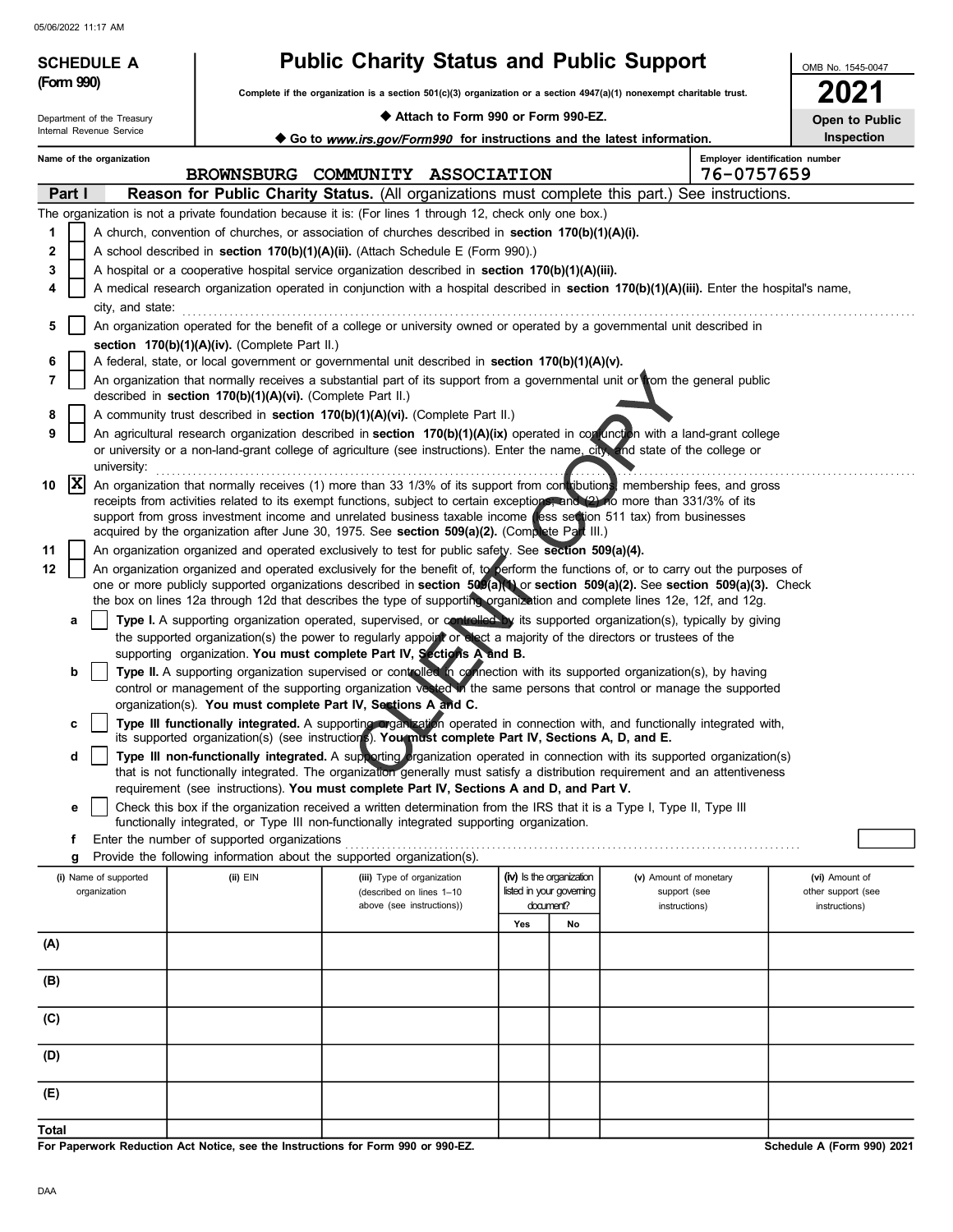|          |                                                                                                                                                                                                                              |          |          |            |            | Support Schedule for Organizations Described in Sections 170(b)(1)(A)(iv) and 170(b)(1)(A)(vi) |                                |
|----------|------------------------------------------------------------------------------------------------------------------------------------------------------------------------------------------------------------------------------|----------|----------|------------|------------|------------------------------------------------------------------------------------------------|--------------------------------|
|          | (Complete only if you checked the box on line 5, 7, or 8 of Part I or if the organization failed to qualify under<br>Part III. If the organization fails to qualify under the tests listed below, please complete Part III.) |          |          |            |            |                                                                                                |                                |
|          | <b>Section A. Public Support</b>                                                                                                                                                                                             |          |          |            |            |                                                                                                |                                |
|          | Calendar year (or fiscal year beginning in)<br>$\bullet$                                                                                                                                                                     | (a) 2017 | (b) 2018 | $(c)$ 2019 | (d) 2020   | (e) $2021$                                                                                     | (f) Total                      |
| 1        | Gifts, grants, contributions, and<br>membership fees received. (Do not<br>include any "unusual grants.")                                                                                                                     |          |          |            |            |                                                                                                |                                |
|          | Tax revenues levied for the<br>organization's benefit and either paid<br>to or expended on its behalf                                                                                                                        |          |          |            |            |                                                                                                |                                |
| 3        | The value of services or facilities<br>furnished by a governmental unit to the<br>organization without charge                                                                                                                |          |          |            |            |                                                                                                |                                |
|          | Total. Add lines 1 through 3<br>The portion of total contributions by<br>each person (other than a<br>governmental unit or publicly<br>supported organization) included on<br>line 1 that exceeds 2% of the amount           |          |          |            |            |                                                                                                |                                |
|          | shown on line 11, column (f)<br><b>Public support.</b> Subtract line 5 from line 4                                                                                                                                           |          |          |            |            |                                                                                                |                                |
|          | <b>Section B. Total Support</b>                                                                                                                                                                                              |          |          |            |            |                                                                                                |                                |
|          | Calendar year (or fiscal year beginning in)                                                                                                                                                                                  | (a) 2017 | (b) 2018 | $(c)$ 20   | $(d)$ 2020 | (e) 2021                                                                                       | (f) Total                      |
|          | Amounts from line 4                                                                                                                                                                                                          |          |          |            |            |                                                                                                |                                |
|          | Gross income from interest, dividends.<br>payments received on securities loans,<br>rents, royalties, and income from<br>similar sources                                                                                     |          |          |            |            |                                                                                                |                                |
|          | Net income from unrelated business<br>activities, whether or not the business<br>is regularly carried on                                                                                                                     |          |          |            |            |                                                                                                |                                |
| 10       | Other income. Do not include gain or<br>loss from the sale of capital assets<br>(Explain in Part VI.)                                                                                                                        |          |          |            |            |                                                                                                |                                |
| 11<br>12 | Total support. Add lines 7 through 10<br>Gross receipts from related activities, etc. (see instructions                                                                                                                      |          |          |            |            | 12                                                                                             |                                |
| 13       | First 5 years. If the Form 990 is for the organization's first, econd, third, fourth, or fifth tax year as a section 501(c)(3)                                                                                               |          |          |            |            |                                                                                                |                                |
|          | organization, check this box and stop here                                                                                                                                                                                   |          |          |            |            |                                                                                                |                                |
|          | Section C. Computation of Public Support Percentage                                                                                                                                                                          |          |          |            |            |                                                                                                |                                |
| 14       | Public support percentage for 2021 (line 6, column (f) divided by line 11, column (f)) [[[[[[[[[[[[[[[[[[[[[[                                                                                                                |          |          |            |            | 14                                                                                             | $\%$                           |
| 15       | Public support percentage from 2020 Schedule A, Part II, line 14                                                                                                                                                             |          |          |            |            | 15                                                                                             | $\%$                           |
|          | 16a 33 1/3% support test-2021. If the organization did not check the box on line 13, and line 14 is 33 1/3% or more, check this                                                                                              |          |          |            |            |                                                                                                |                                |
|          | box and stop here. The organization qualifies as a publicly supported organization                                                                                                                                           |          |          |            |            |                                                                                                | $\blacktriangleright$ $\vdash$ |
|          | b 33 1/3% support test-2020. If the organization did not check a box on line 13 or 16a, and line 15 is 33 1/3% or more, check                                                                                                |          |          |            |            |                                                                                                |                                |
|          | this box and stop here. The organization qualifies as a publicly supported organization                                                                                                                                      |          |          |            |            |                                                                                                | $\blacktriangleright$ $\Box$   |
|          | 17a 10%-facts-and-circumstances test-2021. If the organization did not check a box on line 13, 16a, or 16b, and line 14 is                                                                                                   |          |          |            |            |                                                                                                |                                |
|          | 10% or more, and if the organization meets the facts-and-circumstances test, check this box and stop here. Explain in                                                                                                        |          |          |            |            |                                                                                                |                                |
|          | Part VI how the organization meets the facts-and-circumstances test. The organization qualifies as a publicly supported                                                                                                      |          |          |            |            |                                                                                                |                                |
|          | organization<br>b 10%-facts-and-circumstances test-2020. If the organization did not check a box on line 13, 16a, 16b, or 17a, and line                                                                                      |          |          |            |            |                                                                                                |                                |
|          | 15 is 10% or more, and if the organization meets the facts-and-circumstances test, check this box and stop here. Explain                                                                                                     |          |          |            |            |                                                                                                |                                |
|          | in Part VI how the organization meets the facts-and-circumstances test. The organization qualifies as a publicly supported                                                                                                   |          |          |            |            |                                                                                                |                                |
|          | organization                                                                                                                                                                                                                 |          |          |            |            |                                                                                                | $\blacktriangleright$ $\vdash$ |
|          | Private foundation. If the organization did not check a box on line 13, 16a, 16b, 17a, or 17b, check this box and see                                                                                                        |          |          |            |            |                                                                                                |                                |
| 18       |                                                                                                                                                                                                                              |          |          |            |            |                                                                                                |                                |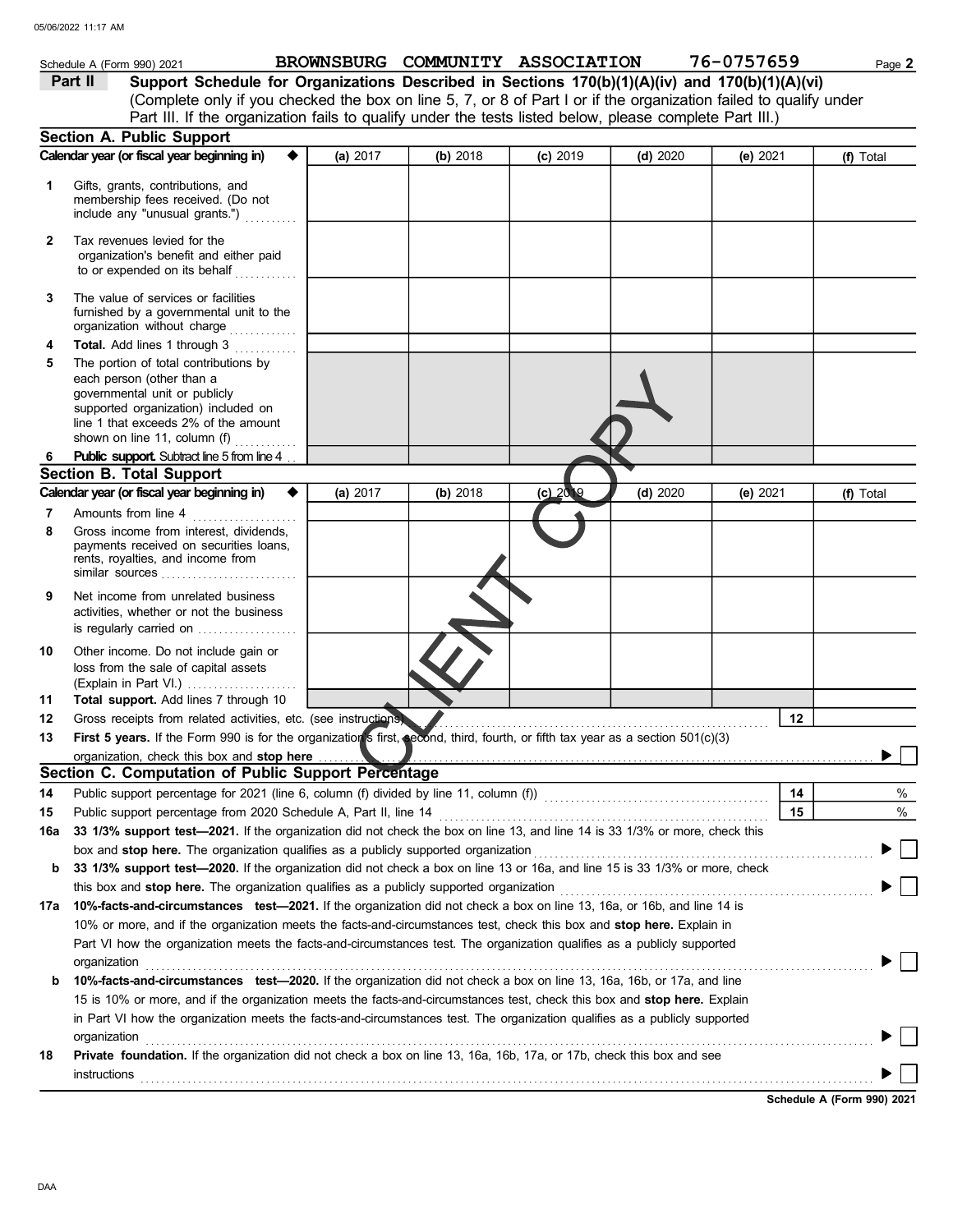| Part III<br>Support Schedule for Organizations Described in Section 509(a)(2)<br>(Complete only if you checked the box on line 10 of Part I or if the organization failed to qualify under Part II.<br>If the organization fails to qualify under the tests listed below, please complete Part II.)<br><b>Section A. Public Support</b><br>$\bullet$<br>Calendar year (or fiscal year beginning in)<br>(a) 2017<br>(b) 2018<br>$(c)$ 2019<br>$(d)$ 2020<br>(e) 2021<br>(f) Total<br>Gifts, grants, contributions, and membership fees<br>received. (Do not include any "unusual grants.")<br>119,927<br>17,018<br>13,177<br>31,885<br>20,600<br>Gross receipts from admissions, merchandise<br>sold or services performed, or facilities<br>fumished in any activity that is related to the<br>12,115<br>19,921<br>15,288<br>6,456<br>7,816<br>organization's tax-exempt purpose<br>Gross receipts from activities that are not an<br>3<br>unrelated trade or business under section 513<br>1,565<br>1,770<br>1,460<br>1,135<br>1,160<br>Tax revenues levied for the<br>organization's benefit and either paid<br>to or expended on its behalf<br>.<br>The value of services or facilities<br>furnished by a governmental unit to the<br>organization without charge<br>Total. Add lines 1 through 5<br>133,607<br>39,476<br>38,709<br>29,925<br>29,576<br>7a Amounts included on lines 1, 2, and 3<br>received from disqualified persons<br><b>b</b> Amounts included on lines 2 and 3<br>received from other than disqualified<br>persons that exceed the greater of \$5,000<br>or 1% of the amount on line 13 for the year<br>c Add lines 7a and 7b<br>.<br>Public support. (Subtract line 7c from<br>8<br>line $6.$ )<br><b>Section B. Total Support</b><br>Calendar year (or fiscal year beginning in) $\blacklozenge$<br>(b) 2018<br>(a) 2017<br>(c) 2019<br>$(d)$ 2020<br>(e) 2021<br>(f) Total<br>Amounts from line 6<br>38,709<br>133,607<br>29,925<br>9<br>39,476<br>29,576<br>Gross income from interest, dividends,<br>payments received on securities loans, rents,<br>royalties, and income from similar sources<br>1,957<br>3,231<br>1,384<br>5,377<br>. 460<br><b>b</b> Unrelated business taxable income (less<br>section 511 taxes) from businesses<br>acquired after June 30, 1975<br>, 957<br>c Add lines 10a and 10b $\ldots$<br>1,460<br>3,231<br>5,377<br>1,384<br>Net income from unrelated business<br>activities not included on line 10b, whether<br>or not the business is regularly carried on<br>Other income. Do not include gain or<br>loss from the sale of capital assets<br>Total support. (Add lines 9, 10c, 11,<br>and 12.) $\ldots$ [<br>135,564<br>40,169<br>33,156<br>40,860<br>34,953<br>First 5 years. If the Form 990 is for the organization's first, second, third, fourth, or fifth tax year as a section 501(c)(3)<br>14<br>organization, check this box and stop here<br>Section C. Computation of Public Support Percentage<br>15<br>16<br>Section D. Computation of Investment Income Percentage<br>17<br>Investment income percentage for 2021 (line 10c, column (f), divided by line 13, column (f)) [[[[[[[[[[[[[[[[<br>18<br>18 Investment income percentage from 2020 Schedule A, Part III, line 17<br>19a 33 1/3% support tests—2021. If the organization did not check the box on line 14, and line 15 is more than 33 1/3%, and line<br>17 is not more than 33 1/3%, check this box and stop here. The organization qualifies as a publicly supported organization<br><b>b</b> 33 1/3% support tests—2020. If the organization did not check a box on line 14 or line 19a, and line 16 is more than 33 1/3%, and<br>line 18 is not more than 33 1/3%, check this box and stop here. The organization qualifies as a publicly supported organization |              | Schedule A (Form 990) 2021 | <b>BROWNSBURG</b> | COMMUNITY ASSOCIATION |  | 76-0757659 | Page 3 |
|---------------------------------------------------------------------------------------------------------------------------------------------------------------------------------------------------------------------------------------------------------------------------------------------------------------------------------------------------------------------------------------------------------------------------------------------------------------------------------------------------------------------------------------------------------------------------------------------------------------------------------------------------------------------------------------------------------------------------------------------------------------------------------------------------------------------------------------------------------------------------------------------------------------------------------------------------------------------------------------------------------------------------------------------------------------------------------------------------------------------------------------------------------------------------------------------------------------------------------------------------------------------------------------------------------------------------------------------------------------------------------------------------------------------------------------------------------------------------------------------------------------------------------------------------------------------------------------------------------------------------------------------------------------------------------------------------------------------------------------------------------------------------------------------------------------------------------------------------------------------------------------------------------------------------------------------------------------------------------------------------------------------------------------------------------------------------------------------------------------------------------------------------------------------------------------------------------------------------------------------------------------------------------------------------------------------------------------------------------------------------------------------------------------------------------------------------------------------------------------------------------------------------------------------------------------------------------------------------------------------------------------------------------------------------------------------------------------------------------------------------------------------------------------------------------------------------------------------------------------------------------------------------------------------------------------------------------------------------------------------------------------------------------------------------------------------------------------------------------------------------------------------------------------------------------------------------------------------------------------------------------------------------------------------------------------------------------------------------------------------------------------------------------------------------------------------------------------------------------------------------------------------------------------------------------------------------------------------------------------------------------------------------------------------------------------------------------------------------------------------------------------------------------------------------------------|--------------|----------------------------|-------------------|-----------------------|--|------------|--------|
| 95.29%<br>97.27%<br>5%<br>3%<br>$\blacktriangleright$ $\sqsubset$<br>$\blacktriangleright$                                                                                                                                                                                                                                                                                                                                                                                                                                                                                                                                                                                                                                                                                                                                                                                                                                                                                                                                                                                                                                                                                                                                                                                                                                                                                                                                                                                                                                                                                                                                                                                                                                                                                                                                                                                                                                                                                                                                                                                                                                                                                                                                                                                                                                                                                                                                                                                                                                                                                                                                                                                                                                                                                                                                                                                                                                                                                                                                                                                                                                                                                                                                                                                                                                                                                                                                                                                                                                                                                                                                                                                                                                                                                                                    |              |                            |                   |                       |  |            |        |
| 202,607<br>61,596<br>7,090<br>271,293<br>271,293<br>271,293<br>13,409<br>13,409<br>284,702                                                                                                                                                                                                                                                                                                                                                                                                                                                                                                                                                                                                                                                                                                                                                                                                                                                                                                                                                                                                                                                                                                                                                                                                                                                                                                                                                                                                                                                                                                                                                                                                                                                                                                                                                                                                                                                                                                                                                                                                                                                                                                                                                                                                                                                                                                                                                                                                                                                                                                                                                                                                                                                                                                                                                                                                                                                                                                                                                                                                                                                                                                                                                                                                                                                                                                                                                                                                                                                                                                                                                                                                                                                                                                                    |              |                            |                   |                       |  |            |        |
|                                                                                                                                                                                                                                                                                                                                                                                                                                                                                                                                                                                                                                                                                                                                                                                                                                                                                                                                                                                                                                                                                                                                                                                                                                                                                                                                                                                                                                                                                                                                                                                                                                                                                                                                                                                                                                                                                                                                                                                                                                                                                                                                                                                                                                                                                                                                                                                                                                                                                                                                                                                                                                                                                                                                                                                                                                                                                                                                                                                                                                                                                                                                                                                                                                                                                                                                                                                                                                                                                                                                                                                                                                                                                                                                                                                                               |              |                            |                   |                       |  |            |        |
|                                                                                                                                                                                                                                                                                                                                                                                                                                                                                                                                                                                                                                                                                                                                                                                                                                                                                                                                                                                                                                                                                                                                                                                                                                                                                                                                                                                                                                                                                                                                                                                                                                                                                                                                                                                                                                                                                                                                                                                                                                                                                                                                                                                                                                                                                                                                                                                                                                                                                                                                                                                                                                                                                                                                                                                                                                                                                                                                                                                                                                                                                                                                                                                                                                                                                                                                                                                                                                                                                                                                                                                                                                                                                                                                                                                                               |              |                            |                   |                       |  |            |        |
|                                                                                                                                                                                                                                                                                                                                                                                                                                                                                                                                                                                                                                                                                                                                                                                                                                                                                                                                                                                                                                                                                                                                                                                                                                                                                                                                                                                                                                                                                                                                                                                                                                                                                                                                                                                                                                                                                                                                                                                                                                                                                                                                                                                                                                                                                                                                                                                                                                                                                                                                                                                                                                                                                                                                                                                                                                                                                                                                                                                                                                                                                                                                                                                                                                                                                                                                                                                                                                                                                                                                                                                                                                                                                                                                                                                                               | 1            |                            |                   |                       |  |            |        |
|                                                                                                                                                                                                                                                                                                                                                                                                                                                                                                                                                                                                                                                                                                                                                                                                                                                                                                                                                                                                                                                                                                                                                                                                                                                                                                                                                                                                                                                                                                                                                                                                                                                                                                                                                                                                                                                                                                                                                                                                                                                                                                                                                                                                                                                                                                                                                                                                                                                                                                                                                                                                                                                                                                                                                                                                                                                                                                                                                                                                                                                                                                                                                                                                                                                                                                                                                                                                                                                                                                                                                                                                                                                                                                                                                                                                               | $\mathbf{2}$ |                            |                   |                       |  |            |        |
|                                                                                                                                                                                                                                                                                                                                                                                                                                                                                                                                                                                                                                                                                                                                                                                                                                                                                                                                                                                                                                                                                                                                                                                                                                                                                                                                                                                                                                                                                                                                                                                                                                                                                                                                                                                                                                                                                                                                                                                                                                                                                                                                                                                                                                                                                                                                                                                                                                                                                                                                                                                                                                                                                                                                                                                                                                                                                                                                                                                                                                                                                                                                                                                                                                                                                                                                                                                                                                                                                                                                                                                                                                                                                                                                                                                                               |              |                            |                   |                       |  |            |        |
|                                                                                                                                                                                                                                                                                                                                                                                                                                                                                                                                                                                                                                                                                                                                                                                                                                                                                                                                                                                                                                                                                                                                                                                                                                                                                                                                                                                                                                                                                                                                                                                                                                                                                                                                                                                                                                                                                                                                                                                                                                                                                                                                                                                                                                                                                                                                                                                                                                                                                                                                                                                                                                                                                                                                                                                                                                                                                                                                                                                                                                                                                                                                                                                                                                                                                                                                                                                                                                                                                                                                                                                                                                                                                                                                                                                                               |              |                            |                   |                       |  |            |        |
| $\blacktriangleright \boxed{\text{X}}$                                                                                                                                                                                                                                                                                                                                                                                                                                                                                                                                                                                                                                                                                                                                                                                                                                                                                                                                                                                                                                                                                                                                                                                                                                                                                                                                                                                                                                                                                                                                                                                                                                                                                                                                                                                                                                                                                                                                                                                                                                                                                                                                                                                                                                                                                                                                                                                                                                                                                                                                                                                                                                                                                                                                                                                                                                                                                                                                                                                                                                                                                                                                                                                                                                                                                                                                                                                                                                                                                                                                                                                                                                                                                                                                                                        |              |                            |                   |                       |  |            |        |
|                                                                                                                                                                                                                                                                                                                                                                                                                                                                                                                                                                                                                                                                                                                                                                                                                                                                                                                                                                                                                                                                                                                                                                                                                                                                                                                                                                                                                                                                                                                                                                                                                                                                                                                                                                                                                                                                                                                                                                                                                                                                                                                                                                                                                                                                                                                                                                                                                                                                                                                                                                                                                                                                                                                                                                                                                                                                                                                                                                                                                                                                                                                                                                                                                                                                                                                                                                                                                                                                                                                                                                                                                                                                                                                                                                                                               | 4            |                            |                   |                       |  |            |        |
|                                                                                                                                                                                                                                                                                                                                                                                                                                                                                                                                                                                                                                                                                                                                                                                                                                                                                                                                                                                                                                                                                                                                                                                                                                                                                                                                                                                                                                                                                                                                                                                                                                                                                                                                                                                                                                                                                                                                                                                                                                                                                                                                                                                                                                                                                                                                                                                                                                                                                                                                                                                                                                                                                                                                                                                                                                                                                                                                                                                                                                                                                                                                                                                                                                                                                                                                                                                                                                                                                                                                                                                                                                                                                                                                                                                                               | 5            |                            |                   |                       |  |            |        |
|                                                                                                                                                                                                                                                                                                                                                                                                                                                                                                                                                                                                                                                                                                                                                                                                                                                                                                                                                                                                                                                                                                                                                                                                                                                                                                                                                                                                                                                                                                                                                                                                                                                                                                                                                                                                                                                                                                                                                                                                                                                                                                                                                                                                                                                                                                                                                                                                                                                                                                                                                                                                                                                                                                                                                                                                                                                                                                                                                                                                                                                                                                                                                                                                                                                                                                                                                                                                                                                                                                                                                                                                                                                                                                                                                                                                               | 6.           |                            |                   |                       |  |            |        |
|                                                                                                                                                                                                                                                                                                                                                                                                                                                                                                                                                                                                                                                                                                                                                                                                                                                                                                                                                                                                                                                                                                                                                                                                                                                                                                                                                                                                                                                                                                                                                                                                                                                                                                                                                                                                                                                                                                                                                                                                                                                                                                                                                                                                                                                                                                                                                                                                                                                                                                                                                                                                                                                                                                                                                                                                                                                                                                                                                                                                                                                                                                                                                                                                                                                                                                                                                                                                                                                                                                                                                                                                                                                                                                                                                                                                               |              |                            |                   |                       |  |            |        |
|                                                                                                                                                                                                                                                                                                                                                                                                                                                                                                                                                                                                                                                                                                                                                                                                                                                                                                                                                                                                                                                                                                                                                                                                                                                                                                                                                                                                                                                                                                                                                                                                                                                                                                                                                                                                                                                                                                                                                                                                                                                                                                                                                                                                                                                                                                                                                                                                                                                                                                                                                                                                                                                                                                                                                                                                                                                                                                                                                                                                                                                                                                                                                                                                                                                                                                                                                                                                                                                                                                                                                                                                                                                                                                                                                                                                               |              |                            |                   |                       |  |            |        |
|                                                                                                                                                                                                                                                                                                                                                                                                                                                                                                                                                                                                                                                                                                                                                                                                                                                                                                                                                                                                                                                                                                                                                                                                                                                                                                                                                                                                                                                                                                                                                                                                                                                                                                                                                                                                                                                                                                                                                                                                                                                                                                                                                                                                                                                                                                                                                                                                                                                                                                                                                                                                                                                                                                                                                                                                                                                                                                                                                                                                                                                                                                                                                                                                                                                                                                                                                                                                                                                                                                                                                                                                                                                                                                                                                                                                               |              |                            |                   |                       |  |            |        |
|                                                                                                                                                                                                                                                                                                                                                                                                                                                                                                                                                                                                                                                                                                                                                                                                                                                                                                                                                                                                                                                                                                                                                                                                                                                                                                                                                                                                                                                                                                                                                                                                                                                                                                                                                                                                                                                                                                                                                                                                                                                                                                                                                                                                                                                                                                                                                                                                                                                                                                                                                                                                                                                                                                                                                                                                                                                                                                                                                                                                                                                                                                                                                                                                                                                                                                                                                                                                                                                                                                                                                                                                                                                                                                                                                                                                               |              |                            |                   |                       |  |            |        |
|                                                                                                                                                                                                                                                                                                                                                                                                                                                                                                                                                                                                                                                                                                                                                                                                                                                                                                                                                                                                                                                                                                                                                                                                                                                                                                                                                                                                                                                                                                                                                                                                                                                                                                                                                                                                                                                                                                                                                                                                                                                                                                                                                                                                                                                                                                                                                                                                                                                                                                                                                                                                                                                                                                                                                                                                                                                                                                                                                                                                                                                                                                                                                                                                                                                                                                                                                                                                                                                                                                                                                                                                                                                                                                                                                                                                               |              |                            |                   |                       |  |            |        |
|                                                                                                                                                                                                                                                                                                                                                                                                                                                                                                                                                                                                                                                                                                                                                                                                                                                                                                                                                                                                                                                                                                                                                                                                                                                                                                                                                                                                                                                                                                                                                                                                                                                                                                                                                                                                                                                                                                                                                                                                                                                                                                                                                                                                                                                                                                                                                                                                                                                                                                                                                                                                                                                                                                                                                                                                                                                                                                                                                                                                                                                                                                                                                                                                                                                                                                                                                                                                                                                                                                                                                                                                                                                                                                                                                                                                               |              |                            |                   |                       |  |            |        |
|                                                                                                                                                                                                                                                                                                                                                                                                                                                                                                                                                                                                                                                                                                                                                                                                                                                                                                                                                                                                                                                                                                                                                                                                                                                                                                                                                                                                                                                                                                                                                                                                                                                                                                                                                                                                                                                                                                                                                                                                                                                                                                                                                                                                                                                                                                                                                                                                                                                                                                                                                                                                                                                                                                                                                                                                                                                                                                                                                                                                                                                                                                                                                                                                                                                                                                                                                                                                                                                                                                                                                                                                                                                                                                                                                                                                               | 10a          |                            |                   |                       |  |            |        |
|                                                                                                                                                                                                                                                                                                                                                                                                                                                                                                                                                                                                                                                                                                                                                                                                                                                                                                                                                                                                                                                                                                                                                                                                                                                                                                                                                                                                                                                                                                                                                                                                                                                                                                                                                                                                                                                                                                                                                                                                                                                                                                                                                                                                                                                                                                                                                                                                                                                                                                                                                                                                                                                                                                                                                                                                                                                                                                                                                                                                                                                                                                                                                                                                                                                                                                                                                                                                                                                                                                                                                                                                                                                                                                                                                                                                               |              |                            |                   |                       |  |            |        |
|                                                                                                                                                                                                                                                                                                                                                                                                                                                                                                                                                                                                                                                                                                                                                                                                                                                                                                                                                                                                                                                                                                                                                                                                                                                                                                                                                                                                                                                                                                                                                                                                                                                                                                                                                                                                                                                                                                                                                                                                                                                                                                                                                                                                                                                                                                                                                                                                                                                                                                                                                                                                                                                                                                                                                                                                                                                                                                                                                                                                                                                                                                                                                                                                                                                                                                                                                                                                                                                                                                                                                                                                                                                                                                                                                                                                               |              |                            |                   |                       |  |            |        |
|                                                                                                                                                                                                                                                                                                                                                                                                                                                                                                                                                                                                                                                                                                                                                                                                                                                                                                                                                                                                                                                                                                                                                                                                                                                                                                                                                                                                                                                                                                                                                                                                                                                                                                                                                                                                                                                                                                                                                                                                                                                                                                                                                                                                                                                                                                                                                                                                                                                                                                                                                                                                                                                                                                                                                                                                                                                                                                                                                                                                                                                                                                                                                                                                                                                                                                                                                                                                                                                                                                                                                                                                                                                                                                                                                                                                               |              |                            |                   |                       |  |            |        |
|                                                                                                                                                                                                                                                                                                                                                                                                                                                                                                                                                                                                                                                                                                                                                                                                                                                                                                                                                                                                                                                                                                                                                                                                                                                                                                                                                                                                                                                                                                                                                                                                                                                                                                                                                                                                                                                                                                                                                                                                                                                                                                                                                                                                                                                                                                                                                                                                                                                                                                                                                                                                                                                                                                                                                                                                                                                                                                                                                                                                                                                                                                                                                                                                                                                                                                                                                                                                                                                                                                                                                                                                                                                                                                                                                                                                               | 11           |                            |                   |                       |  |            |        |
|                                                                                                                                                                                                                                                                                                                                                                                                                                                                                                                                                                                                                                                                                                                                                                                                                                                                                                                                                                                                                                                                                                                                                                                                                                                                                                                                                                                                                                                                                                                                                                                                                                                                                                                                                                                                                                                                                                                                                                                                                                                                                                                                                                                                                                                                                                                                                                                                                                                                                                                                                                                                                                                                                                                                                                                                                                                                                                                                                                                                                                                                                                                                                                                                                                                                                                                                                                                                                                                                                                                                                                                                                                                                                                                                                                                                               | 12           |                            |                   |                       |  |            |        |
|                                                                                                                                                                                                                                                                                                                                                                                                                                                                                                                                                                                                                                                                                                                                                                                                                                                                                                                                                                                                                                                                                                                                                                                                                                                                                                                                                                                                                                                                                                                                                                                                                                                                                                                                                                                                                                                                                                                                                                                                                                                                                                                                                                                                                                                                                                                                                                                                                                                                                                                                                                                                                                                                                                                                                                                                                                                                                                                                                                                                                                                                                                                                                                                                                                                                                                                                                                                                                                                                                                                                                                                                                                                                                                                                                                                                               | 13           |                            |                   |                       |  |            |        |
|                                                                                                                                                                                                                                                                                                                                                                                                                                                                                                                                                                                                                                                                                                                                                                                                                                                                                                                                                                                                                                                                                                                                                                                                                                                                                                                                                                                                                                                                                                                                                                                                                                                                                                                                                                                                                                                                                                                                                                                                                                                                                                                                                                                                                                                                                                                                                                                                                                                                                                                                                                                                                                                                                                                                                                                                                                                                                                                                                                                                                                                                                                                                                                                                                                                                                                                                                                                                                                                                                                                                                                                                                                                                                                                                                                                                               |              |                            |                   |                       |  |            |        |
|                                                                                                                                                                                                                                                                                                                                                                                                                                                                                                                                                                                                                                                                                                                                                                                                                                                                                                                                                                                                                                                                                                                                                                                                                                                                                                                                                                                                                                                                                                                                                                                                                                                                                                                                                                                                                                                                                                                                                                                                                                                                                                                                                                                                                                                                                                                                                                                                                                                                                                                                                                                                                                                                                                                                                                                                                                                                                                                                                                                                                                                                                                                                                                                                                                                                                                                                                                                                                                                                                                                                                                                                                                                                                                                                                                                                               |              |                            |                   |                       |  |            |        |
|                                                                                                                                                                                                                                                                                                                                                                                                                                                                                                                                                                                                                                                                                                                                                                                                                                                                                                                                                                                                                                                                                                                                                                                                                                                                                                                                                                                                                                                                                                                                                                                                                                                                                                                                                                                                                                                                                                                                                                                                                                                                                                                                                                                                                                                                                                                                                                                                                                                                                                                                                                                                                                                                                                                                                                                                                                                                                                                                                                                                                                                                                                                                                                                                                                                                                                                                                                                                                                                                                                                                                                                                                                                                                                                                                                                                               |              |                            |                   |                       |  |            |        |
|                                                                                                                                                                                                                                                                                                                                                                                                                                                                                                                                                                                                                                                                                                                                                                                                                                                                                                                                                                                                                                                                                                                                                                                                                                                                                                                                                                                                                                                                                                                                                                                                                                                                                                                                                                                                                                                                                                                                                                                                                                                                                                                                                                                                                                                                                                                                                                                                                                                                                                                                                                                                                                                                                                                                                                                                                                                                                                                                                                                                                                                                                                                                                                                                                                                                                                                                                                                                                                                                                                                                                                                                                                                                                                                                                                                                               | 15           |                            |                   |                       |  |            |        |
|                                                                                                                                                                                                                                                                                                                                                                                                                                                                                                                                                                                                                                                                                                                                                                                                                                                                                                                                                                                                                                                                                                                                                                                                                                                                                                                                                                                                                                                                                                                                                                                                                                                                                                                                                                                                                                                                                                                                                                                                                                                                                                                                                                                                                                                                                                                                                                                                                                                                                                                                                                                                                                                                                                                                                                                                                                                                                                                                                                                                                                                                                                                                                                                                                                                                                                                                                                                                                                                                                                                                                                                                                                                                                                                                                                                                               | 16           |                            |                   |                       |  |            |        |
|                                                                                                                                                                                                                                                                                                                                                                                                                                                                                                                                                                                                                                                                                                                                                                                                                                                                                                                                                                                                                                                                                                                                                                                                                                                                                                                                                                                                                                                                                                                                                                                                                                                                                                                                                                                                                                                                                                                                                                                                                                                                                                                                                                                                                                                                                                                                                                                                                                                                                                                                                                                                                                                                                                                                                                                                                                                                                                                                                                                                                                                                                                                                                                                                                                                                                                                                                                                                                                                                                                                                                                                                                                                                                                                                                                                                               | 17           |                            |                   |                       |  |            |        |
|                                                                                                                                                                                                                                                                                                                                                                                                                                                                                                                                                                                                                                                                                                                                                                                                                                                                                                                                                                                                                                                                                                                                                                                                                                                                                                                                                                                                                                                                                                                                                                                                                                                                                                                                                                                                                                                                                                                                                                                                                                                                                                                                                                                                                                                                                                                                                                                                                                                                                                                                                                                                                                                                                                                                                                                                                                                                                                                                                                                                                                                                                                                                                                                                                                                                                                                                                                                                                                                                                                                                                                                                                                                                                                                                                                                                               |              |                            |                   |                       |  |            |        |
|                                                                                                                                                                                                                                                                                                                                                                                                                                                                                                                                                                                                                                                                                                                                                                                                                                                                                                                                                                                                                                                                                                                                                                                                                                                                                                                                                                                                                                                                                                                                                                                                                                                                                                                                                                                                                                                                                                                                                                                                                                                                                                                                                                                                                                                                                                                                                                                                                                                                                                                                                                                                                                                                                                                                                                                                                                                                                                                                                                                                                                                                                                                                                                                                                                                                                                                                                                                                                                                                                                                                                                                                                                                                                                                                                                                                               |              |                            |                   |                       |  |            |        |
|                                                                                                                                                                                                                                                                                                                                                                                                                                                                                                                                                                                                                                                                                                                                                                                                                                                                                                                                                                                                                                                                                                                                                                                                                                                                                                                                                                                                                                                                                                                                                                                                                                                                                                                                                                                                                                                                                                                                                                                                                                                                                                                                                                                                                                                                                                                                                                                                                                                                                                                                                                                                                                                                                                                                                                                                                                                                                                                                                                                                                                                                                                                                                                                                                                                                                                                                                                                                                                                                                                                                                                                                                                                                                                                                                                                                               |              |                            |                   |                       |  |            |        |
|                                                                                                                                                                                                                                                                                                                                                                                                                                                                                                                                                                                                                                                                                                                                                                                                                                                                                                                                                                                                                                                                                                                                                                                                                                                                                                                                                                                                                                                                                                                                                                                                                                                                                                                                                                                                                                                                                                                                                                                                                                                                                                                                                                                                                                                                                                                                                                                                                                                                                                                                                                                                                                                                                                                                                                                                                                                                                                                                                                                                                                                                                                                                                                                                                                                                                                                                                                                                                                                                                                                                                                                                                                                                                                                                                                                                               |              |                            |                   |                       |  |            |        |
|                                                                                                                                                                                                                                                                                                                                                                                                                                                                                                                                                                                                                                                                                                                                                                                                                                                                                                                                                                                                                                                                                                                                                                                                                                                                                                                                                                                                                                                                                                                                                                                                                                                                                                                                                                                                                                                                                                                                                                                                                                                                                                                                                                                                                                                                                                                                                                                                                                                                                                                                                                                                                                                                                                                                                                                                                                                                                                                                                                                                                                                                                                                                                                                                                                                                                                                                                                                                                                                                                                                                                                                                                                                                                                                                                                                                               | 20           |                            |                   |                       |  |            |        |
| Schedule A (Form 990) 2021                                                                                                                                                                                                                                                                                                                                                                                                                                                                                                                                                                                                                                                                                                                                                                                                                                                                                                                                                                                                                                                                                                                                                                                                                                                                                                                                                                                                                                                                                                                                                                                                                                                                                                                                                                                                                                                                                                                                                                                                                                                                                                                                                                                                                                                                                                                                                                                                                                                                                                                                                                                                                                                                                                                                                                                                                                                                                                                                                                                                                                                                                                                                                                                                                                                                                                                                                                                                                                                                                                                                                                                                                                                                                                                                                                                    |              |                            |                   |                       |  |            |        |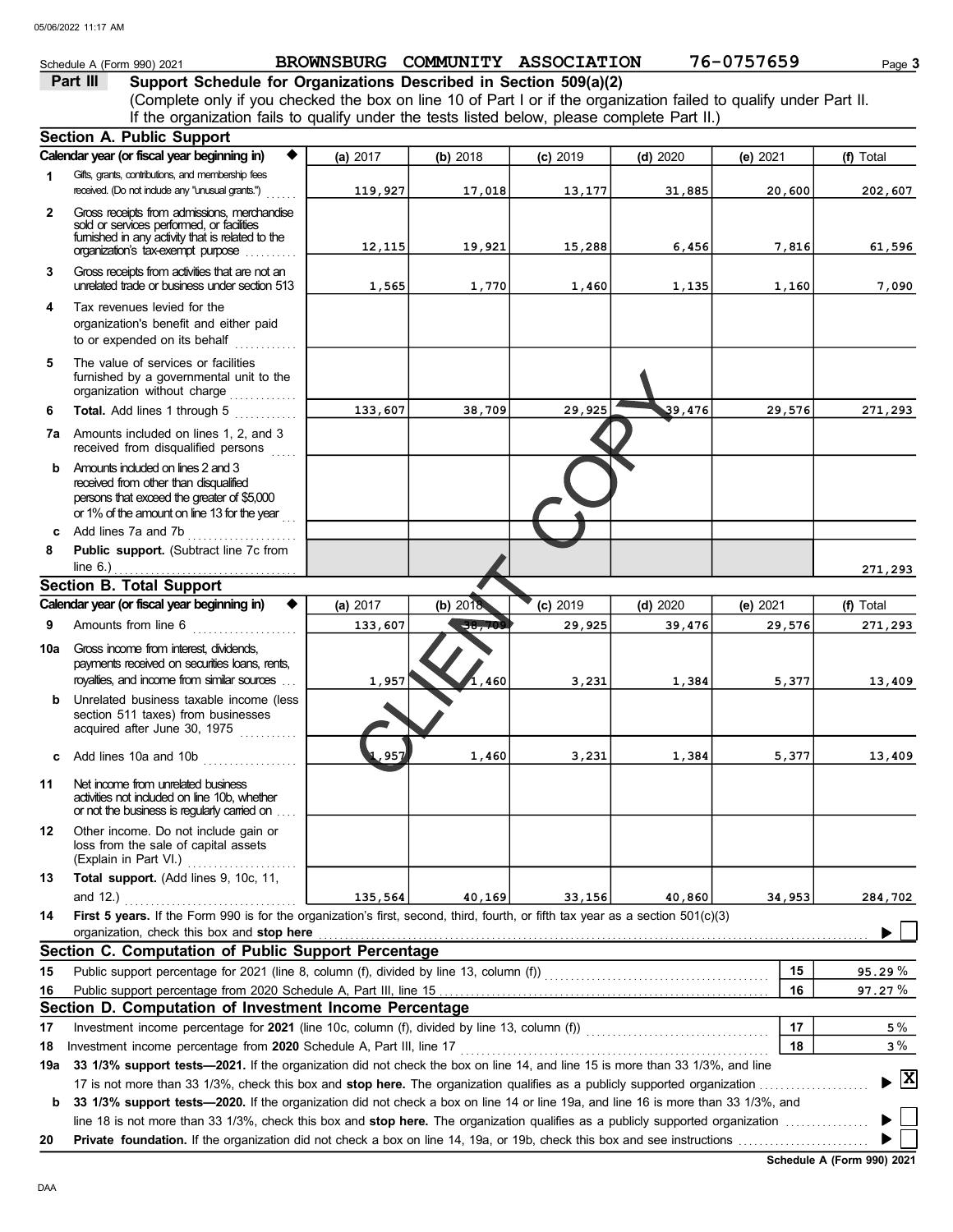#### Part IV Supporting Organizations

Sections A, D, and E. If you checked box 12d, Part I, complete Sections A and D, and complete Part V.) SCOGER 11:17 AM<br>
Schedule A (Form 990) 2021<br> **EROWNSBURG COMMUNITY ASSOCIATION** 76-0757659 Page 4<br>
(Complete only if you checked a box in line 12 on Part I. If you checked box 12a, Part I, complete Sections A<br>
and B. If yo (Complete only if you checked a box in line 12 on Part I. If you checked box 12a, Part I, complete Sections A and B. If you checked box 12b, Part I, complete Sections A and C. If you checked box 12c, Part I, complete BROWNSBURG COMMUNITY ASSOCIATION 76-0757659 Page 4<br>
checked a box in line 12 on Part I. If you checked box 12a, Part I, complete Sections A<br>
d box 12b, Part I, complete Sections A and C. If you checked box 12c, Part I, com

#### Section A. All Supporting Organizations

- Are all of the organization's supported organizations listed by name in the organization's governing 1 documents? If "No," describe in Part VI how the supported organizations are designated. If designated by class or purpose, describe the designation. If historic and continuing relationship, explain.
- Did the organization have any supported organization that does not have an IRS determination of status 2 under section 509(a)(1) or (2)? If "Yes," explain in **Part VI** how the organization determined that the supported organization was described in section 509(a)(1) or (2).
- **3a** Did the organization have a supported organization described in section 501(c)(4), (5), or (6)? If "Yes," answer lines 3b and 3c below.
- **b** Did the organization confirm that each supported organization qualified under section 501(c)(4), (5), or (6) and satisfied the public support tests under section  $509(a)(2)?$  If "Yes," describe in Part VI when and how the organization made the determination.
- **c** Did the organization ensure that all support to such organizations was used exclusively for section  $170(c)(2)(B)$ purposes? If "Yes," explain in Part VI what controls the organization put in place to ensure sug
- 4a Was any supported organization not organized in the United States ("foreign supported organization")? If "Yes," and if you checked box 12a or 12b in Part I, answer lines 4b and 4c below.
- **b** Did the organization have ultimate control and discretion in deciding whether to make g<sup>r</sup>ants to the foreign whether the control and the foreign when the control and the foreign when the control and the control of the supported organization? If "Yes," describe in Part VI how the organization had such control and discretion despite being controlled or supervised by or in connection with its supported organizations.
- c Did the organization support any foreign supported organization that does not have an IRS determination under sections 501(c)(3) and 509(a)(1) or (2)? If "Yes," explain in Part VI what controls the organization used to ensure that all support to the foreign supported organization was used exclusively for section 170(c)(2)(B) purposes.
- **5a** Did the organization add, substitute, or remove any supported organizations during the tax year? If "Yes," **The Container and State** answer lines 5b and 5c below (if applicable). Also, provide detail in Part VI, including (i) the names and EIN numbers of the supported organizations added, substituted, or removed, (ii) the reasons for each such action; (iii) the authority under the organization's organizing document authorizing such action; and (iv) how the action was accomplished (such as by amendment to the organizing document).
- **b** Type I or Type II only. Was any added or substituted supported organization part of a class already **but a** controlled the state of a class already **but a** controlled the state of a class already **but a** controlled the designated in the organization's organizing document?
- c Substitutions only. Was the substitution the result of an event beyond the organization's control?
- 6 Did the organization provide support (whether in the form of grants or the provision of services or facilities) to **Form 1** anyone other than (i) its supported organizations, (ii) individuals that are part of the charitable class benefited by one or more of its supported organizations, or (iii) other supporting organizations that also support or benefit one or more of the filing organization's supported organizations? If "Yes," provide detail in Part VI.
- 7 Did the organization provide a grant, loan, compensation, or other similar payment to a substantial contributor (as defined in section 4958(c)(3)(C)), a family member of a substantial contributor, or a 35% controlled entity with regard to a substantial contributor? If "Yes," complete Part I of Schedule L (Form 990).
- 8 Did the organization make a loan to a disqualified person (as defined in section 4958) not described on line 7? If "Yes," complete Part I of Schedule L (Form 990).
- **9a** Was the organization controlled directly or indirectly at any time during the tax year by one or more disqualified persons, as defined in section 4946 (other than foundation managers and organizations described in section 509(a)(1) or (2))? If "Yes," provide detail in Part VI.
- b Did one or more disqualified persons (as defined on line 9a) hold a controlling interest in any entity in which the supporting organization had an interest? If "Yes," provide detail in Part VI.
- c Did a disqualified person (as defined on line 9a) have an ownership interest in, or derive any personal benefit from, assets in which the supporting organization also had an interest? If "Yes," provide detail in Part VI.
- 10a Was the organization subject to the excess business holdings rules of section 4943 because of section 4943(f) (regarding certain Type II supporting organizations, and all Type III non-functionally integrated supporting organizations)? If "Yes," answer line 10b below.
- **b** Did the organization have any excess business holdings in the tax year? (Use Schedule C, Form 4720, to determine whether the organization had excess business holdings.)

| <u>59</u> |                 |                                              | Page 4    |
|-----------|-----------------|----------------------------------------------|-----------|
|           |                 | te Sections A<br>t I, complete<br>· Part V.) |           |
|           |                 | Yes                                          | <u>No</u> |
|           | $\mathbf{1}$    |                                              |           |
|           |                 |                                              |           |
|           | $\overline{2}$  |                                              |           |
|           | 3a              |                                              |           |
|           | 3 <sub>b</sub>  |                                              |           |
|           | 3c              |                                              |           |
|           | 4a              |                                              |           |
|           |                 |                                              |           |
|           | 4 <sub>b</sub>  |                                              |           |
|           |                 |                                              |           |
|           | $4\mathrm{c}$   |                                              |           |
|           |                 |                                              |           |
|           | 5a              |                                              |           |
|           | 5 <sub>b</sub>  |                                              |           |
|           | ${\bf 5c}$      |                                              |           |
|           |                 |                                              |           |
|           | $\bf 6$         |                                              |           |
|           | $\overline{7}$  |                                              |           |
|           | $\bf8$          |                                              |           |
|           |                 |                                              |           |
|           | 9a              |                                              |           |
|           | $9b$            |                                              |           |
|           | $9c$            |                                              |           |
|           | 10a             |                                              |           |
|           | 10 <sub>b</sub> |                                              |           |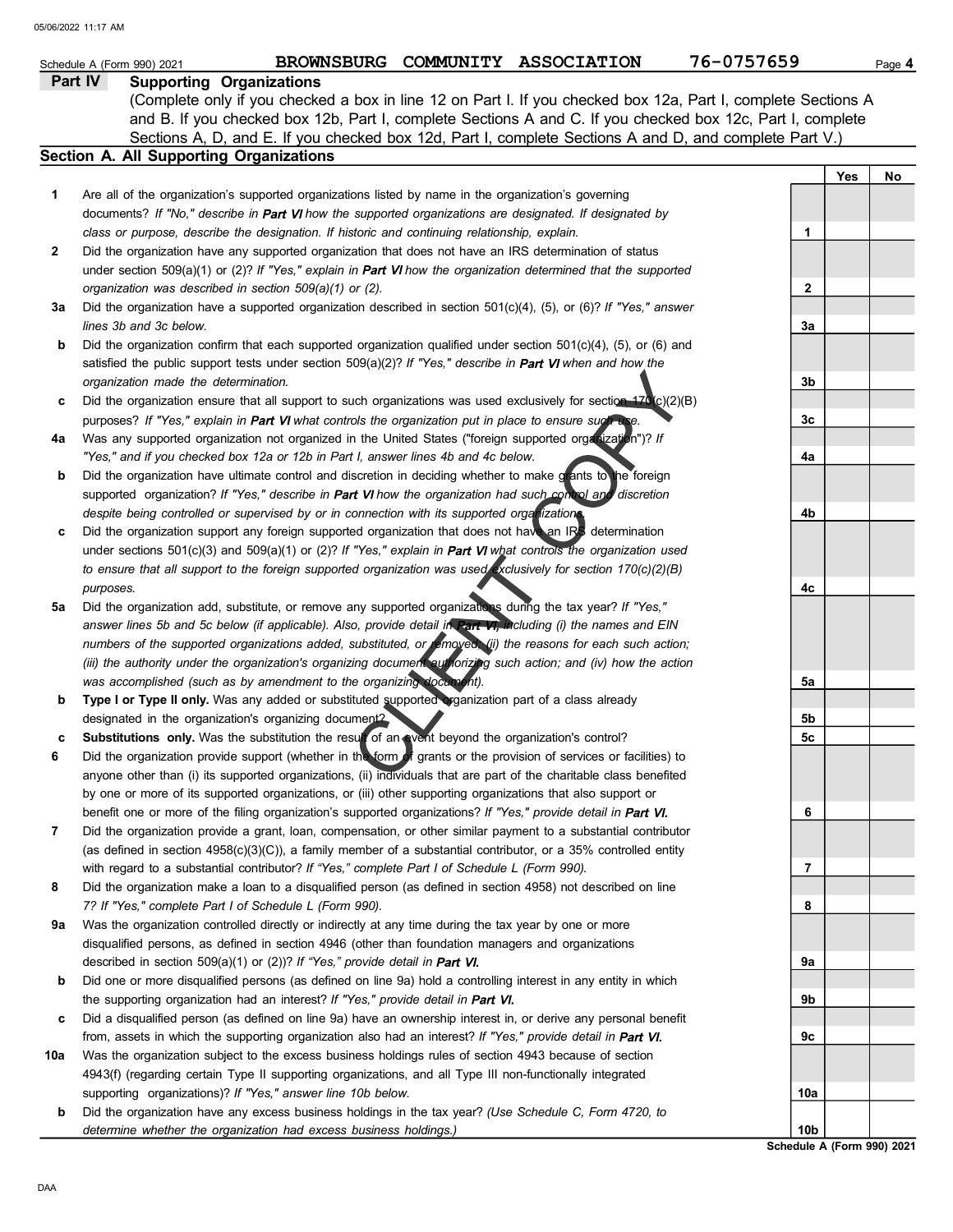| 05/06/2022 11:17 AM                                                                                                                                                                                                                                       |                 |     |        |
|-----------------------------------------------------------------------------------------------------------------------------------------------------------------------------------------------------------------------------------------------------------|-----------------|-----|--------|
|                                                                                                                                                                                                                                                           |                 |     |        |
|                                                                                                                                                                                                                                                           |                 |     |        |
|                                                                                                                                                                                                                                                           |                 |     |        |
|                                                                                                                                                                                                                                                           |                 |     |        |
|                                                                                                                                                                                                                                                           |                 |     |        |
|                                                                                                                                                                                                                                                           |                 |     |        |
|                                                                                                                                                                                                                                                           |                 |     |        |
|                                                                                                                                                                                                                                                           |                 |     |        |
| 76-0757659<br><b>BROWNSBURG</b><br>COMMUNITY<br><b>ASSOCIATION</b><br>Schedule A (Form 990) 2021                                                                                                                                                          |                 |     | Page 5 |
| <b>Part IV</b><br><b>Supporting Organizations (continued)</b>                                                                                                                                                                                             |                 | Yes | No     |
| Has the organization accepted a gift or contribution from any of the following persons?<br>11                                                                                                                                                             |                 |     |        |
| A person who directly or indirectly controls, either alone or together with persons described on lines 11b and<br>a<br>11c below, the governing body of a supported organization?                                                                         | 11a             |     |        |
| A family member of a person described on line 11a above?<br>b                                                                                                                                                                                             | 11 <sub>b</sub> |     |        |
| c A 35% controlled entity of a person described on line 11a or 11b above? If "Yes" to line 11a, 11b, or 11c,<br>provide detail in <b>Part VI.</b>                                                                                                         | 11c             |     |        |
| <b>Section B. Type I Supporting Organizations</b>                                                                                                                                                                                                         |                 |     |        |
| Did the governing body, members of the governing body, officers acting in their official capacity, or membership of one or                                                                                                                                |                 | Yes | No     |
| more supported organizations have the power to regularly appoint or elect at least a majority of the organization's officers,                                                                                                                             |                 |     |        |
| directors, or trustees at all times during the tax year? If "No," describe in Part VI how the supported organization(s)<br>effectively operated, supervised, or controlled the organization's activities. If the organization had more than one supported |                 |     |        |
| organization, describe how the powers to appoint and/or remove officers, directors, or trustees were allocated among the                                                                                                                                  |                 |     |        |
| supported organizations and what conditions or restrictions, if any, applied to such powers during the tax year.<br>Did the organization operate for the benefit of any supported organization other than the supported<br>$\mathbf{2}$                   |                 |     |        |
| organization(s) that operated, supervised, or controlled the supporting organization? If "Yes," explain in Part                                                                                                                                           |                 |     |        |
| VI how providing such benefit carried out the purposes of the supported organization(s) that operated,<br>supervised, or controlled the supporting organization.                                                                                          | $\overline{2}$  |     |        |
| <b>Section C. Type II Supporting Organizations</b>                                                                                                                                                                                                        |                 |     |        |
| Were a majority of the organization's directors or trustees during the tax year also a majority of the directors                                                                                                                                          |                 | Yes | No     |
| or trustees of each of the organization's supported organization(s)? If "No," descrive in Part VI how control                                                                                                                                             |                 |     |        |
| or management of the supporting organization was vested in the same persons that controlled or managed                                                                                                                                                    |                 |     |        |
| the supported organization(s).<br>Section D. All Type III Supporting Organizations                                                                                                                                                                        |                 |     |        |
| Did the organization provide to each of its supported organizations, by the last day of the fifth month of the                                                                                                                                            |                 | Yes | No     |
| organization's tax year, (i) a written notice describing the type and amount of support provided during the prior tax                                                                                                                                     |                 |     |        |
| year, (ii) a copy of the Form 990 that was most recently filed as of the date of notification, and (iii) copies of the                                                                                                                                    |                 |     |        |
| organization's governing documents in effect on the date of notification to the extent not previously provided?<br>Were any of the organization's officers, directors, or trustees wither (i) appointed or elected by the supported<br>$\mathbf{2}$       |                 |     |        |
| organization(s) or (ii) serving on the governing body of a supported organization? If "No," explain in Part VI how                                                                                                                                        |                 |     |        |
| the organization maintained a close and continuous working relationship with the supported organization(s).<br>By reason of the relationship described on line 2, above, did the organization's supported organizations have<br>3                         | $\mathbf{2}$    |     |        |
| a significant voice in the organization's investment policies and in directing the use of the organization's                                                                                                                                              |                 |     |        |
| income or assets at all times during the tax year? If "Yes," describe in Part VI the role the organization's                                                                                                                                              |                 |     |        |
| supported organizations played in this regard.<br>Section E. Type III Functionally Integrated Supporting Organizations                                                                                                                                    | 3               |     |        |
| Check the box next to the method that the organization used to satisfy the Integral Part Test during the year (see instructions).                                                                                                                         |                 |     |        |
| The organization satisfied the Activities Test. Complete line 2 below.<br>a<br>The organization is the parent of each of its supported organizations. Complete line 3 below.<br>b                                                                         |                 |     |        |
| The organization supported a governmental entity. Describe in Part VI how you supported a governmental entity (see instructions).<br>C                                                                                                                    |                 |     |        |
| Activities Test. Answer lines 2a and 2b below.<br>Did substantially all of the organization's activities during the tax year directly further the exempt purposes of                                                                                      |                 | Yes | No     |
| the supported organization(s) to which the organization was responsive? If "Yes," then in Part VI identify                                                                                                                                                |                 |     |        |
| those supported organizations and explain how these activities directly furthered their exempt purposes,                                                                                                                                                  |                 |     |        |
| how the organization was responsive to those supported organizations, and how the organization determined<br>that these activities constituted substantially all of its activities.                                                                       | 2a              |     |        |
| Did the activities described on line 2a, above, constitute activities that, but for the organization's                                                                                                                                                    |                 |     |        |
| involvement, one or more of the organization's supported organization(s) would have been engaged in? If<br>"Yes," explain in Part VI the reasons for the organization's position that its supported organization(s) would                                 |                 |     |        |
| have engaged in these activities but for the organization's involvement.                                                                                                                                                                                  | 2b              |     |        |
| Parent of Supported Organizations. Answer lines 3a and 3b below.<br>3                                                                                                                                                                                     |                 |     |        |
| a Did the organization have the power to regularly appoint or elect a majority of the officers, directors, or<br>trustees of each of the supported organizations? If "Yes" or "No," provide details in Part VI.                                           | За              |     |        |
|                                                                                                                                                                                                                                                           |                 |     |        |

|     | Did the organization exercise a substantial degree of direction over the policies, programs, and activities of each |                            |  |
|-----|---------------------------------------------------------------------------------------------------------------------|----------------------------|--|
|     | of its supported organizations? If "Yes." describe in Part VI the role played by the organization in this regard.   | 3b                         |  |
| DAA |                                                                                                                     | Schedule A (Form 990) 2021 |  |

 $3b$  |  $\qquad$  |  $\qquad$  |  $\qquad$  |  $\qquad$  |  $\qquad$  |  $\qquad$  |  $\qquad$  |  $\qquad$  |  $\qquad$  |  $\qquad$  |  $\qquad$  |  $\qquad$  |  $\qquad$  |  $\qquad$  |  $\qquad$  |  $\qquad$  |  $\qquad$  |  $\qquad$  |  $\qquad$  |  $\qquad$  |  $\qquad$  |  $\qquad$  |  $\qquad$  |  $\qquad$  |  $\qquad$  |  $\qquad$  |  $\qquad$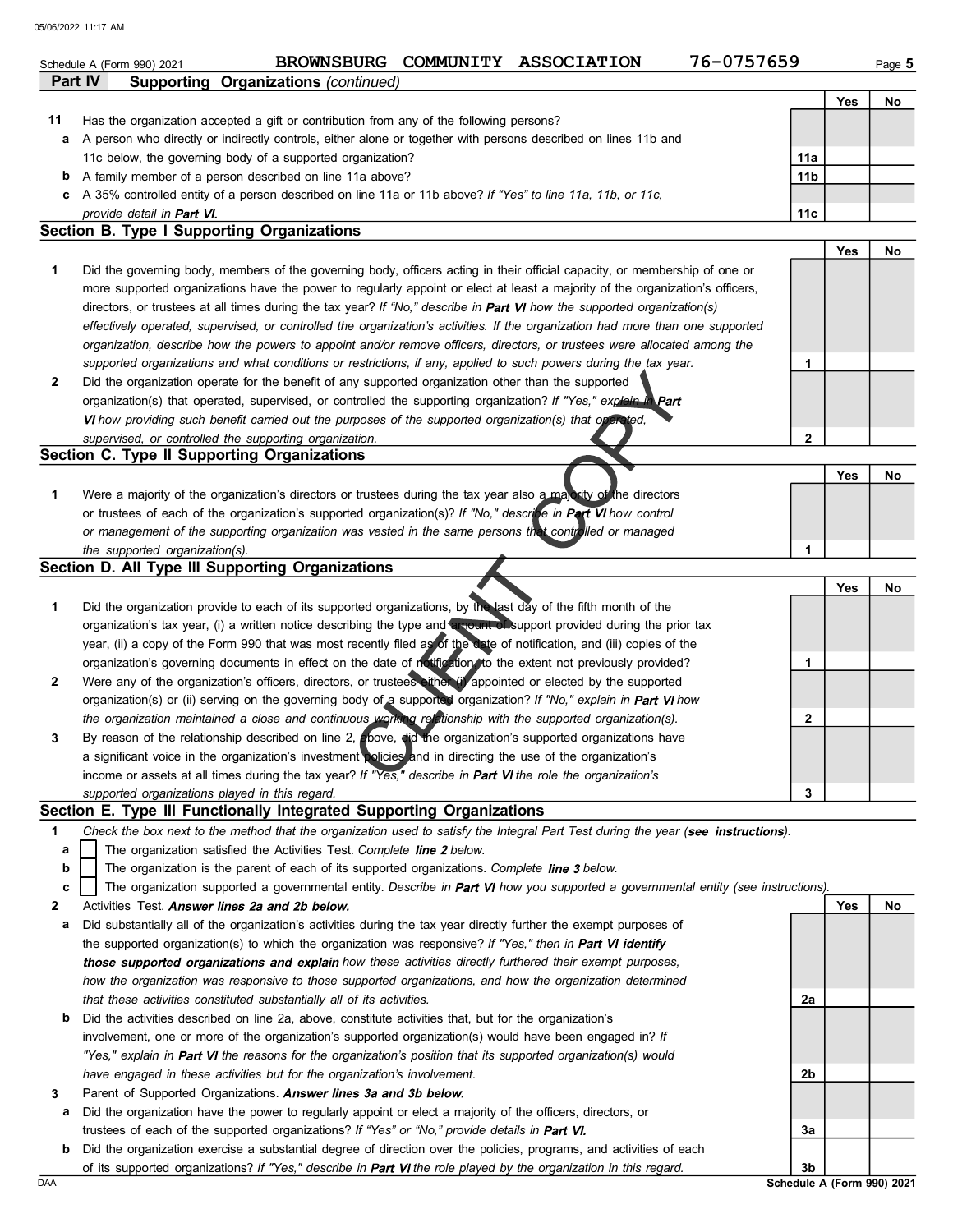| 05/06/2022 11:17 AM                                                                                                                                                                                                                                                          |                         |                |                                |
|------------------------------------------------------------------------------------------------------------------------------------------------------------------------------------------------------------------------------------------------------------------------------|-------------------------|----------------|--------------------------------|
|                                                                                                                                                                                                                                                                              |                         |                |                                |
| BROWNSBURG COMMUNITY ASSOCIATION<br>Schedule A (Form 990) 2021                                                                                                                                                                                                               |                         | 76-0757659     | Page 6                         |
| Part V<br>Type III Non-Functionally Integrated 509(a)(3) Supporting Organizations                                                                                                                                                                                            |                         |                |                                |
| Check here if the organization satisfied the Integral Part Test as a qualifying trust on Nov. 20, 1970 (explain in Part VI). See<br>$\mathbf 1$<br>instructions. All other Type III non-functionally integrated supporting organizations must complete Sections A through E. |                         |                |                                |
|                                                                                                                                                                                                                                                                              |                         |                | (B) Current Year               |
| Section A - Adjusted Net Income                                                                                                                                                                                                                                              |                         | (A) Prior Year | (optional)                     |
| Net short-term capital gain<br>$\mathbf 1$                                                                                                                                                                                                                                   | $\mathbf 1$             |                |                                |
| 2 Recoveries of prior-year distributions                                                                                                                                                                                                                                     | $\mathbf{2}$            |                |                                |
| 3 Other gross income (see instructions)                                                                                                                                                                                                                                      | 3                       |                |                                |
| 4 Add lines 1 through 3.                                                                                                                                                                                                                                                     | 4                       |                |                                |
| 5 Depreciation and depletion                                                                                                                                                                                                                                                 | 5                       |                |                                |
| 6 Portion of operating expenses paid or incurred for production or collection<br>of gross income or for management, conservation, or maintenance of                                                                                                                          |                         |                |                                |
| property held for production of income (see instructions)                                                                                                                                                                                                                    | 6                       |                |                                |
| 7 Other expenses (see instructions)                                                                                                                                                                                                                                          | $\overline{7}$          |                |                                |
| 8 Adjusted Net Income (subtract lines 5, 6, and 7 from line 4)                                                                                                                                                                                                               | 8                       |                |                                |
| Section B - Minimum Asset Amount                                                                                                                                                                                                                                             |                         | (A) Prior Year | (B) Current Year<br>(optional) |
| Aggregate fair market value of all non-exempt-use assets (see<br>$\mathbf 1$                                                                                                                                                                                                 |                         |                |                                |
| instructions for short tax year or assets held for part of year):                                                                                                                                                                                                            |                         |                |                                |
| a Average monthly value of securities                                                                                                                                                                                                                                        | $\sqrt{a}$              |                |                                |
| <b>b</b> Average monthly cash balances                                                                                                                                                                                                                                       | 1 <sub>0</sub>          |                |                                |
| c Fair market value of other non-exempt-use assets<br>d Total (add lines 1a, 1b, and 1c)                                                                                                                                                                                     |                         |                |                                |
| e Discount claimed for blockage or other factors                                                                                                                                                                                                                             |                         |                |                                |
| (explain in detail in Part VI):                                                                                                                                                                                                                                              |                         |                |                                |
| 2 Acquisition indebtedness applicable to non-exempt-use assets                                                                                                                                                                                                               | $\mathbf{2}$            |                |                                |
| 3 Subtract line 2 from line 1d.                                                                                                                                                                                                                                              | 3                       |                |                                |
| 4 Cash deemed held for exempt use. Enter 0.015 of line 3 (for greater amount,                                                                                                                                                                                                |                         |                |                                |
| see instructions).<br>5 Net value of non-exempt-use assets (subtract line 4 from line 3)                                                                                                                                                                                     | 4<br>5                  |                |                                |
| 6 Multiply line 5 by 0.035.                                                                                                                                                                                                                                                  | 6                       |                |                                |
| 7 Recoveries of prior-year distributions                                                                                                                                                                                                                                     | $\overline{7}$          |                |                                |
| 8 Minimum Asset Amount (add line 7 to line 6)                                                                                                                                                                                                                                | 8                       |                |                                |
| Section C - Distributable Amount                                                                                                                                                                                                                                             |                         |                | Current Year                   |
| Adjusted net income for prior year (from Section A line 8, column A)<br>1.                                                                                                                                                                                                   | $\mathbf{1}$            |                |                                |
| 2 Enter 0.85 of line 1.                                                                                                                                                                                                                                                      | $\overline{\mathbf{2}}$ |                |                                |
| 3 Minimum asset amount for prior year (from Section B, line 8, column A)                                                                                                                                                                                                     | 3                       |                |                                |
| 4 Enter greater of line 2 or line 3.                                                                                                                                                                                                                                         | 4                       |                |                                |
| 5 Income tax imposed in prior year                                                                                                                                                                                                                                           | 5                       |                |                                |
| 6 Distributable Amount. Subtract line 5 from line 4, unless subject to                                                                                                                                                                                                       | 6                       |                |                                |
| emergency temporary reduction (see instructions).<br>7 <sup>1</sup><br>Check here if the current year is the organization's first as a non-functionally integrated Type III supporting organization                                                                          |                         |                |                                |
| (see instructions).                                                                                                                                                                                                                                                          |                         |                |                                |

Schedule A (Form 990) 2021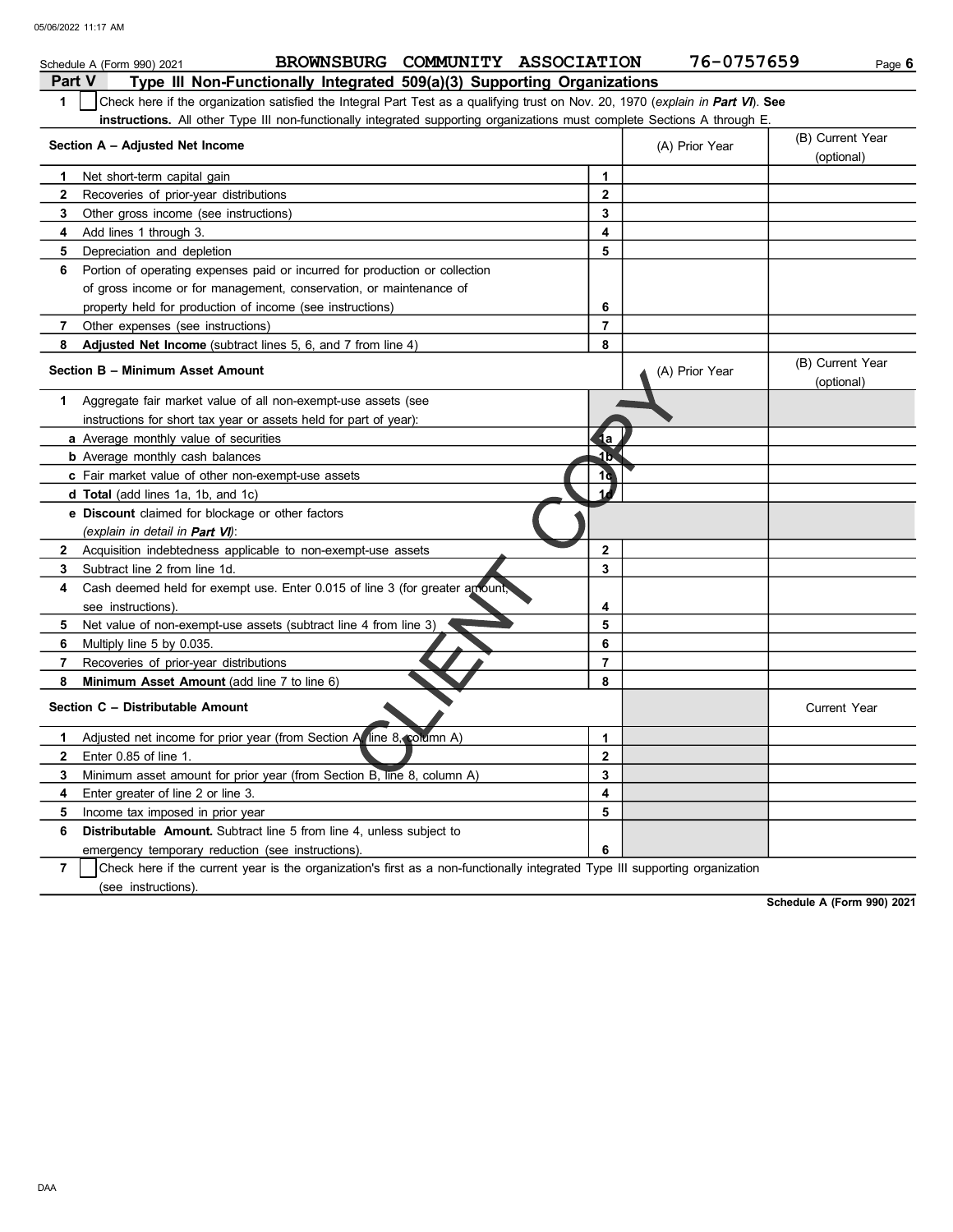| 05/06/2022 11:17 AM                                                                                                         |                                    |                                               |                                                  |
|-----------------------------------------------------------------------------------------------------------------------------|------------------------------------|-----------------------------------------------|--------------------------------------------------|
| <b>BROWNSBURG</b>                                                                                                           | COMMUNITY ASSOCIATION              | 76-0757659                                    |                                                  |
| Schedule A (Form 990) 2021<br>Part V<br>Type III Non-Functionally Integrated 509(a)(3) Supporting Organizations (continued) |                                    |                                               | Page 7                                           |
|                                                                                                                             |                                    |                                               |                                                  |
| Section D - Distributions                                                                                                   |                                    |                                               | <b>Current Year</b>                              |
| Amounts paid to supported organizations to accomplish exempt purposes<br>$\mathbf 1$                                        |                                    |                                               |                                                  |
| Amounts paid to perform activity that directly furthers exempt purposes of supported<br>$\mathbf{2}$                        |                                    |                                               |                                                  |
| organizations, in excess of income from activity                                                                            |                                    |                                               |                                                  |
| Administrative expenses paid to accomplish exempt purposes of supported organizations<br>3                                  |                                    |                                               |                                                  |
| Amounts paid to acquire exempt-use assets<br>4                                                                              |                                    |                                               |                                                  |
| Qualified set-aside amounts (prior IRS approval required-provide details in Part VI)<br>5                                   |                                    |                                               |                                                  |
| Other distributions (describe in Part VI). See instructions.<br>6                                                           |                                    |                                               |                                                  |
| Total annual distributions. Add lines 1 through 6.<br>7                                                                     |                                    |                                               |                                                  |
| Distributions to attentive supported organizations to which the organization is responsive<br>8                             |                                    |                                               |                                                  |
| (provide details in Part VI). See instructions.                                                                             |                                    |                                               |                                                  |
| Distributable amount for 2021 from Section C, line 6<br>9                                                                   |                                    |                                               |                                                  |
| Line 8 amount divided by line 9 amount<br>10                                                                                |                                    |                                               |                                                  |
| Section E - Distribution Allocations (see instructions)                                                                     | (i)<br><b>Excess Distributions</b> | (ii)<br><b>Underdistributions</b><br>Pre-2021 | (iii)<br><b>Distributable</b><br>Amount for 2021 |
| Distributable amount for 2021 from Section C, line 6                                                                        |                                    |                                               |                                                  |
| Underdistributions, if any, for years prior to 2021<br>$\mathbf{2}$                                                         |                                    |                                               |                                                  |
| (reasonable cause required-explain in Part VI). See                                                                         |                                    |                                               |                                                  |
| instructions.                                                                                                               |                                    |                                               |                                                  |
| Excess distributions carryover, if any, to 2021<br>3                                                                        |                                    |                                               |                                                  |
| a From 2016                                                                                                                 |                                    |                                               |                                                  |
|                                                                                                                             |                                    |                                               |                                                  |
|                                                                                                                             |                                    |                                               |                                                  |
|                                                                                                                             |                                    |                                               |                                                  |
| e From 2020                                                                                                                 |                                    |                                               |                                                  |
| f Total of lines 3a through 3e                                                                                              |                                    |                                               |                                                  |
| g Applied to underdistributions of prior years                                                                              |                                    |                                               |                                                  |
| h Applied to 2021 distributable amount                                                                                      |                                    |                                               |                                                  |
| Carryover from 2016 not applied (see instructions)                                                                          |                                    |                                               |                                                  |
| Remainder. Subtract lines 3g, 3h, and 3i from line 3f.                                                                      |                                    |                                               |                                                  |
| Distributions for 2021 from<br>4                                                                                            |                                    |                                               |                                                  |
| Section D, line 7:<br>\$                                                                                                    |                                    |                                               |                                                  |
| a Applied to underdistributions of prior years                                                                              |                                    |                                               |                                                  |
| <b>b</b> Applied to 2021 distributable amount                                                                               |                                    |                                               |                                                  |
| c Remainder. Subtract lines 4a and 4b from line 4.                                                                          |                                    |                                               |                                                  |
| Remaining underdistributions for years prior to 2021, if<br>5                                                               |                                    |                                               |                                                  |
| any. Subtract lines 3g and 4a from line 2. For result                                                                       |                                    |                                               |                                                  |
| greater than zero, explain in Part VI. See instructions.                                                                    |                                    |                                               |                                                  |
| Remaining underdistributions for 2021 Subtract lines 3h<br>6                                                                |                                    |                                               |                                                  |
| and 4b from line 1. For result greater than zero, explain in                                                                |                                    |                                               |                                                  |
| Part VI. See instructions.                                                                                                  |                                    |                                               |                                                  |
|                                                                                                                             |                                    |                                               |                                                  |
| Excess distributions carryover to 2022. Add lines 3j<br>$\overline{7}$                                                      |                                    |                                               |                                                  |

Schedule A (Form 990) 2021

8 Breakdown of line 7:

e Excess from 2021

c Excess from 2019

and 4c.

ab Excess from 2018 . . . . . . . . . . . . . . . . . . . . . . . . . .

cd Excess from 2020 . . . . . . . . . . . . . . . . . . . . . . . . . . .

Excess from 2021 . . . . . . . . . . . . . . . . . . . . . . . . . . . Excess from 2017 . . . . . . . . . . . . . . . . . . . . . . . . . .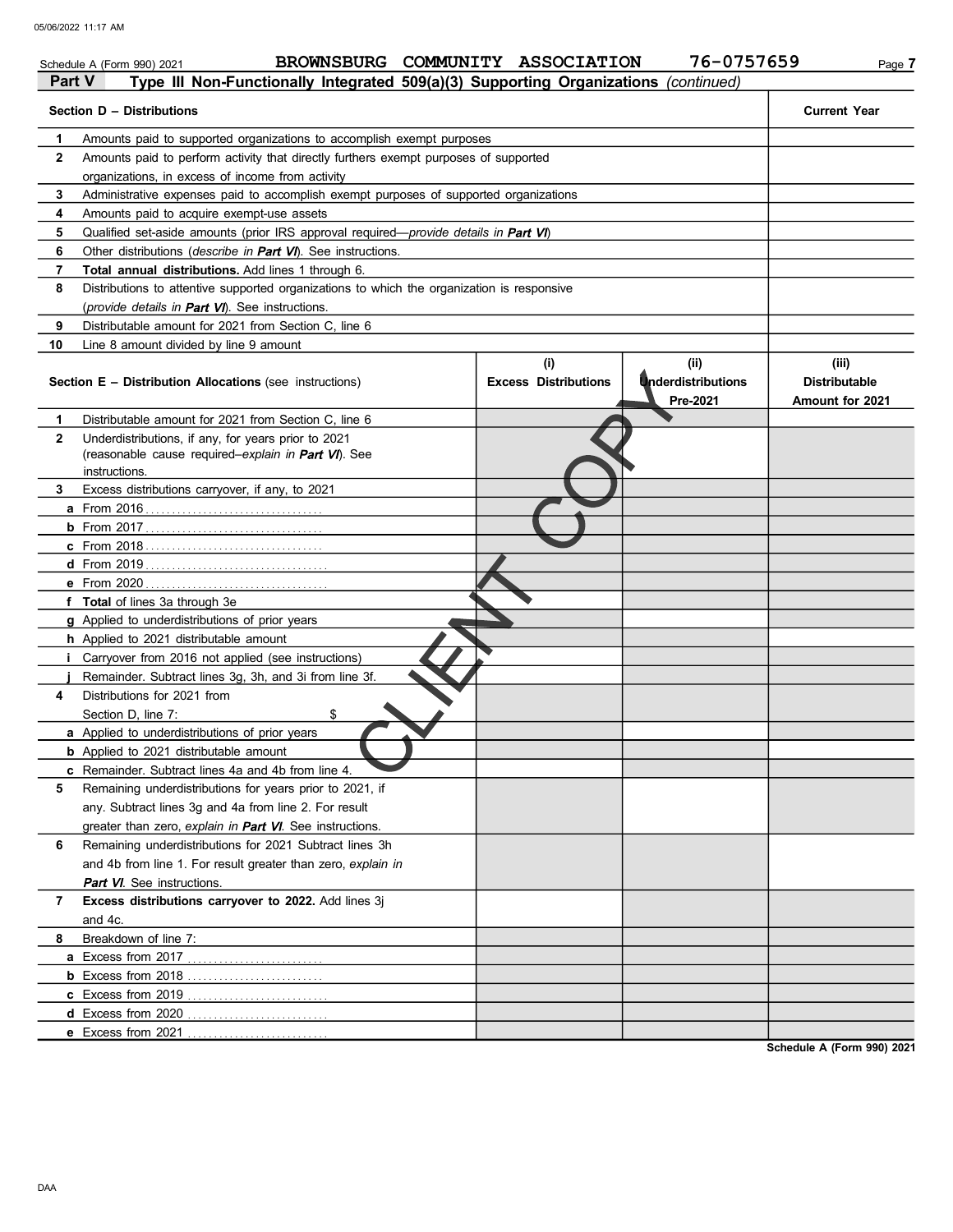| Schedule A (Form 990) 2021 |                                                                                                                                                                                                                                                                                                                                                                                                                                                                                                                                                                                             | BROWNSBURG COMMUNITY ASSOCIATION | 76-0757659 | Page 8 |
|----------------------------|---------------------------------------------------------------------------------------------------------------------------------------------------------------------------------------------------------------------------------------------------------------------------------------------------------------------------------------------------------------------------------------------------------------------------------------------------------------------------------------------------------------------------------------------------------------------------------------------|----------------------------------|------------|--------|
| Part VI                    | Supplemental Information. Provide the explanations required by Part II, line 10; Part II, line 17a or 17b; Part<br>III, line 12; Part IV, Section A, lines 1, 2, 3b, 3c, 4b, 4c, 5a, 6, 9a, 9b, 9c, 11a, 11b, and 11c; Part IV, Section<br>B, lines 1 and 2; Part IV, Section C, line 1; Part IV, Section D, lines 2 and 3; Part IV, Section E, lines 1c, 2a, 2b,<br>3a, and 3b; Part V, line 1; Part V, Section B, line 1e; Part V, Section D, lines 5, 6, and 8; and Part V, Section E,<br>lines 2, 5, and 6. Also complete this part for any additional information. (See instructions.) |                                  |            |        |
|                            |                                                                                                                                                                                                                                                                                                                                                                                                                                                                                                                                                                                             |                                  |            |        |
|                            |                                                                                                                                                                                                                                                                                                                                                                                                                                                                                                                                                                                             |                                  |            |        |
|                            |                                                                                                                                                                                                                                                                                                                                                                                                                                                                                                                                                                                             |                                  |            |        |
|                            |                                                                                                                                                                                                                                                                                                                                                                                                                                                                                                                                                                                             |                                  |            |        |
|                            |                                                                                                                                                                                                                                                                                                                                                                                                                                                                                                                                                                                             |                                  |            |        |
|                            |                                                                                                                                                                                                                                                                                                                                                                                                                                                                                                                                                                                             |                                  |            |        |
|                            |                                                                                                                                                                                                                                                                                                                                                                                                                                                                                                                                                                                             |                                  |            |        |
|                            |                                                                                                                                                                                                                                                                                                                                                                                                                                                                                                                                                                                             |                                  |            |        |
|                            |                                                                                                                                                                                                                                                                                                                                                                                                                                                                                                                                                                                             |                                  |            |        |
|                            |                                                                                                                                                                                                                                                                                                                                                                                                                                                                                                                                                                                             |                                  |            |        |
|                            |                                                                                                                                                                                                                                                                                                                                                                                                                                                                                                                                                                                             |                                  |            |        |
|                            |                                                                                                                                                                                                                                                                                                                                                                                                                                                                                                                                                                                             |                                  |            |        |
|                            |                                                                                                                                                                                                                                                                                                                                                                                                                                                                                                                                                                                             |                                  |            |        |
|                            |                                                                                                                                                                                                                                                                                                                                                                                                                                                                                                                                                                                             |                                  |            |        |
|                            |                                                                                                                                                                                                                                                                                                                                                                                                                                                                                                                                                                                             |                                  |            |        |
|                            |                                                                                                                                                                                                                                                                                                                                                                                                                                                                                                                                                                                             |                                  |            |        |
|                            |                                                                                                                                                                                                                                                                                                                                                                                                                                                                                                                                                                                             |                                  |            |        |
|                            |                                                                                                                                                                                                                                                                                                                                                                                                                                                                                                                                                                                             |                                  |            |        |
|                            |                                                                                                                                                                                                                                                                                                                                                                                                                                                                                                                                                                                             |                                  |            |        |
|                            |                                                                                                                                                                                                                                                                                                                                                                                                                                                                                                                                                                                             |                                  |            |        |
|                            |                                                                                                                                                                                                                                                                                                                                                                                                                                                                                                                                                                                             |                                  |            |        |
|                            |                                                                                                                                                                                                                                                                                                                                                                                                                                                                                                                                                                                             |                                  |            |        |
|                            |                                                                                                                                                                                                                                                                                                                                                                                                                                                                                                                                                                                             |                                  |            |        |
|                            |                                                                                                                                                                                                                                                                                                                                                                                                                                                                                                                                                                                             |                                  |            |        |
|                            |                                                                                                                                                                                                                                                                                                                                                                                                                                                                                                                                                                                             |                                  |            |        |
|                            |                                                                                                                                                                                                                                                                                                                                                                                                                                                                                                                                                                                             |                                  |            |        |
|                            |                                                                                                                                                                                                                                                                                                                                                                                                                                                                                                                                                                                             |                                  |            |        |
|                            |                                                                                                                                                                                                                                                                                                                                                                                                                                                                                                                                                                                             |                                  |            |        |
|                            |                                                                                                                                                                                                                                                                                                                                                                                                                                                                                                                                                                                             |                                  |            |        |
|                            |                                                                                                                                                                                                                                                                                                                                                                                                                                                                                                                                                                                             |                                  |            |        |
|                            |                                                                                                                                                                                                                                                                                                                                                                                                                                                                                                                                                                                             |                                  |            |        |
|                            |                                                                                                                                                                                                                                                                                                                                                                                                                                                                                                                                                                                             |                                  |            |        |
|                            |                                                                                                                                                                                                                                                                                                                                                                                                                                                                                                                                                                                             |                                  |            |        |
|                            |                                                                                                                                                                                                                                                                                                                                                                                                                                                                                                                                                                                             |                                  |            |        |
|                            |                                                                                                                                                                                                                                                                                                                                                                                                                                                                                                                                                                                             |                                  |            |        |
|                            |                                                                                                                                                                                                                                                                                                                                                                                                                                                                                                                                                                                             |                                  |            |        |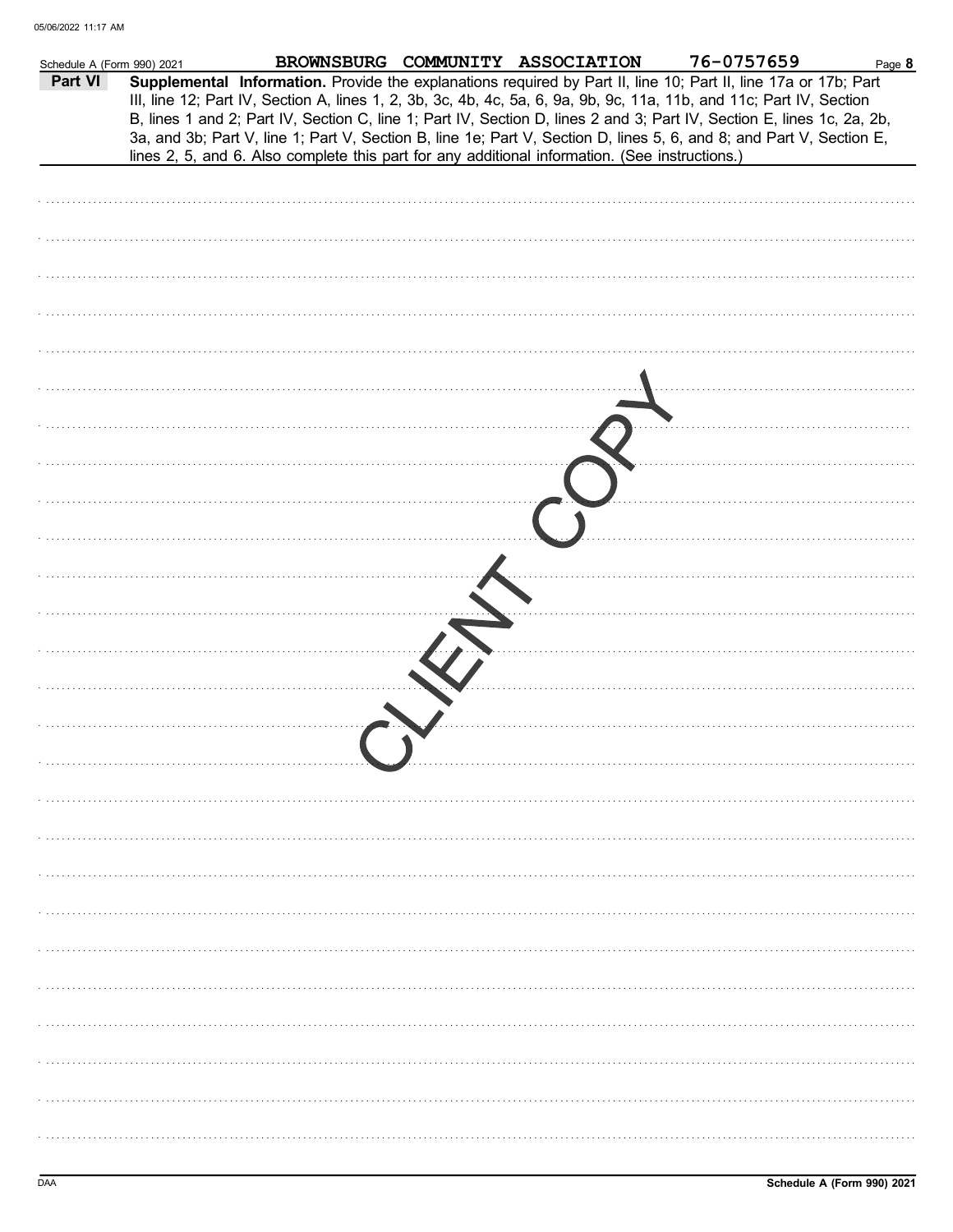| <b>SCHEDULE O</b>                                                           | Supplemental Information to Form 990 or 990-EZ                         |                                      |                                                              |               | OMB No. 1545-0047                            |
|-----------------------------------------------------------------------------|------------------------------------------------------------------------|--------------------------------------|--------------------------------------------------------------|---------------|----------------------------------------------|
| (Form 990)                                                                  | Complete to provide information for responses to specific questions on |                                      | Form 990 or 990-EZ or to provide any additional information. |               | 2021                                         |
| Department of the Treasury                                                  |                                                                        | ♦ Attach to Form 990 or Form 990-EZ. |                                                              |               | <b>Open to Public</b>                        |
| Internal Revenue Service<br>Name of the organization                        |                                                                        |                                      | ♦ Go to www.irs.gov/Form990 for the latest information.      |               | Inspection<br>Employer identification number |
| <b>BROWNSBURG</b>                                                           | COMMUNITY                                                              | <b>ASSOCIATION</b>                   |                                                              |               | 76-0757659                                   |
| FORM 990-EZ, PART I, LINE 8 - OTHER REVENUE                                 |                                                                        |                                      |                                                              |               |                                              |
| <b>DESCRIPTION</b>                                                          |                                                                        |                                      | <b>AMOUNT</b>                                                |               |                                              |
|                                                                             |                                                                        |                                      | 3                                                            |               |                                              |
| <b>MISCELLANEOUS</b><br><b>REVENUE</b>                                      |                                                                        | \$                                   |                                                              |               |                                              |
|                                                                             |                                                                        | TOTAL \$                             | 3                                                            |               |                                              |
|                                                                             |                                                                        |                                      |                                                              |               |                                              |
| FORM 990-EZ, PART I, LINE 16 -                                              |                                                                        | <b>OTHER EXPENSES</b>                |                                                              |               |                                              |
| <b>DESCRIPTION</b>                                                          |                                                                        |                                      | <b>AMOUNT</b>                                                |               |                                              |
| <b>EXPENSES</b>                                                             |                                                                        |                                      |                                                              |               |                                              |
| <b>ADVERTISING</b>                                                          |                                                                        | \$                                   | 64                                                           |               |                                              |
| <b>SUPPLIES</b>                                                             |                                                                        | S                                    | 279                                                          |               |                                              |
| WEBSITE EXPENSE                                                             |                                                                        |                                      | 446                                                          |               |                                              |
| <b>CONFERENCES</b>                                                          | CONVENTIONS & ME                                                       |                                      | 108                                                          |               |                                              |
|                                                                             |                                                                        |                                      |                                                              |               |                                              |
| <b>INSURANCE</b>                                                            |                                                                        |                                      | 1,354                                                        |               |                                              |
| <b>BANK FEES</b>                                                            |                                                                        | \$                                   | 118                                                          |               |                                              |
| <b>CHARITABLE</b>                                                           | <b>CONTRIBUTIONS</b>                                                   | \$                                   | 2,055                                                        |               |                                              |
| CORP FILING FEES                                                            |                                                                        | \$                                   | 25                                                           |               |                                              |
| DUES AND SUBSCRIPTIONS                                                      |                                                                        | \$                                   | 200                                                          |               |                                              |
| ELECTRONIC PAYMENT PROCES                                                   |                                                                        | \$                                   | 49                                                           |               |                                              |
| <b>MISCELLANEOUS</b>                                                        |                                                                        | \$                                   | 1,427                                                        |               |                                              |
| TELEPHONE, COMMUNICATIONS                                                   |                                                                        | \$                                   | 779                                                          |               |                                              |
| <b>NON-INVESTMENT</b>                                                       | <b>DEPRECIATION</b>                                                    | \$                                   | 2,402                                                        |               |                                              |
|                                                                             |                                                                        |                                      |                                                              |               |                                              |
|                                                                             |                                                                        | TOTAL \$                             | 10,006                                                       |               |                                              |
|                                                                             |                                                                        |                                      |                                                              |               |                                              |
| FORM 990-EZ, PART I, LINE 20 - OTHER CHANGES IN NET ASSETS OR FUND BALANCES |                                                                        |                                      |                                                              |               |                                              |
| <b>DESCRIPTION</b>                                                          |                                                                        |                                      |                                                              | <b>AMOUNT</b> |                                              |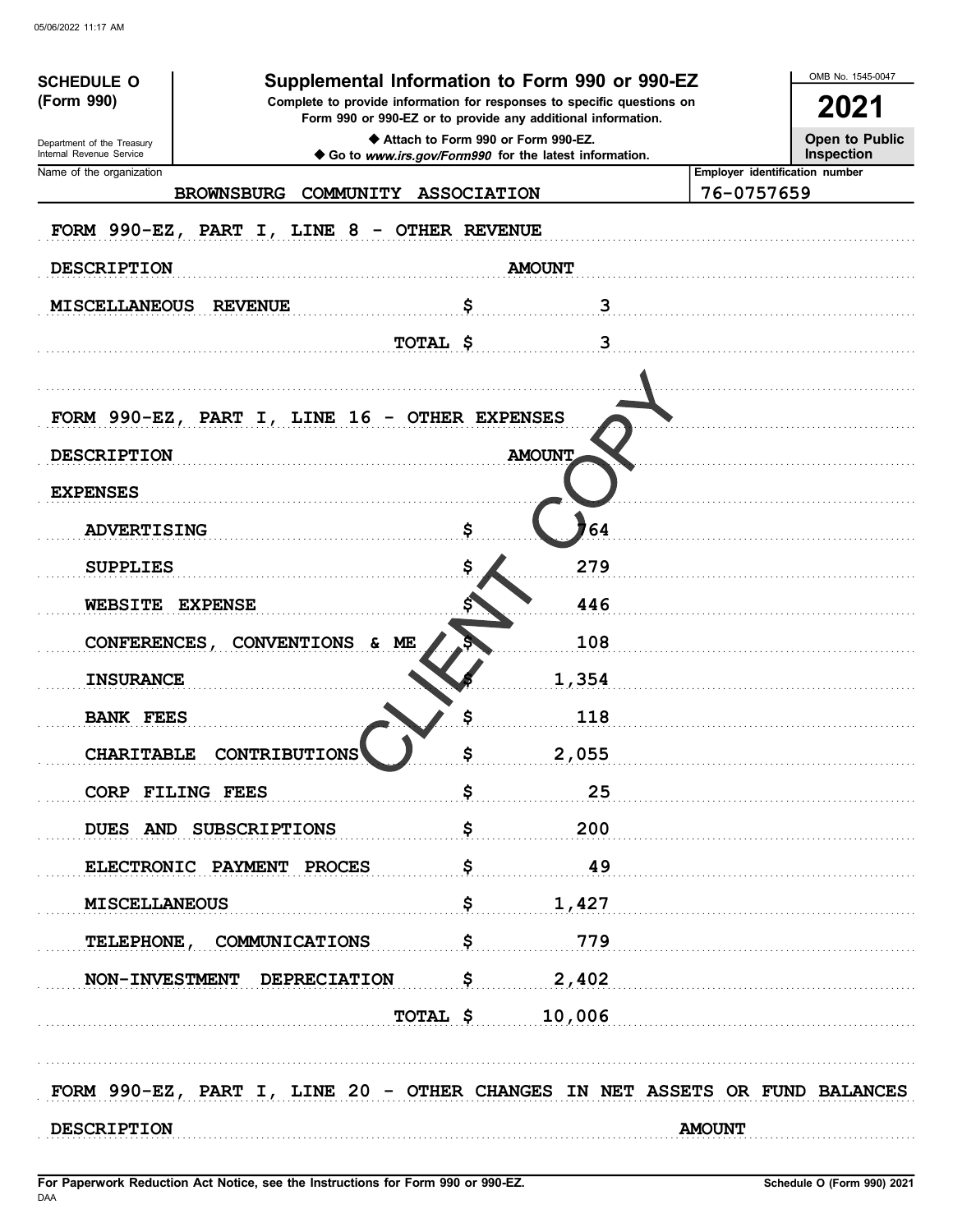| Schedule O (Form 990) 2021                                                                                                                                                                                                                |          |                                | Page 2             |
|-------------------------------------------------------------------------------------------------------------------------------------------------------------------------------------------------------------------------------------------|----------|--------------------------------|--------------------|
| Name of the organization                                                                                                                                                                                                                  |          | Employer identification number |                    |
| BROWNSBURG COMMUNITY ASSOCIATION<br>UNREALIZED GAINS                                                                                                                                                                                      | \$       | 76-0757659<br>18,025           |                    |
|                                                                                                                                                                                                                                           |          |                                |                    |
| FORM 990-EZ, PART II, LINE 24 - OTHER ASSETS                                                                                                                                                                                              |          |                                |                    |
| <b>DESCRIPTION</b>                                                                                                                                                                                                                        |          | BEG. OF YEAR                   | <b>END OF YEAR</b> |
| MUSEUM BUILDING                                                                                                                                                                                                                           | \$       | $93,677$ \$                    | 93,677             |
| LESS ACCUMULATED DEPRECIATION                                                                                                                                                                                                             | \$       | $8,709$ \$                     | 11,111             |
|                                                                                                                                                                                                                                           | TOTAL \$ | $84,968$ \$                    | 82,566             |
| FORM 990-EZ, PART II, LINE 26 - OTHER LIABILITIES                                                                                                                                                                                         |          |                                |                    |
| <b>DESCRIPTION</b>                                                                                                                                                                                                                        |          | BEG. OF YEAR                   | END OF YEAR        |
| ACCOUNTS PAYABLE AND ACCRUED EXPENSES                                                                                                                                                                                                     |          | $0$ \$                         | 182                |
| FORM 990-EZ, PART III - PRIMARY EXEMPT PURPOSE<br>THE MISSION OF THE BROWNSBURG COMMUNITY ASSOCIATION IS TO PROMOTE A SENSE<br>OF COMMUNITY SPIRIT IN THE BROWNSBURG AREA BY PROTECTING, ENHANCING AND<br>PRESERVING THE QUALITY OF LIFE. |          |                                |                    |
|                                                                                                                                                                                                                                           |          |                                |                    |
|                                                                                                                                                                                                                                           |          |                                |                    |
|                                                                                                                                                                                                                                           |          |                                |                    |
|                                                                                                                                                                                                                                           |          |                                |                    |
|                                                                                                                                                                                                                                           |          |                                |                    |
|                                                                                                                                                                                                                                           |          |                                |                    |
|                                                                                                                                                                                                                                           |          |                                |                    |
|                                                                                                                                                                                                                                           |          |                                |                    |
|                                                                                                                                                                                                                                           |          |                                |                    |
|                                                                                                                                                                                                                                           |          |                                |                    |

PAGE 1 OF 1

Schedule O (Form 990) 2021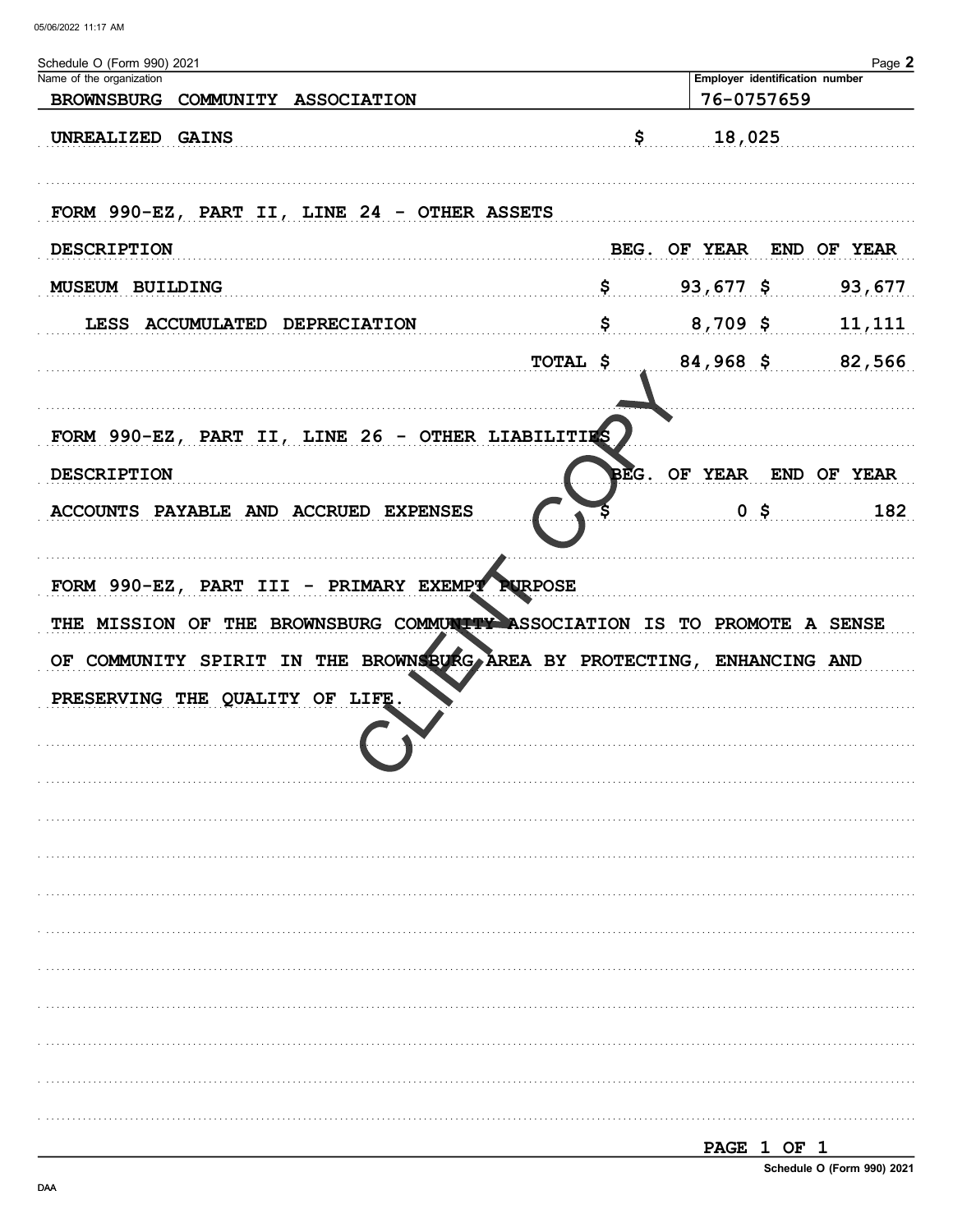| 4562<br>Department of the Treasury<br>(99)<br>Internal Revenue Service |                                                                                                                                                                                                               | <b>Depreciation and Amortization</b><br>(Including Information on Listed Property)<br>♦ Attach to your tax return.<br>♦ Go to www.irs.gov/Form4562 for instructions and the latest information. |                              |                 |                                         | OMB No. 1545-0172<br>Attachment<br>179<br>Sequence No. |
|------------------------------------------------------------------------|---------------------------------------------------------------------------------------------------------------------------------------------------------------------------------------------------------------|-------------------------------------------------------------------------------------------------------------------------------------------------------------------------------------------------|------------------------------|-----------------|-----------------------------------------|--------------------------------------------------------|
| Name(s) shown on return                                                |                                                                                                                                                                                                               |                                                                                                                                                                                                 |                              |                 | Identifying number                      |                                                        |
| Business or activity to which this form relates                        | <b>BROWNSBURG</b>                                                                                                                                                                                             | COMMUNITY ASSOCIATION                                                                                                                                                                           |                              |                 | 76-0757659                              |                                                        |
| INDIRECT DEPRECIATION                                                  |                                                                                                                                                                                                               |                                                                                                                                                                                                 |                              |                 |                                         |                                                        |
| Part I                                                                 | Election To Expense Certain Property Under Section 179                                                                                                                                                        |                                                                                                                                                                                                 |                              |                 |                                         |                                                        |
|                                                                        | Note: If you have any listed property, complete Part V before you complete Part I.                                                                                                                            |                                                                                                                                                                                                 |                              |                 |                                         |                                                        |
| Maximum amount (see instructions)                                      |                                                                                                                                                                                                               |                                                                                                                                                                                                 |                              |                 | $\mathbf{1}$                            | 1,050,000                                              |
| 2                                                                      |                                                                                                                                                                                                               |                                                                                                                                                                                                 |                              |                 | $\overline{2}$                          |                                                        |
| 3                                                                      |                                                                                                                                                                                                               |                                                                                                                                                                                                 |                              |                 | $\mathbf{3}$<br>$\overline{\mathbf{4}}$ | 2,620,000                                              |
|                                                                        | Dollar limitation for tax year. Subtract line 4 from line 1. If zero or less, enter -0-. If married filing separately, see instructions                                                                       |                                                                                                                                                                                                 |                              |                 | 5                                       |                                                        |
|                                                                        | (a) Description of property                                                                                                                                                                                   |                                                                                                                                                                                                 | (b) Cost (business use only) |                 | (c) Elected cost                        |                                                        |
|                                                                        |                                                                                                                                                                                                               |                                                                                                                                                                                                 |                              |                 |                                         |                                                        |
|                                                                        |                                                                                                                                                                                                               |                                                                                                                                                                                                 |                              |                 |                                         |                                                        |
|                                                                        | Listed property. Enter the amount from line 29                                                                                                                                                                |                                                                                                                                                                                                 |                              | $\overline{7}$  |                                         |                                                        |
| 8                                                                      | Total elected cost of section 179 property. Add amounts in column (c), lines 6 and 7                                                                                                                          |                                                                                                                                                                                                 |                              |                 | 8                                       |                                                        |
| 9                                                                      | Tentative deduction. Enter the smaller of line 5 or line 8                                                                                                                                                    |                                                                                                                                                                                                 |                              |                 | 9                                       |                                                        |
| 10                                                                     | Carryover of disallowed deduction from line 13 of your 2020 Form 4562                                                                                                                                         |                                                                                                                                                                                                 |                              |                 | 10                                      |                                                        |
| 11<br>12                                                               | Business income limitation. Enter the smaller of business income (not less than zero) or line 5. See instructions<br>Section 179 expense deduction. Add lines 9 and 10, but don't enter more than line 11     |                                                                                                                                                                                                 |                              |                 | 11<br>12                                |                                                        |
| 13                                                                     | Carryover of disallowed deduction to 2022. Add lines 9 and 10, less line 12                                                                                                                                   |                                                                                                                                                                                                 |                              | $\overline{1}3$ |                                         |                                                        |
|                                                                        | Note: Don't use Part II or Part III below for listed property. Instead, use Part V.                                                                                                                           |                                                                                                                                                                                                 |                              |                 |                                         |                                                        |
| Part II                                                                | Special Depreciation Allowance and Other Depreciation (Don't include listed property. See instructions.)                                                                                                      |                                                                                                                                                                                                 |                              |                 |                                         |                                                        |
| 14                                                                     | Special depreciation allowance for qualified property (other than listed property) placed in service                                                                                                          |                                                                                                                                                                                                 |                              |                 |                                         |                                                        |
| during the tax year. See instructions                                  |                                                                                                                                                                                                               | <u> 1999 - Johann Barn, fransk politik formuler (d. 1989)</u>                                                                                                                                   |                              |                 | 14                                      |                                                        |
| 15                                                                     |                                                                                                                                                                                                               |                                                                                                                                                                                                 |                              |                 | 15                                      |                                                        |
| 16                                                                     | MACRS Depreciation (Don't include listed property See instructions.)                                                                                                                                          |                                                                                                                                                                                                 |                              |                 | 16                                      |                                                        |
| Part III                                                               |                                                                                                                                                                                                               | Section A                                                                                                                                                                                       |                              |                 |                                         |                                                        |
| 17                                                                     |                                                                                                                                                                                                               |                                                                                                                                                                                                 |                              |                 | 17                                      | 2,402                                                  |
| 18                                                                     | If you are electing to group any assets placed in service during the tax year into one or more general asset accounts, check here                                                                             |                                                                                                                                                                                                 |                              |                 |                                         |                                                        |
|                                                                        | Section B-Assets Placed in Service During 2021 Tax Year Using the General Depreciation System                                                                                                                 |                                                                                                                                                                                                 |                              |                 |                                         |                                                        |
|                                                                        |                                                                                                                                                                                                               | (c) Basis for depreciation<br>(business/investment use                                                                                                                                          | (d) Recovery                 | (e) Convention  | (f) Method                              | (g) Depreciation deduction                             |
|                                                                        | (b) Month and year                                                                                                                                                                                            |                                                                                                                                                                                                 |                              |                 |                                         |                                                        |
| (a) Classification of property                                         | placed in<br>service                                                                                                                                                                                          | y-see instructions)                                                                                                                                                                             | period                       |                 |                                         |                                                        |
| 3-year property<br>19a                                                 |                                                                                                                                                                                                               |                                                                                                                                                                                                 |                              |                 |                                         |                                                        |
| 5-year property                                                        |                                                                                                                                                                                                               |                                                                                                                                                                                                 |                              |                 |                                         |                                                        |
| 7-year property                                                        |                                                                                                                                                                                                               |                                                                                                                                                                                                 |                              |                 |                                         |                                                        |
| d 10-year property                                                     |                                                                                                                                                                                                               |                                                                                                                                                                                                 |                              |                 |                                         |                                                        |
| e 15-year property                                                     |                                                                                                                                                                                                               |                                                                                                                                                                                                 |                              |                 |                                         |                                                        |
| f 20-year property                                                     |                                                                                                                                                                                                               |                                                                                                                                                                                                 |                              |                 |                                         |                                                        |
| g 25-year property                                                     |                                                                                                                                                                                                               |                                                                                                                                                                                                 | 25 yrs.                      | <b>MM</b>       | S/L<br>S/L                              |                                                        |
| h Residential rental<br>property                                       |                                                                                                                                                                                                               |                                                                                                                                                                                                 | 27.5 yrs.<br>27.5 yrs.       | MM              | S/L                                     |                                                        |
| i Nonresidential real                                                  |                                                                                                                                                                                                               |                                                                                                                                                                                                 | 39 yrs.                      | <b>MM</b>       | S/L                                     |                                                        |
| property                                                               |                                                                                                                                                                                                               |                                                                                                                                                                                                 |                              | <b>MM</b>       | S/L                                     |                                                        |
|                                                                        | Section C-Assets Placed in Service During 2021 Tax Year Using the Alternative Depreciation System                                                                                                             |                                                                                                                                                                                                 |                              |                 |                                         |                                                        |
| 20a Class life                                                         |                                                                                                                                                                                                               |                                                                                                                                                                                                 |                              |                 | S/L                                     |                                                        |
| 12-year<br>b                                                           |                                                                                                                                                                                                               |                                                                                                                                                                                                 | 12 yrs.                      |                 | S/L                                     |                                                        |
| c 30-year                                                              |                                                                                                                                                                                                               |                                                                                                                                                                                                 | 30 yrs.                      | MM              | S/L                                     |                                                        |
| $d$ 40-year                                                            |                                                                                                                                                                                                               |                                                                                                                                                                                                 | 40 yrs.                      | MМ              | S/L                                     |                                                        |
| Part IV                                                                | <b>Summary</b> (See instructions.)                                                                                                                                                                            |                                                                                                                                                                                                 |                              |                 |                                         |                                                        |
| Listed property. Enter amount from line 28<br>21<br>22                 |                                                                                                                                                                                                               |                                                                                                                                                                                                 |                              |                 | 21                                      |                                                        |
|                                                                        | Total. Add amounts from line 12, lines 14 through 17, lines 19 and 20 in column (g), and line 21. Enter<br>here and on the appropriate lines of your return. Partnerships and S corporations—see instructions |                                                                                                                                                                                                 |                              |                 | 22                                      | 2,402                                                  |
| 23                                                                     | For assets shown above and placed in service during the current year, enter the                                                                                                                               |                                                                                                                                                                                                 | 23                           |                 |                                         |                                                        |

THERE ARE NO AMOUNTS FOR PAGE 2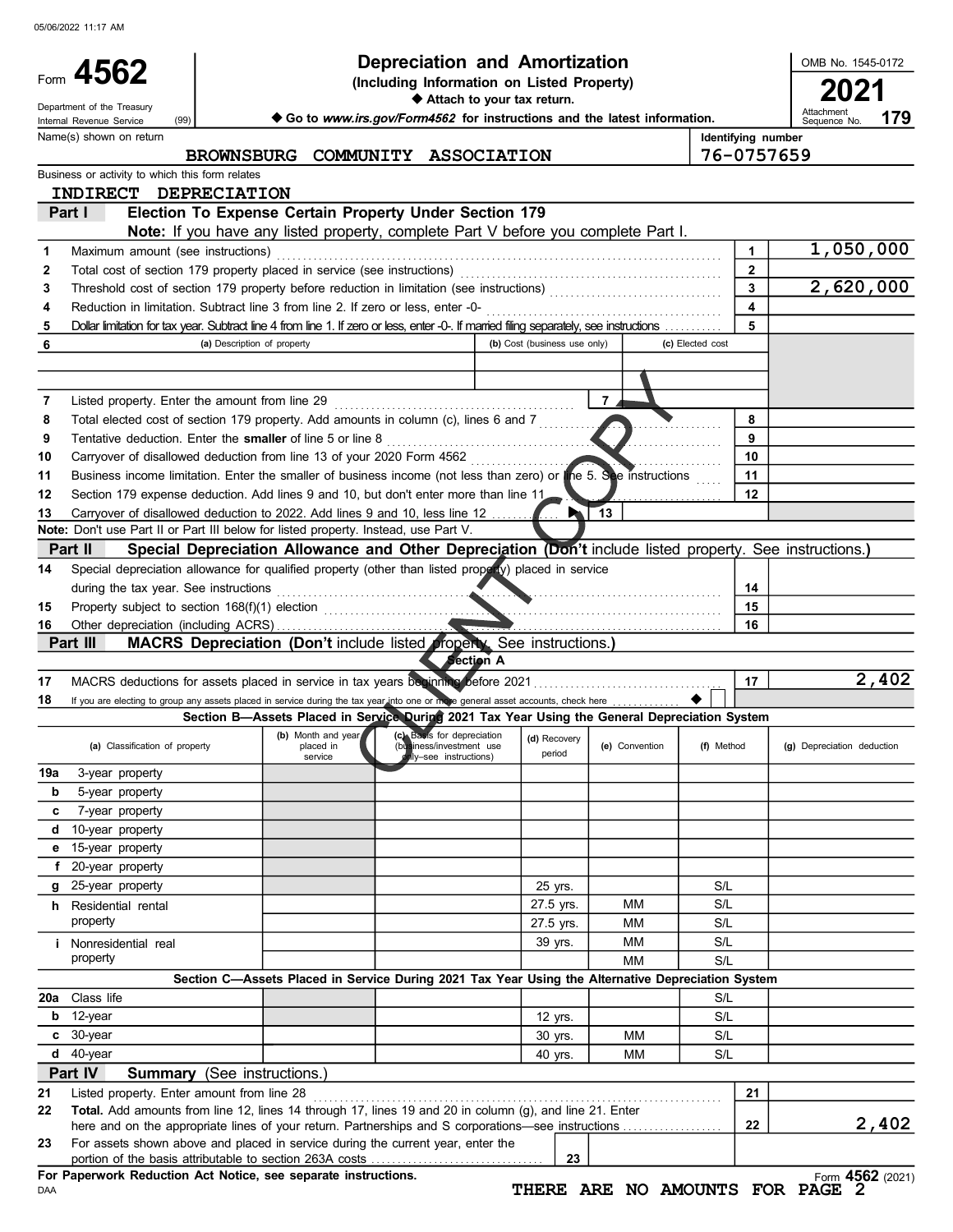#### 76-0757659 Federal Asset Report

| 76-0757659                               |                                                                                                                         |                    |                                                | <b>Federal Asset Report</b><br>Form 990, Page 1 |                                          |                  | 05/06/2022 11:16 AM                          |                                              |
|------------------------------------------|-------------------------------------------------------------------------------------------------------------------------|--------------------|------------------------------------------------|-------------------------------------------------|------------------------------------------|------------------|----------------------------------------------|----------------------------------------------|
| Asset                                    | Description                                                                                                             | Date<br>In Service | Cost                                           | Bus Sec<br>% 179 Bonus for Depr PerConv Meth    | Basis                                    |                  | Prior                                        | Current                                      |
| <b>Prior MACRS:</b><br>1 MUSEUM BUILDING |                                                                                                                         | 5/17/17            | 93,677<br>93,677                               |                                                 | 93,677                                   | 93,677 39 MM S/L | 8,709<br>8,709                               | 2,402<br>2,402                               |
|                                          | <b>Grand Totals</b><br><b>Less: Dispositions and Transfers</b><br>Less: Start-up/Org Expense<br><b>Net Grand Totals</b> |                    | 93,677<br>$\overline{0}$<br>$\theta$<br>93,677 |                                                 | 93,677<br>$\theta$<br>$\theta$<br>93,677 |                  | 8,709<br>$\overline{0}$<br>$\theta$<br>8,709 | 2,402<br>$\overline{0}$<br>$\bf{0}$<br>2,402 |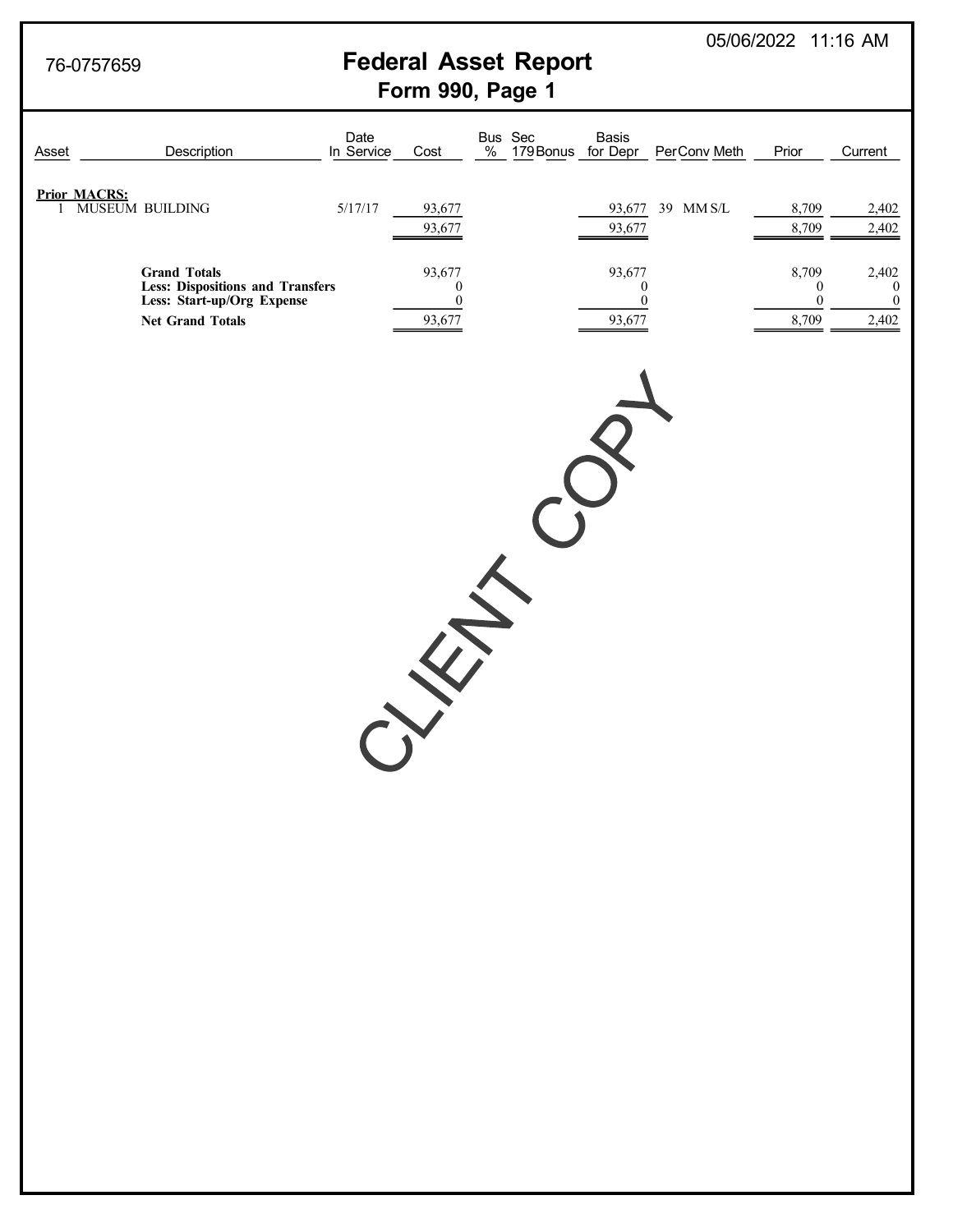# 76-0757659 VA Asset Report

05/06/2022 11:16 AM

#### Form 990, Page 1

| 76-0757659          |                                                                                                    |                    |                                                  | <b>VA Asset Report</b><br>Form 990, Page 1       |                                                  |                                              |                                                | 05/06/2022 11:16 AM                                            |
|---------------------|----------------------------------------------------------------------------------------------------|--------------------|--------------------------------------------------|--------------------------------------------------|--------------------------------------------------|----------------------------------------------|------------------------------------------------|----------------------------------------------------------------|
| Asset               | Description                                                                                        | Date<br>In Service | Cost                                             | Basis<br>for Depr                                | VA<br>Prior                                      | VA<br>Current                                | Federal<br>Current                             | Difference<br>Fed - VA                                         |
| <b>Prior MACRS:</b> | MUSEUM BUILDING                                                                                    | 5/17/17            | 93,677<br>93,677                                 | 93,677<br>93,677                                 | 8,709<br>8,709                                   | 2,402<br>2,402                               | 2,402<br>2,402                                 | $\mathbf{0}$<br>$\theta$                                       |
|                     | <b>Grand Totals</b><br>Less: Dispositions<br>Less: Start-up/Org Expense<br><b>Net Grand Totals</b> |                    | 93,677<br>$\boldsymbol{0}$<br>$\theta$<br>93,677 | 93,677<br>$\mathbf{0}$<br>$\mathbf{0}$<br>93,677 | 8,709<br>$\mathbf{0}$<br>$\overline{0}$<br>8,709 | 2,402<br>$\overline{0}$<br>$\theta$<br>2,402 | 2,402<br>$\mathbf{0}$<br>$\mathbf{0}$<br>2,402 | $\mathbf{0}$<br>$\boldsymbol{0}$<br>$\overline{0}$<br>$\Omega$ |
|                     |                                                                                                    |                    |                                                  |                                                  |                                                  |                                              |                                                |                                                                |

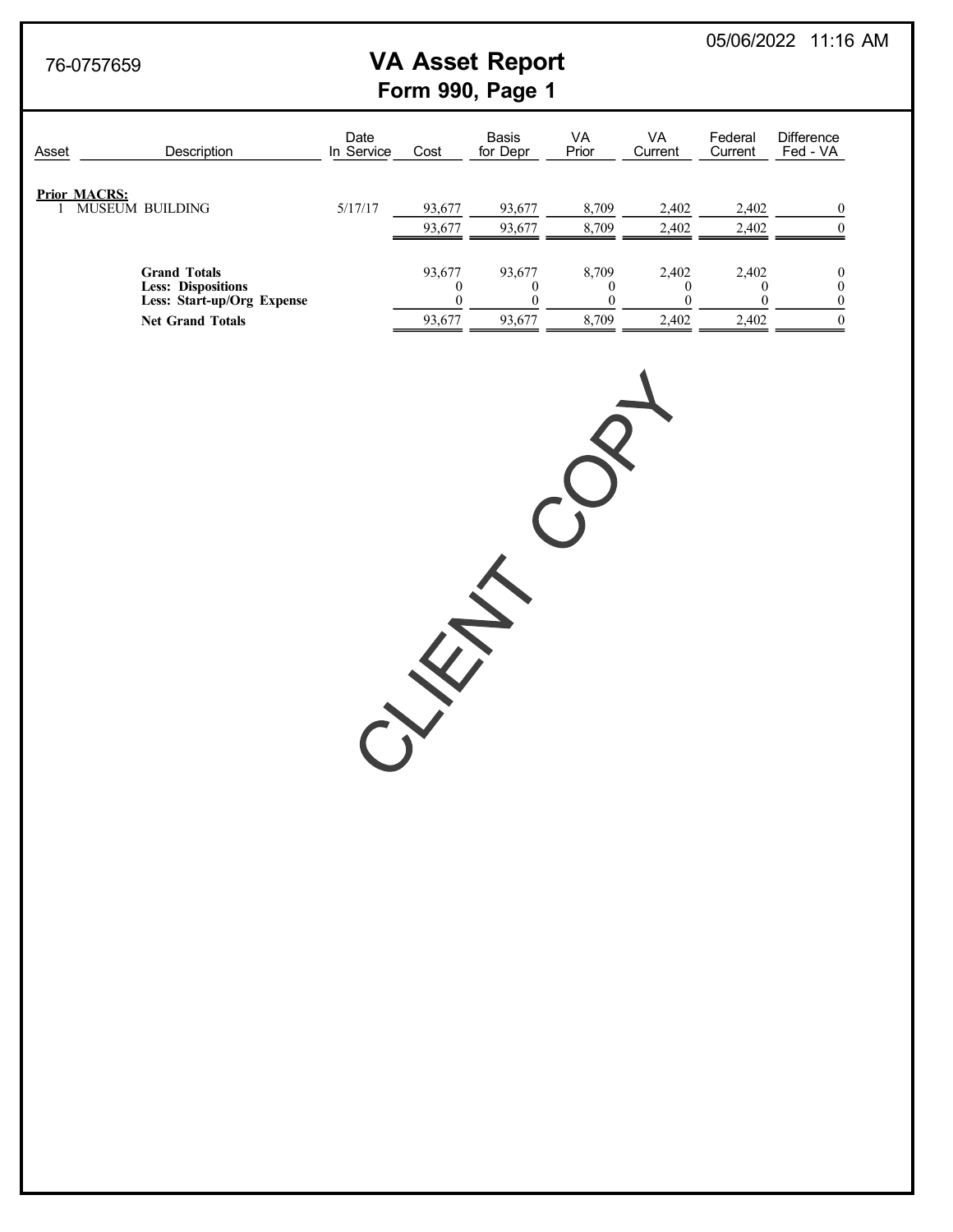## 76-0757659 AMT Asset Report

| 76-0757659                                                                                |                    |                                    | <b>AMT Asset Report</b><br>Form 990, Page 1  |                                  |                  | 05/06/2022 11:16 AM            |                                  |
|-------------------------------------------------------------------------------------------|--------------------|------------------------------------|----------------------------------------------|----------------------------------|------------------|--------------------------------|----------------------------------|
| Description<br>Asset                                                                      | Date<br>In Service | Cost                               | Bus Sec<br>% 179 Bonus for Depr PerConv Meth | Basis                            |                  | Prior                          | Current                          |
| <b>Prior MACRS:</b><br>1 MUSEUM BUILDING                                                  | 5/17/17            | 93,677<br>93,677                   |                                              | 93,677                           | 93,677 39 MM S/L | 8,709<br>8,709                 | 2,402<br>2,402                   |
| <b>Grand Totals</b><br><b>Less: Dispositions and Transfers</b><br><b>Net Grand Totals</b> |                    | 93,677<br>$\overline{0}$<br>93,677 |                                              | 93,677<br>$\mathbf{0}$<br>93,677 |                  | 8,709<br>$\mathbf{0}$<br>8,709 | 2,402<br>$\overline{0}$<br>2,402 |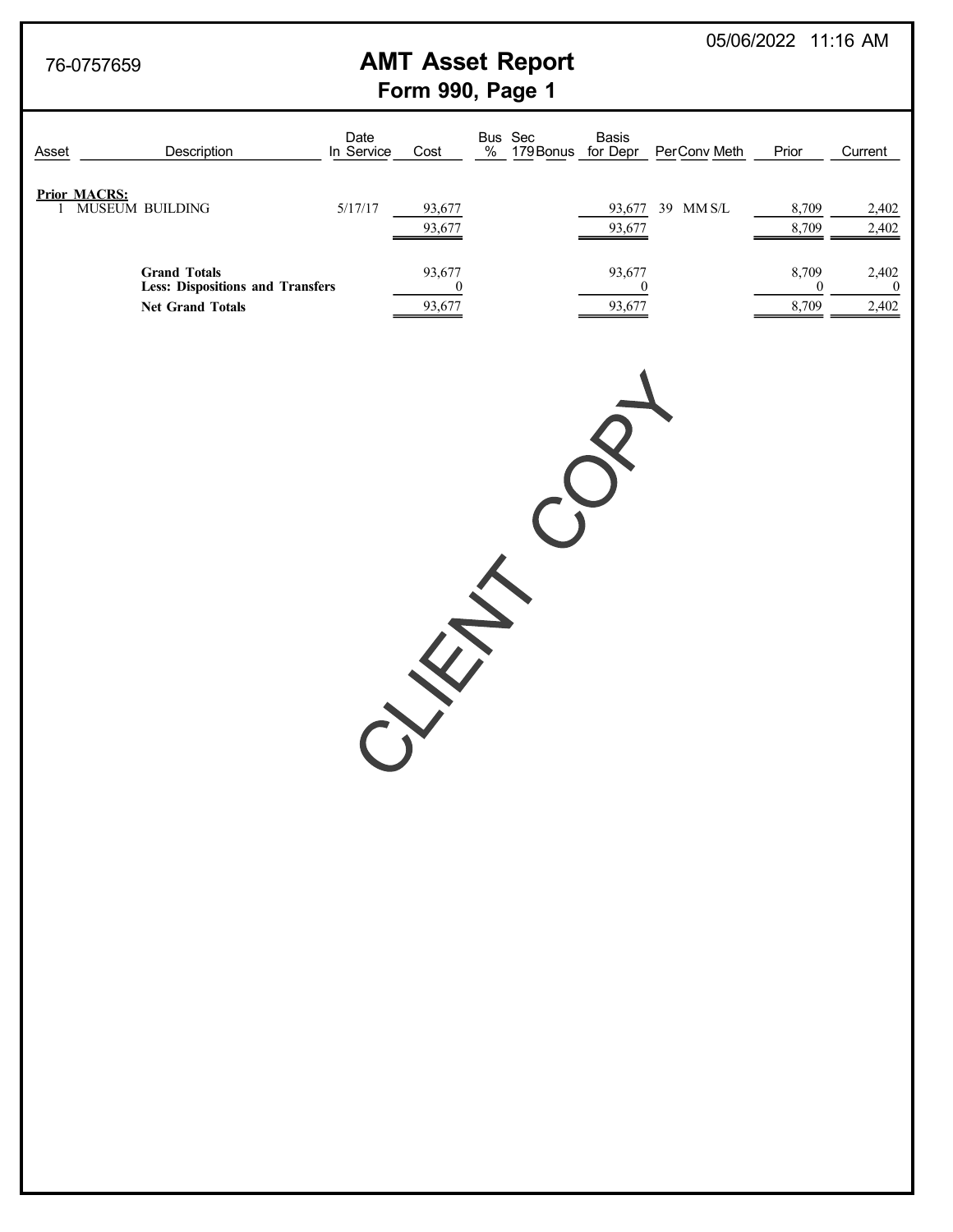#### 76-0757659 Depreciation Adjustment Report All Business Activities

05/06/2022 11:16 AM AMT Adjustments/<br>Preferences 76-0757659 **Depreciation Adjustment Report** 05/06/2022 11:16 AM<br> **All Business Activities** All Constant Constant Constant Constant Constant Constant Constant Constant Constant Constant Constant Constant Constant Constant MACRS Adjustments: 76-0757659 **Depreciation Adjustment Report** 05/06/2022 11:16 AM<br> **All Business Activities** All Business Activities<br>
Page 1 1 1 MUSEUM BUILDING 2,402 2,402 2,402 0<br>
2,402 2,402 2,402 2,402 0 **11 Report<br>ties**<br>
<u>2,402  $\frac{\text{AMT}}{\text{Adjusiments}}$ <br>  $\frac{\text{AMT}}{\text{Peferences}}$ <br>  $\frac{2,402}{2,402}$ <br>  $\frac{2,402}{2,402}$ <br>  $\frac{2,402}{2,402}$ </u>

CIVETERS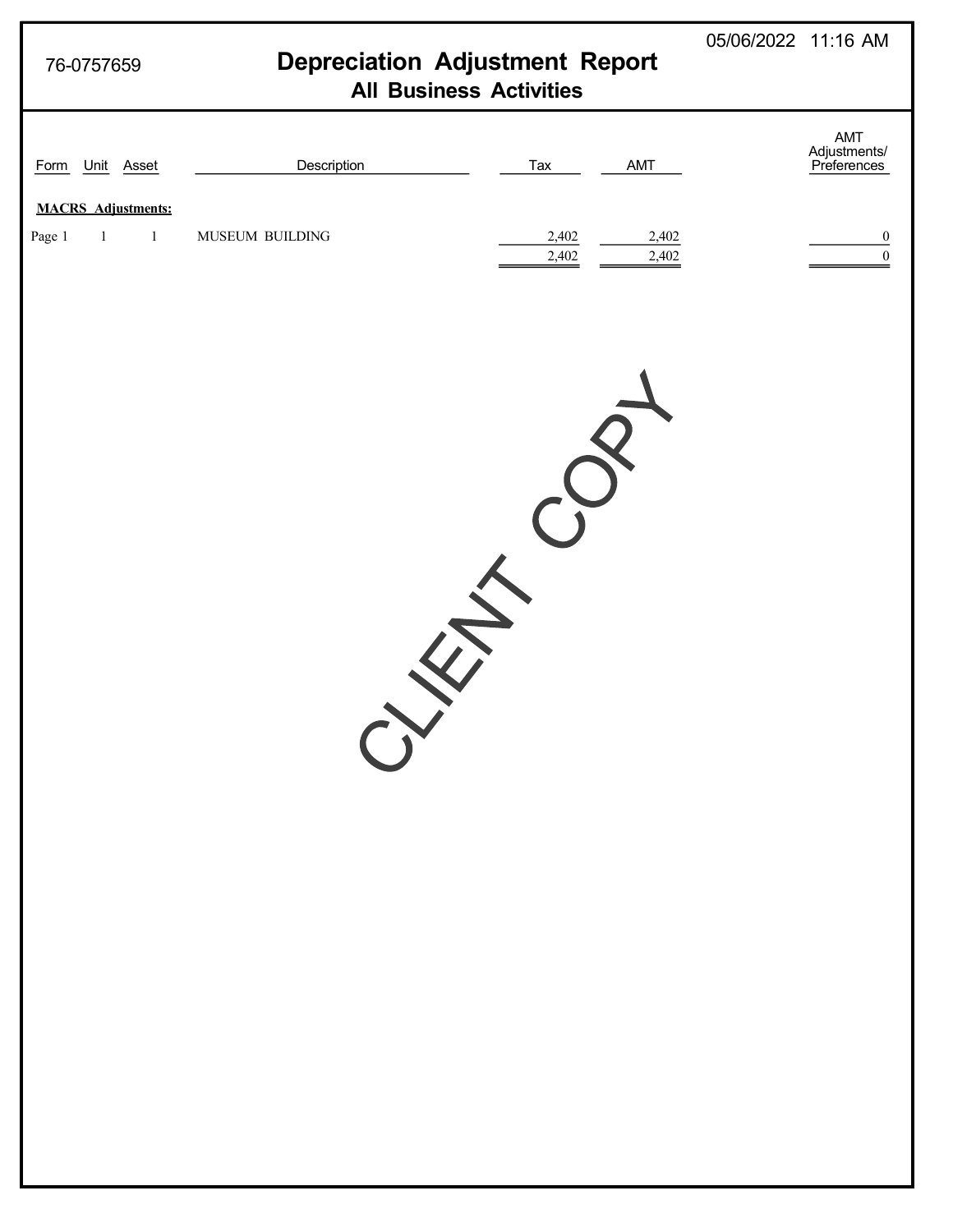# Form 990, Page 1

|              | 76-0757659          | Future Depreciation Report FYE: 12/31/22 | Form 990, Page 1 |       |       | 05/06/2022 11:16 AM |  |
|--------------|---------------------|------------------------------------------|------------------|-------|-------|---------------------|--|
| Asset        | Description         | Date In<br>Service                       | Cost             | Tax   | AMT   |                     |  |
|              | <b>Prior MACRS:</b> |                                          |                  |       |       |                     |  |
| $\mathbf{1}$ | MUSEUM BUILDING     | 5/17/17                                  | 93,677           | 2,402 | 2,402 |                     |  |
|              |                     |                                          | 93,677           | 2,402 | 2,402 |                     |  |
|              | <b>Grand Totals</b> |                                          | 93,677           | 2,402 | 2,402 |                     |  |

 $\frac{1}{2}\sum_{i=1}^{n}c_i$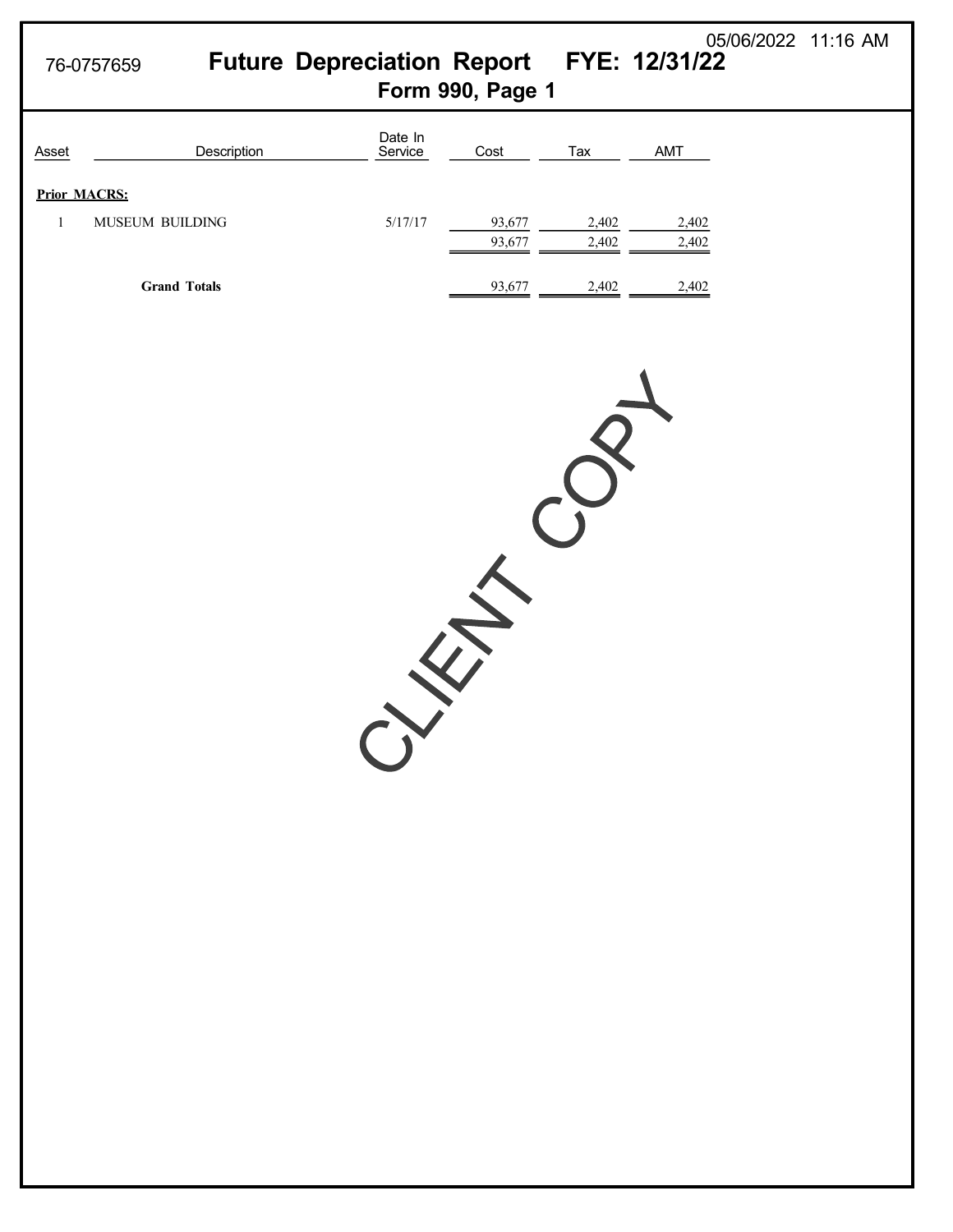05/06/2022 11:16 AM<br>**1/22** 

|                                     | <b>VA Future Depreciation Report</b><br>76-0757659 |                    |                          |       | 05/06/2022<br>FYE: 12/31/22 | 11:16 AM |
|-------------------------------------|----------------------------------------------------|--------------------|--------------------------|-------|-----------------------------|----------|
| Asset                               | Description                                        | Date In<br>Service | Form 990, Page 1<br>Cost | VA    |                             |          |
| <b>Prior MACRS:</b><br>$\mathbf{1}$ | MUSEUM BUILDING                                    | 5/17/17            | 93,677                   | 2,402 |                             |          |
|                                     |                                                    |                    | 93,677                   | 2,402 |                             |          |
|                                     | <b>Grand Totals</b>                                |                    | 93,677                   | 2,402 |                             |          |

 $\frac{1}{2}\sum_{k=1}^{\infty}\frac{1}{k}$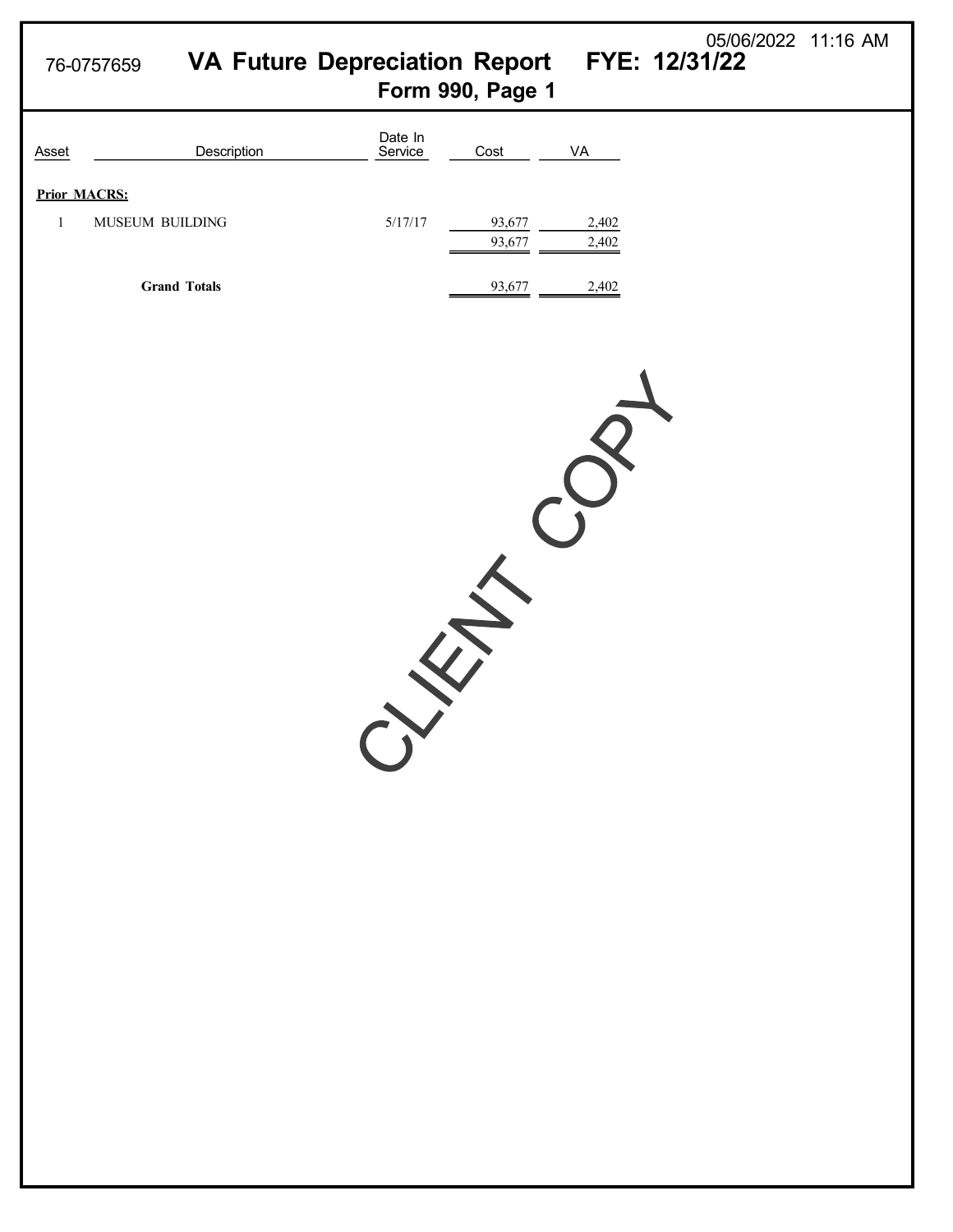|                           | 05/06/2022 11:17 AM                                                                                                                                                                                                                  |                                                        |                |                                   |             |                                |
|---------------------------|--------------------------------------------------------------------------------------------------------------------------------------------------------------------------------------------------------------------------------------|--------------------------------------------------------|----------------|-----------------------------------|-------------|--------------------------------|
|                           |                                                                                                                                                                                                                                      |                                                        |                |                                   |             |                                |
| Form 990                  |                                                                                                                                                                                                                                      |                                                        |                | <b>Two Year Comparison Report</b> | 2020 & 2021 |                                |
|                           |                                                                                                                                                                                                                                      | For calendar year 2021, or tax year beginning          |                |                                   | ending      |                                |
| Name                      |                                                                                                                                                                                                                                      |                                                        |                |                                   |             | Taxpayer Identification Number |
|                           | <b>BROWNSBURG</b>                                                                                                                                                                                                                    | COMMUNITY ASSOCIATION                                  |                |                                   |             | 76-0757659                     |
|                           |                                                                                                                                                                                                                                      |                                                        |                | 2020                              | 2021        | <b>Differences</b>             |
|                           | 1. Contributions, gifts, grants                                                                                                                                                                                                      |                                                        | $\mathbf{1}$ . |                                   |             |                                |
|                           |                                                                                                                                                                                                                                      |                                                        | 2.             |                                   |             |                                |
| ۰                         |                                                                                                                                                                                                                                      |                                                        | 3.<br>4.       |                                   |             |                                |
| $\Rightarrow$             |                                                                                                                                                                                                                                      |                                                        | 5.             |                                   |             |                                |
| $\mathbf{e}$ n<br>$\geq$  | 6. Proceeds from tax exempt bonds                                                                                                                                                                                                    |                                                        | 6.             |                                   |             |                                |
| $\bullet$<br>$\alpha$     | 7. Net gain or (loss) from sale of assets other than inventory                                                                                                                                                                       |                                                        | 7.             |                                   |             |                                |
|                           | 8. Net income or (loss) from fundraising events                                                                                                                                                                                      |                                                        | 8.             |                                   |             |                                |
|                           |                                                                                                                                                                                                                                      |                                                        | 9.             |                                   |             |                                |
|                           |                                                                                                                                                                                                                                      | 10. Net gain or (loss) on sales of inventory           |                |                                   |             |                                |
|                           | 11. Other revenue                                                                                                                                                                                                                    |                                                        | 11.            |                                   |             |                                |
|                           |                                                                                                                                                                                                                                      | 12. Total revenue. Add lines 1 through 11              | 12.            |                                   |             |                                |
|                           | 13. Grants and similar amounts paid<br>14. Benefits paid to or for members                                                                                                                                                           |                                                        | 13.<br>14.     |                                   |             |                                |
| w                         | 15. Compensation of officers, directors, trustees, etc.                                                                                                                                                                              |                                                        | 15.            |                                   |             |                                |
| $\pmb{\omega}$<br>n       | 16. Salaries, other compensation, and employee benefits                                                                                                                                                                              |                                                        | 16.            |                                   |             |                                |
| $\mathbf{r}$<br>$\bullet$ |                                                                                                                                                                                                                                      |                                                        | 17.            |                                   |             |                                |
| Q<br>$\times$             | 18. Other professional fees <b>constant of the constant of the set of the set of the set of the set of the set of the set of the set of the set of the set of the set of the set of the set of the set of the set of the set of </b> |                                                        | 18.            |                                   |             |                                |
|                           | Ш 19. Occupancy, rent, utilities, and maintenance <i>[[[[[[[[[[[]]]</i>                                                                                                                                                              |                                                        | 19.            |                                   |             |                                |
|                           |                                                                                                                                                                                                                                      |                                                        | 20.            |                                   |             |                                |
|                           |                                                                                                                                                                                                                                      |                                                        | 21.<br>22.     |                                   |             |                                |
|                           |                                                                                                                                                                                                                                      | 23. Excess or (Deficit). Subtract line 22 from line 12 | 23.            |                                   |             |                                |
|                           |                                                                                                                                                                                                                                      |                                                        | 24.            |                                   |             |                                |
|                           |                                                                                                                                                                                                                                      |                                                        | 25.            |                                   |             |                                |
|                           | Solid Lawrence Charles Charles Charles Charles Charles Charles Charles Charles Charles Charles Charles Charles Charles Charles Charles Charles Charles Charles Charles Charles Charles Charles Charles Charles Charles Charles       |                                                        | <b>26.</b>     |                                   |             |                                |
|                           |                                                                                                                                                                                                                                      |                                                        | 21             |                                   |             |                                |
|                           |                                                                                                                                                                                                                                      |                                                        | ≱28.           |                                   |             |                                |
|                           |                                                                                                                                                                                                                                      |                                                        | 29.            | 10                                |             |                                |
|                           | 30. Number of voting members of governing body<br>31. Number of independent voting members of governing body                                                                                                                         |                                                        | 30.<br>31.     | $\mathbf 0$                       |             |                                |
|                           |                                                                                                                                                                                                                                      | 32. Number of employees                                | 32.            |                                   |             |                                |
| Other                     |                                                                                                                                                                                                                                      |                                                        | 33.            |                                   |             |                                |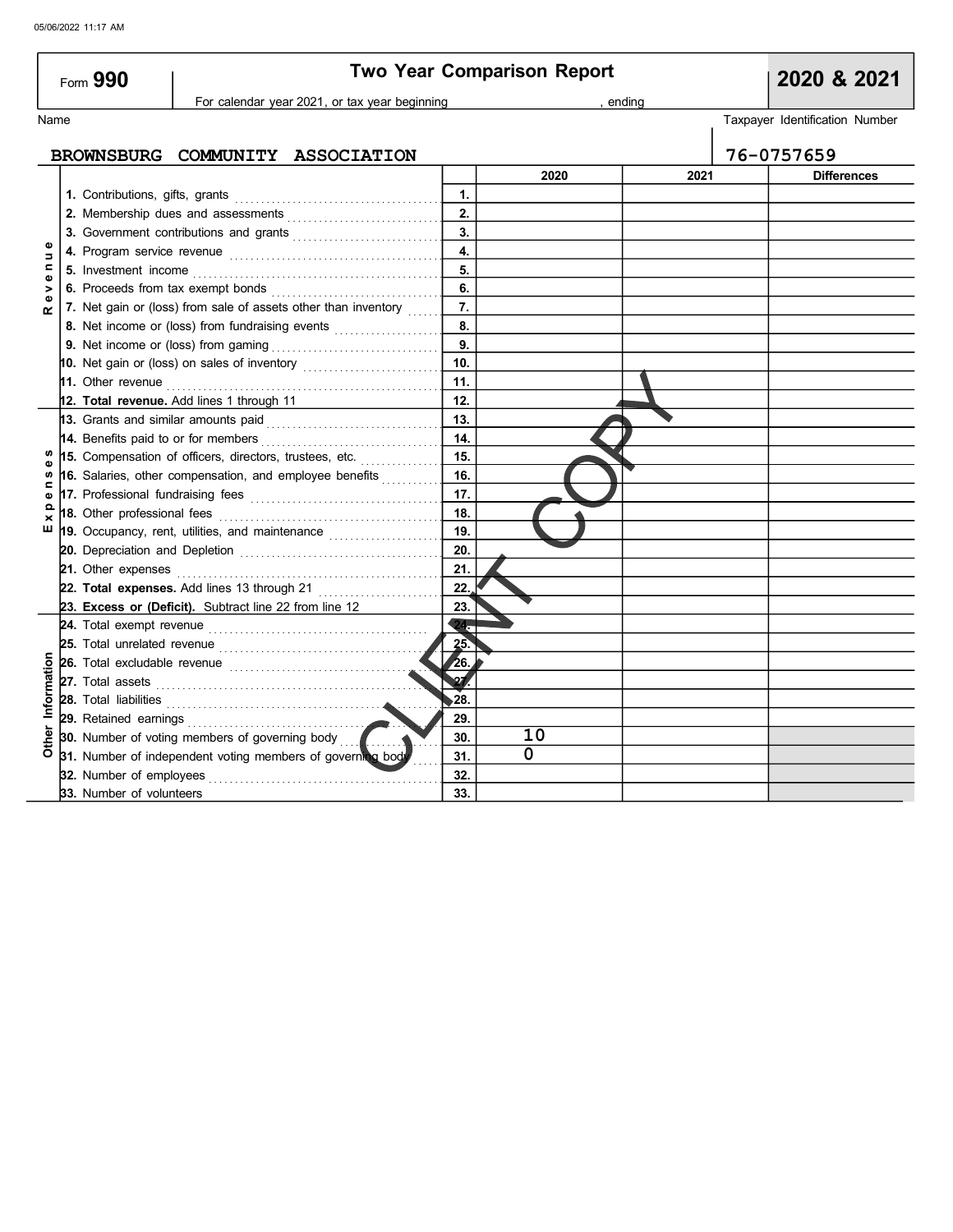# 76-0757659 Federal Statements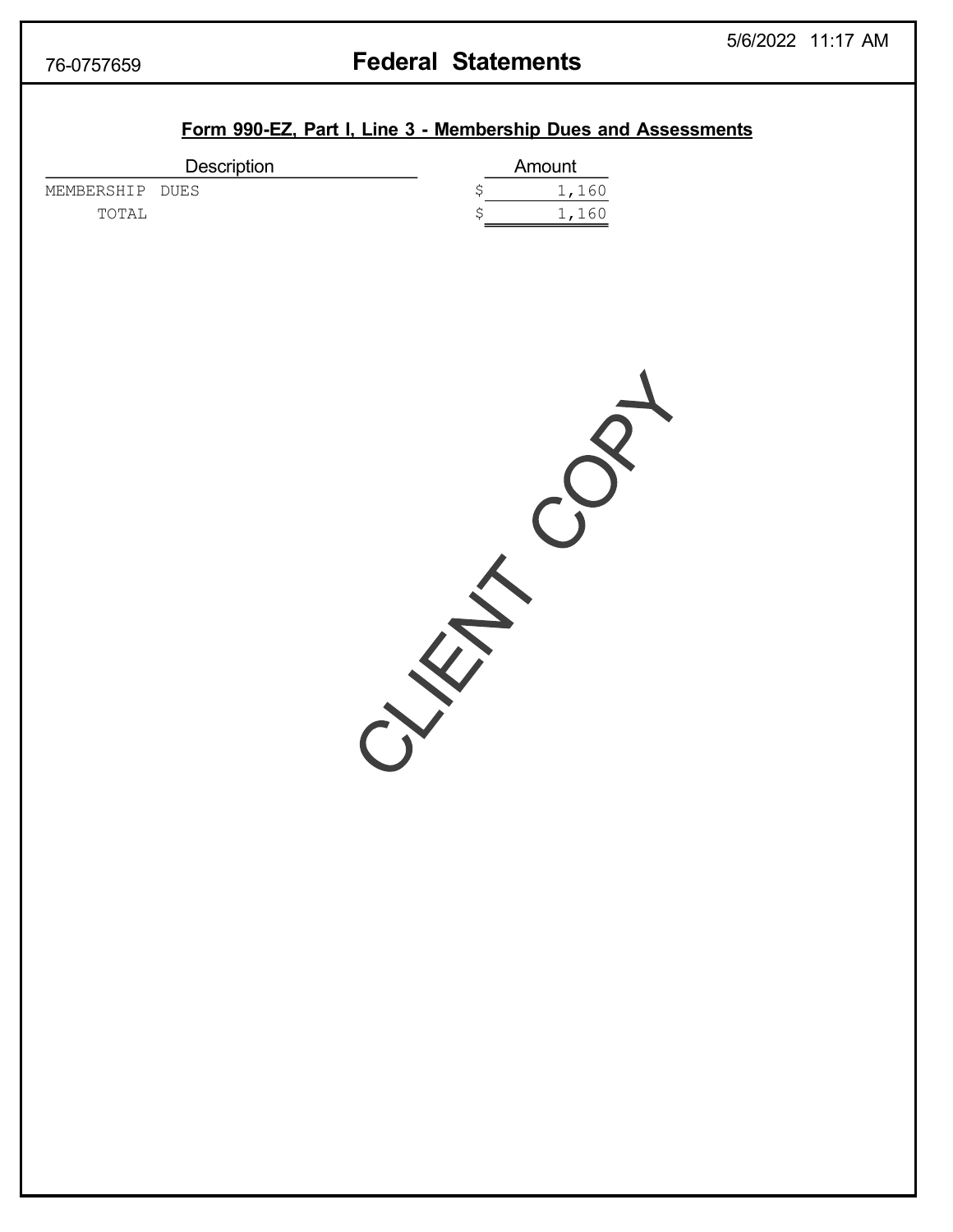### 76-0757659 Federal Statements

|                                                                                       |                                                                                                                                                                                                                | 5/6/2022 11:17 AM                                                     |
|---------------------------------------------------------------------------------------|----------------------------------------------------------------------------------------------------------------------------------------------------------------------------------------------------------------|-----------------------------------------------------------------------|
| 76-0757659                                                                            | <b>Federal Statements</b>                                                                                                                                                                                      |                                                                       |
| Description<br>How<br>Whom<br>Received<br>Sold<br>CAPITAL GAIN DISTRIBUTIONS<br>TOTAL | Form 990-EZ, Part I, Line 5c - Sale of Assets Other than Inventory - Other<br>Sale<br>Date<br>Cost &<br>Date<br>Price<br>Sold<br>Expense<br>Acquired<br>380 \$<br>\$<br>380<br>$\varsigma$<br>\$<br>CLIENT COP | Gain /<br>Depreciation<br>Loss<br>\$<br>Ŝ.<br>$0$ \$<br>$\circ$<br>S. |